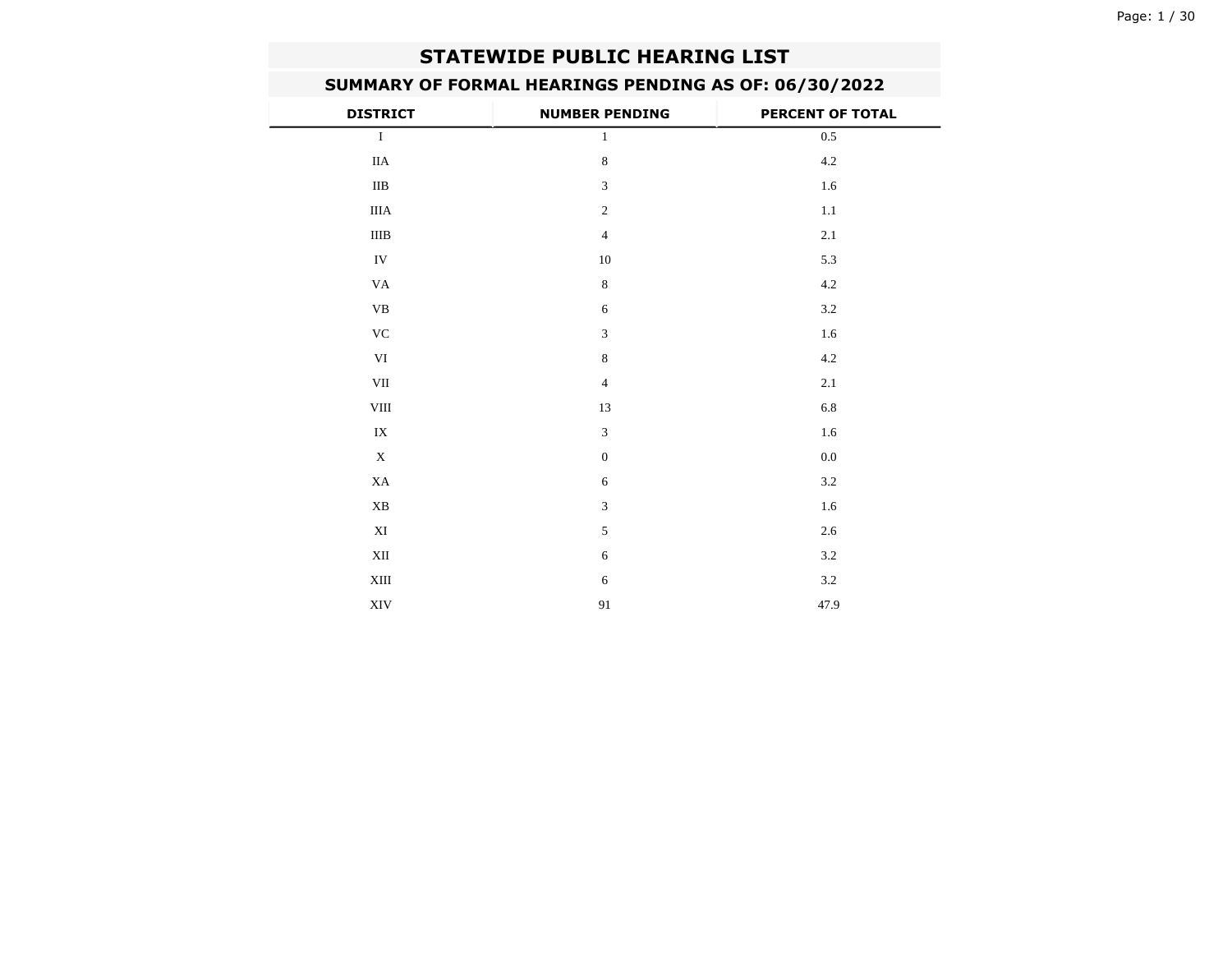### **ETHRPT27 STATEWIDE PUBLIC HEARING LIST**

# **DATE: 7/1/2022**

# **FORMAL HEARINGS PENDING AS OF: 06/30/2022 DISTRICT: I SORT ORDER: Docket No.**

| <b>Docket Number</b> | Respondent                                     | Cntv | <b>Grievant</b> |            | Docket date Complaint date              | <b>Presenter</b>      | <b>Panel Chair/Master</b> |
|----------------------|------------------------------------------------|------|-----------------|------------|-----------------------------------------|-----------------------|---------------------------|
| I-2021-0903E         | MC ILWAIN, TIMOTHY JOSEPH                      | ATL  | BERRY. BROOKE   | 07/19/2021 | 07/19/2021                              | FIGLAND. AMANDA WYETH | MC PHERSON, VAN LEE III   |
|                      | Hearing Violation Code: FRIVOLOUS CLAIMS [3.1] |      |                 |            | Hearing Case Type: OTHER NON-LITIGATION |                       |                           |
|                      | Hearing Dates: $02/01/2022$                    |      |                 |            |                                         |                       |                           |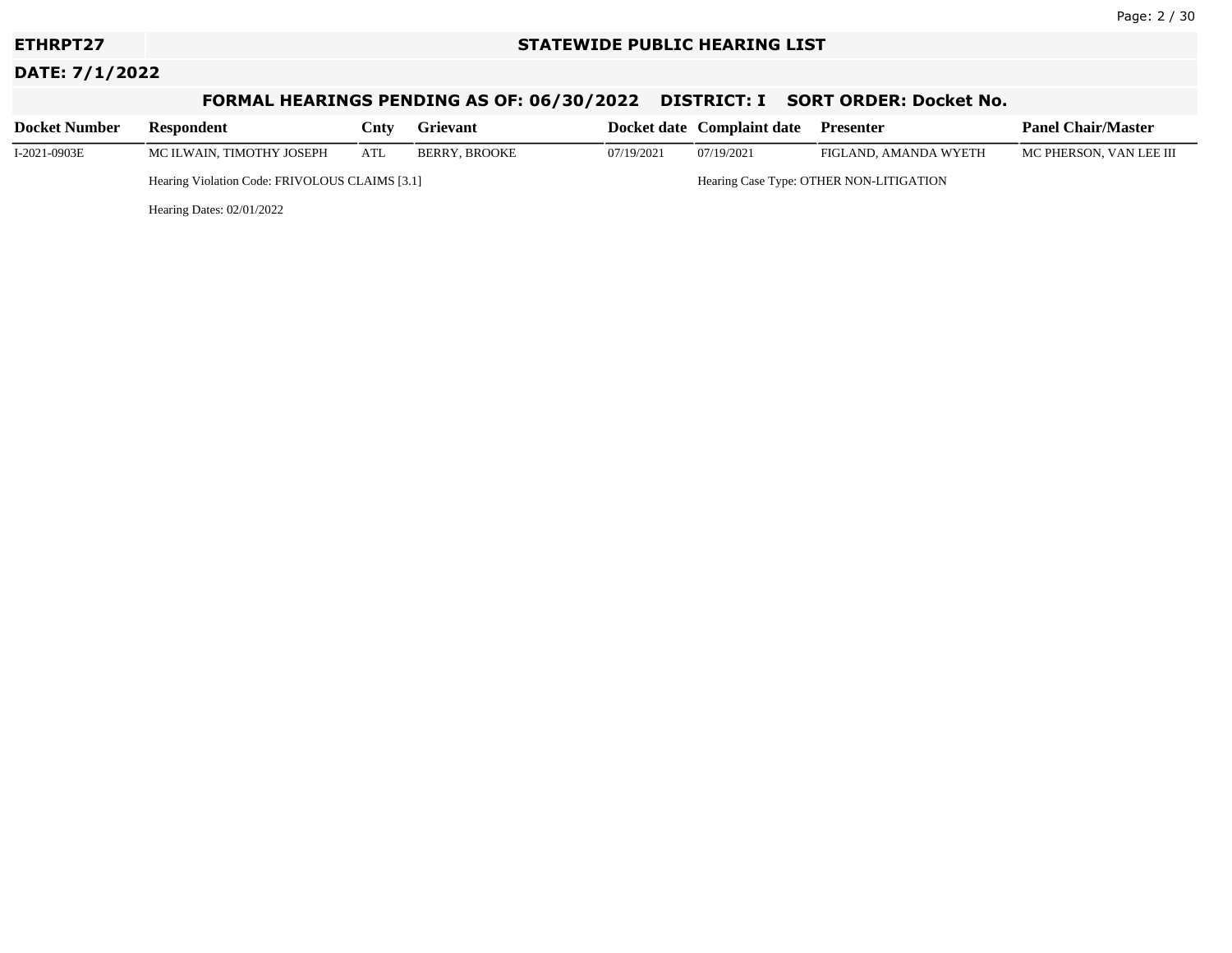# **FORMAL HEARINGS PENDING AS OF: 06/30/2022 DISTRICT: IIA SORT ORDER: Docket No.**

| <b>Docket Number</b> | <b>Respondent</b>                                                 | Cnty       | Grievant              |            | Docket date Complaint date Presenter    |                                                    | <b>Panel Chair/Master</b> |  |
|----------------------|-------------------------------------------------------------------|------------|-----------------------|------------|-----------------------------------------|----------------------------------------------------|---------------------------|--|
| IIA-2019-0018E       | FOWLER, BRIAN FRANCIS                                             | <b>BER</b> | REID, BARBARA A.      | 10/29/2019 | 01/13/2021                              |                                                    | KNEE, ROBERT ALAN         |  |
|                      | Hearing Violation Code: COMMUNICATION LACKING WITH CLIENT [1.4]   |            |                       |            | Hearing Case Type: ESTATE/PROBATE       |                                                    |                           |  |
|                      | Hearing Dates: 12/02/2021                                         |            |                       |            |                                         |                                                    |                           |  |
| IIA-2020-0009E       | CICALA, MICHAEL J                                                 | <b>BER</b> | EDWARDS, DETRONE A    | 04/30/2020 | 05/28/2021                              | DESCHERER, NILUFER OZIZMIR CARVER, ALEXANDER H III |                           |  |
|                      | Hearing Violation Code: MONEY - OTHER [1.15]                      |            |                       |            | Hearing Case Type: OTHER NON-LITIGATION |                                                    |                           |  |
|                      | Hearing Dates: 07/20/2022                                         |            |                       |            |                                         |                                                    |                           |  |
| IIA-2020-0017E       | <b>GELMAN, JAMES E</b>                                            | <b>BER</b> | MARSHALL, EDWARD E    | 07/17/2020 | 05/06/2022                              | STEINBERG, MERRICK D                               |                           |  |
|                      | Hearing Violation Code: NEGLECT/COMPETENCE/DILIGENCE [1.1-1.3]    |            |                       |            | Hearing Case Type: OTHER LITIGATION     |                                                    |                           |  |
|                      | Hearing Dates:                                                    |            |                       |            |                                         |                                                    |                           |  |
| IIA-2020-0022E       | MILLER, HOWARD A                                                  | <b>BER</b> | CRAWFORD, SHATOYIA S. | 12/23/2020 | 03/17/2022                              | SILVERA, IAN M                                     | LEE, KATHLEEN MARIE       |  |
|                      | Hearing Violation Code: MISREPRESENTATION [8.4(C)]                |            |                       |            | Hearing Case Type: LANDLORD/TENANT      |                                                    |                           |  |
|                      | Hearing Dates:                                                    |            |                       |            |                                         |                                                    |                           |  |
| IIA-2020-0025E       | ANDERSON, RUSSELL F JR                                            | <b>BER</b> | ACOSTA, LISSETTE      | 12/23/2020 | 09/23/2021                              | KAPUSINSKI, FRANK PAUL                             |                           |  |
|                      | Hearing Violation Code: COMMUNICATION LACKING WITH CLIENT [1.4]   |            |                       |            | Hearing Case Type: REAL ESTATE          |                                                    |                           |  |
|                      | Hearing Dates:                                                    |            |                       |            |                                         |                                                    |                           |  |
| IIA-2021-0902E       | TORONTO, PHILIP V                                                 | <b>BER</b> | 20-013-329            | 11/22/2021 | 11/22/2021                              | KIM, HOECHIN                                       | CARVER, ALEXANDER H III   |  |
|                      | Hearing Violation Code: MONEY - NEGLIGENT MISAPPROPRIATION [1.15] |            |                       |            | Hearing Case Type: OTHER NON-LITIGATION |                                                    |                           |  |
|                      | <b>Hearing Dates:</b>                                             |            |                       |            |                                         |                                                    |                           |  |
| IIA-2021-0903E       | TORONTO, PHILIP V                                                 | <b>BER</b> | 21-007-329            | 11/22/2021 | 11/22/2021                              | KIM, HOECHIN                                       | CARVER, ALEXANDER H III   |  |
|                      | Hearing Violation Code: MONEY - NEGLIGENT MISAPPROPRIATION [1.15] |            |                       |            | Hearing Case Type: OTHER NON-LITIGATION |                                                    |                           |  |
|                      | <b>Hearing Dates:</b>                                             |            |                       |            |                                         |                                                    |                           |  |
| IIA-2021-0904E       | TORONTO, PHILIP V                                                 | <b>BER</b> | 21-015-329            | 11/22/2021 | 11/22/2021                              | KIM, HOECHIN                                       |                           |  |
|                      | Hearing Violation Code: MONEY - NEGLIGENT MISAPPROPRIATION [1.15] |            |                       |            | Hearing Case Type: OTHER NON-LITIGATION |                                                    |                           |  |
|                      | <b>Hearing Dates:</b>                                             |            |                       |            |                                         |                                                    |                           |  |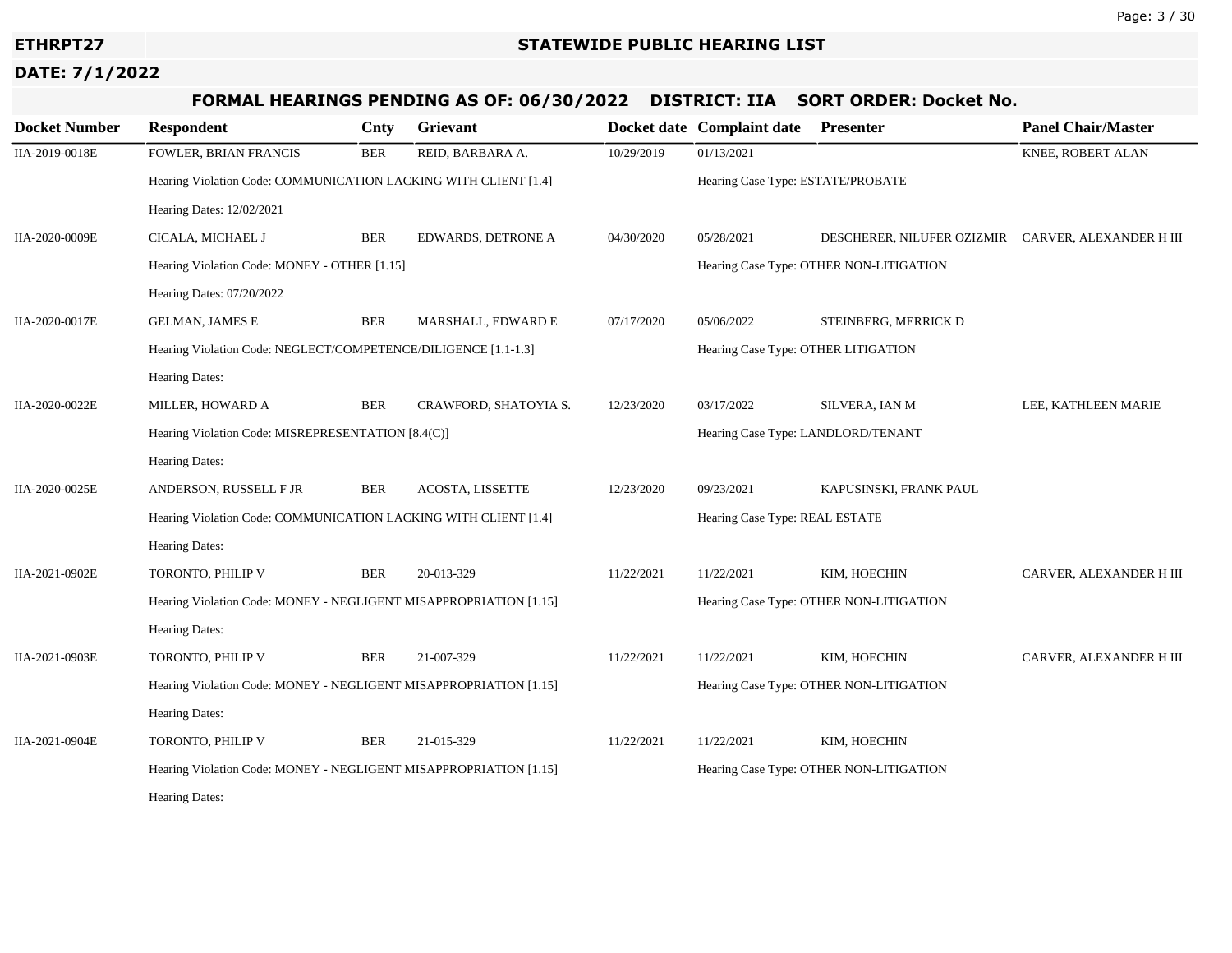# **FORMAL HEARINGS PENDING AS OF: 06/30/2022 DISTRICT: IIB SORT ORDER: Docket No.**

| <b>Docket Number</b> | <b>Respondent</b>                                                                                      | Cnty       | Grievant                |                                         | Docket date Complaint date                                      | <b>Presenter</b>        | <b>Panel Chair/Master</b> |  |  |  |
|----------------------|--------------------------------------------------------------------------------------------------------|------------|-------------------------|-----------------------------------------|-----------------------------------------------------------------|-------------------------|---------------------------|--|--|--|
| IIB-2016-0014E       | <b>BREEN, SHERI A</b>                                                                                  | <b>BER</b> | CRAWFORD, WILLIAM JR    | 04/18/2016                              | 12/31/2018                                                      | WERNER, MARCIA KUTTNER  | SIEGAL. RONNY J           |  |  |  |
|                      | Hearing Violation Code: COMMUNICATION LACKING WITH CLIENT [1.4]                                        |            |                         |                                         | Hearing Case Type: NEGLIGENCE (PERSONAL INJURY/PROPERTY DAMAGE) |                         |                           |  |  |  |
|                      | Hearing Dates: 09/21/2021 02/08/2022 02/09/2022 02/10/2022 02/10/2022 02/11/2022 04/08/2022 04/19/2022 |            |                         |                                         |                                                                 |                         |                           |  |  |  |
| IIB-2021-0003E       | JOHNSON, EDWARD GLEN                                                                                   | <b>BER</b> | <b>GRIFFIN, DERRICK</b> | 04/21/2021                              | 12/13/2021                                                      | FOX, DARYL U            | <b>LATZER, ERIC S</b>     |  |  |  |
|                      | Hearing Violation Code: COMMUNICATION LACKING WITH CLIENT [1.4]                                        |            |                         |                                         | Hearing Case Type: OTHER NON-LITIGATION                         |                         |                           |  |  |  |
|                      | <b>Hearing Dates:</b>                                                                                  |            |                         |                                         |                                                                 |                         |                           |  |  |  |
| IIB-2021-0900E       | TIDER. DAVID E                                                                                         | <b>BER</b> | <b>MARKULEC, WALTER</b> | 01/11/2021                              | 01/11/2021                                                      | <b>MARTINEZ, LAUREN</b> | <b>BOWEN, EDWARD J JR</b> |  |  |  |
|                      | Hearing Violation Code: CRIMINAL FINDING - OTHER [8.4(B)]                                              |            |                         | Hearing Case Type: OTHER NON-LITIGATION |                                                                 |                         |                           |  |  |  |
|                      | <b>Hearing Dates:</b>                                                                                  |            |                         |                                         |                                                                 |                         |                           |  |  |  |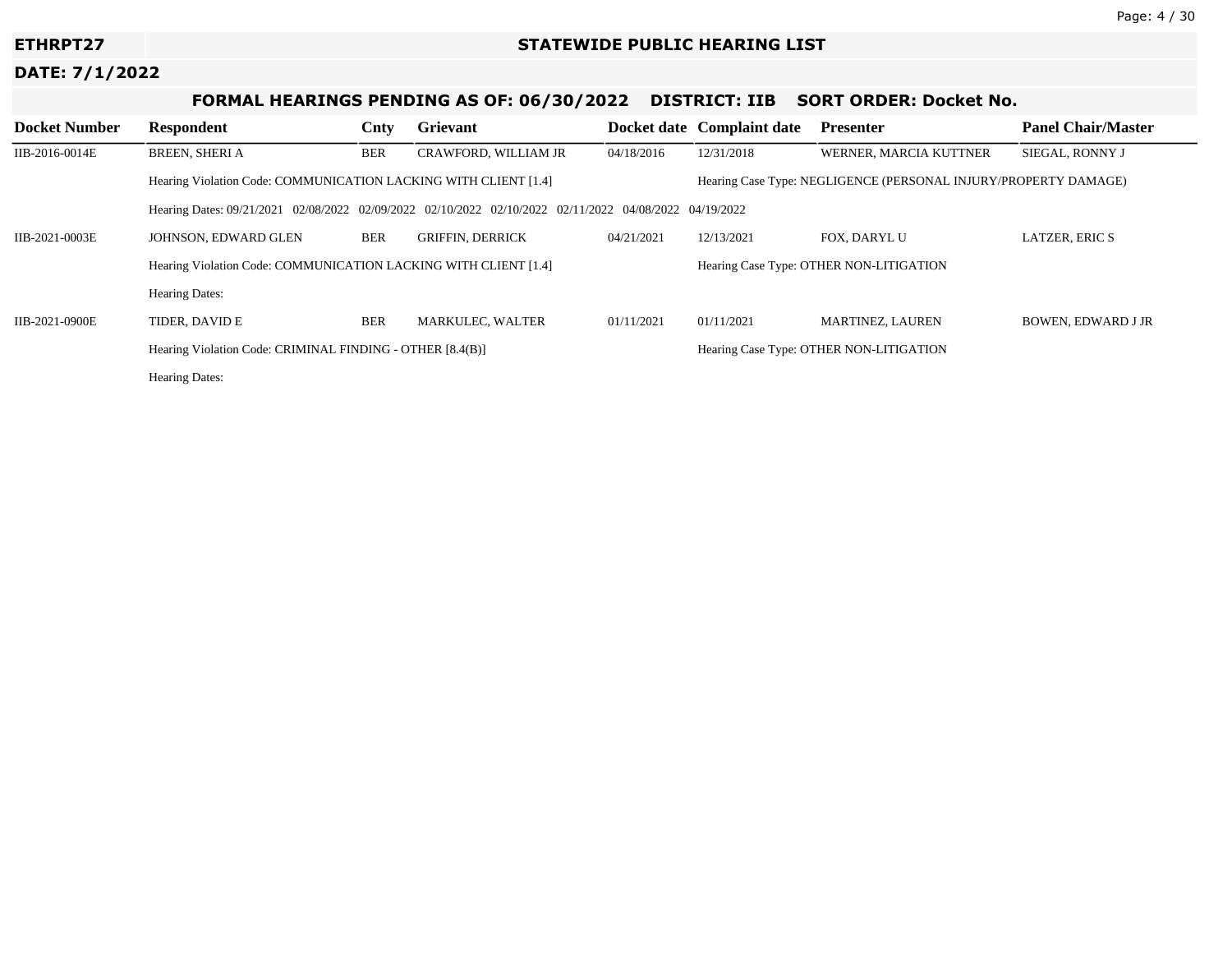# **FORMAL HEARINGS PENDING AS OF: 06/30/2022 DISTRICT: IIIA SORT ORDER: Docket No.**

| <b>Docket Number</b> | Respondent                                              | Cnty       | <b>Grievant</b>  |                                                                 | Docket date Complaint date | <b>Presenter</b>      | <b>Panel Chair/Master</b> |
|----------------------|---------------------------------------------------------|------------|------------------|-----------------------------------------------------------------|----------------------------|-----------------------|---------------------------|
| IIIA-2019-0024E      | PAGANO, PHILIP G                                        | <b>OCE</b> | FUGGI, ROBERT R  | 12/17/2019                                                      | 10/30/2020                 | MORIARTY, KATHLEEN C  | GOLDMAN, IAN M            |
|                      | Hearing Violation Code: DECEIT [8.4(C)]                 |            |                  | Hearing Case Type: CRIMINAL, QUASI-CRIMINAL AND MUNICIPAL COURT |                            |                       |                           |
|                      | <b>Hearing Dates:</b>                                   |            |                  |                                                                 |                            |                       |                           |
| IIIA-2021-0010E      | SUPSIE. CHRISTOPHER M                                   | <b>OCE</b> | DISCENZA, REGINA | 12/22/2021                                                      | 12/22/2021                 | <b>BRADY. TERRY F</b> | LYNCH, EUGENIA M          |
|                      | Hearing Violation Code: CONFLICT OF INTEREST [1.7-1.12] |            |                  | Hearing Case Type: OTHER LITIGATION                             |                            |                       |                           |
|                      | Hearing Dates: 05/06/2022                               |            |                  |                                                                 |                            |                       |                           |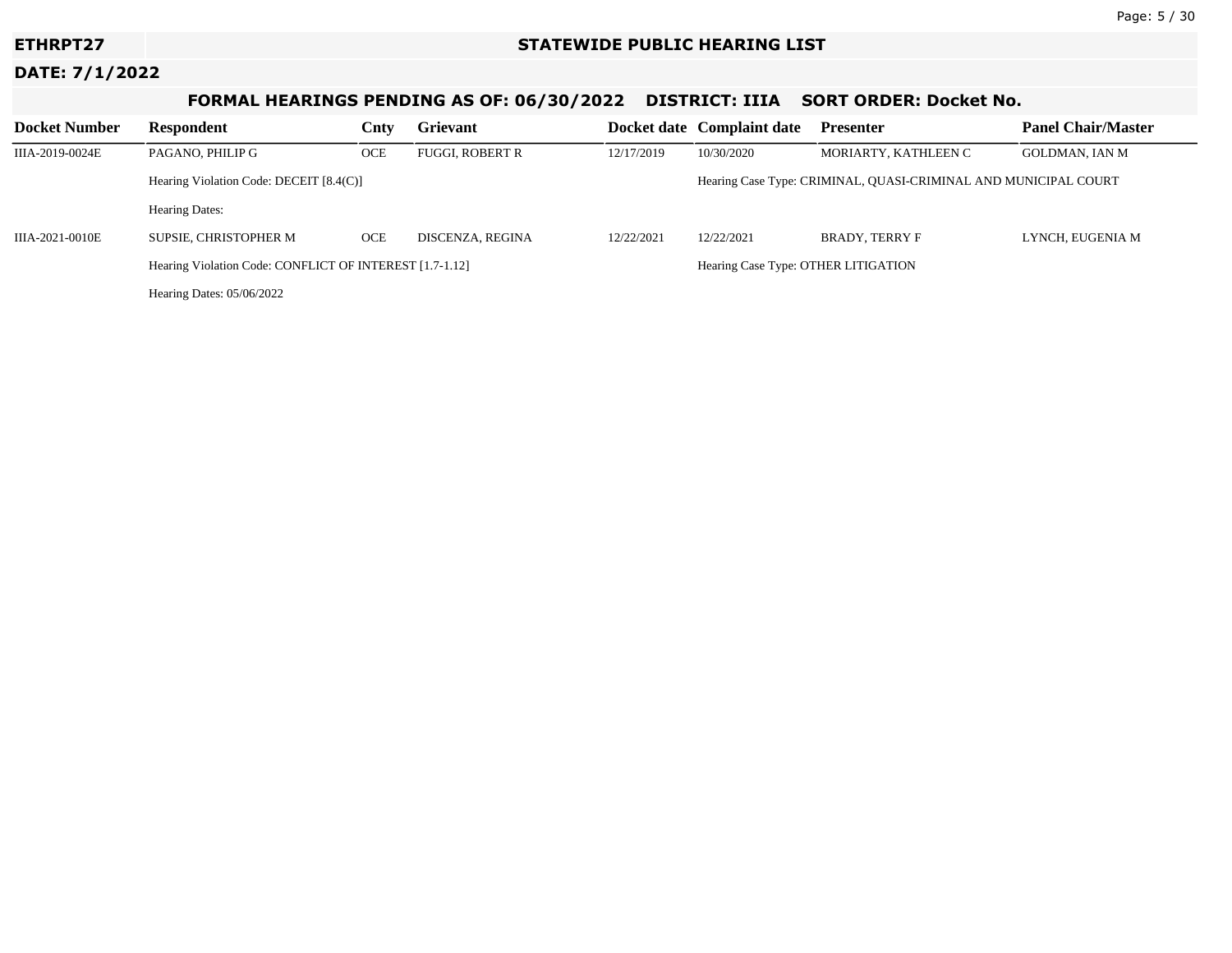# **FORMAL HEARINGS PENDING AS OF: 06/30/2022 DISTRICT: IIIB SORT ORDER: Docket No.**

| <b>Docket Number</b> | <b>Respondent</b>                                               | Cnty       | Grievant               |            | Docket date Complaint date                           | <b>Presenter</b>                                                | <b>Panel Chair/Master</b>   |  |
|----------------------|-----------------------------------------------------------------|------------|------------------------|------------|------------------------------------------------------|-----------------------------------------------------------------|-----------------------------|--|
| IIIB-2020-0010E      | MOLZ, MARK J                                                    | <b>BUR</b> | <b>BAUTZ, CARYL A</b>  | 06/11/2020 | 06/02/2021                                           | <b>BRODER, SETH NEIL</b>                                        | BALNE, MEGAN KNOWLTON       |  |
|                      | Hearing Violation Code: COMMUNICATION LACKING WITH CLIENT [1.4] |            |                        |            | Hearing Case Type: OTHER LITIGATION                  |                                                                 |                             |  |
|                      | Hearing Dates: 10/27/2021 11/29/2021                            |            |                        |            |                                                      |                                                                 |                             |  |
| IIIB-2020-0013E      | ROBINSON, RICHARD DONNELL                                       | <b>BUR</b> | WILSON, PATRICIA       | 08/27/2020 | 05/07/2021                                           | ESMI, REBECCA GREENLEAF                                         |                             |  |
|                      | Hearing Violation Code: NEGLECT/COMPETENCE/DILIGENCE [1.1-1.3]  |            |                        |            | Hearing Case Type: BANKRUPTCY/INSOLVENCY/FORECLOSURE |                                                                 |                             |  |
|                      | <b>Hearing Dates:</b>                                           |            |                        |            |                                                      |                                                                 |                             |  |
| IIIB-2021-0005E      | STARKEY, KEVIN N                                                | OCE        | RUSSELL, JONATHAN      | 02/19/2021 | 04/07/2022                                           | NELSON, DOUGLAS MICHAEL                                         | <b>BANFE, PETER</b>         |  |
|                      | Hearing Violation Code: NEGLECT/COMPETENCE/DILIGENCE [1.1-1.3]  |            |                        |            | Hearing Case Type: ESTATE/PROBATE                    |                                                                 |                             |  |
|                      | <b>Hearing Dates:</b>                                           |            |                        |            |                                                      |                                                                 |                             |  |
| IIIB-2021-0902E      | WHEELER, AL                                                     | ATL        | <b>ATTORNEY ETHICS</b> | 10/05/2021 | 10/05/2021                                           | BURDEN, COLLEEN LILLIAN                                         | LEVAN, MELANIE<br>MCLAUGHLI |  |
|                      | Hearing Violation Code: ADMINISTRATION OF JUSTICE [8.4(D)]      |            |                        |            |                                                      | Hearing Case Type: CRIMINAL, QUASI-CRIMINAL AND MUNICIPAL COURT |                             |  |
|                      | <b>Hearing Dates:</b>                                           |            |                        |            |                                                      |                                                                 |                             |  |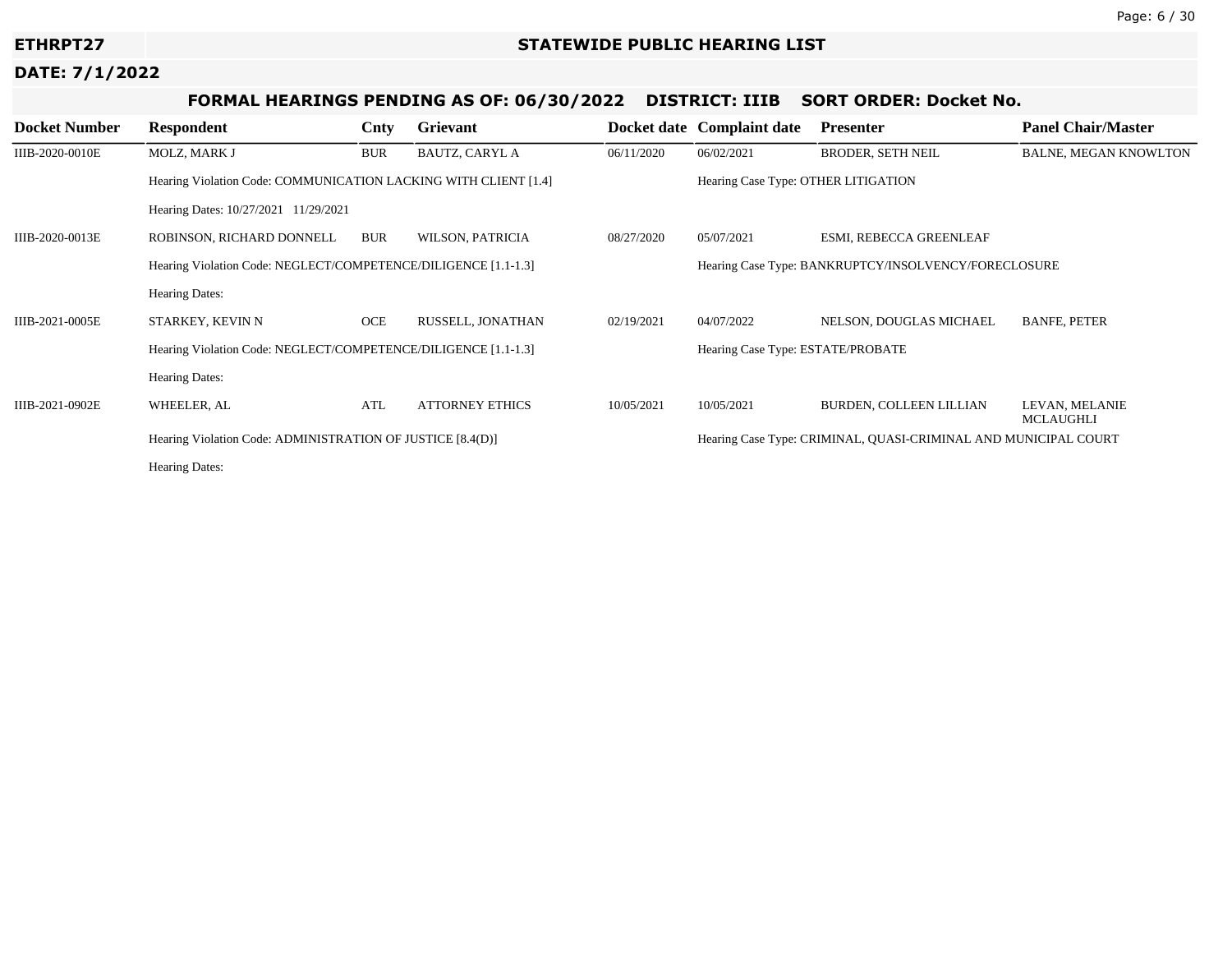# **FORMAL HEARINGS PENDING AS OF: 06/30/2022 DISTRICT: IV SORT ORDER: Docket No.**

| <b>Docket Number</b> | <b>Respondent</b>                                                                           | Cnty       | Grievant                |                                                                                  | Docket date Complaint date                                        | Presenter                                                         | <b>Panel Chair/Master</b>          |  |  |
|----------------------|---------------------------------------------------------------------------------------------|------------|-------------------------|----------------------------------------------------------------------------------|-------------------------------------------------------------------|-------------------------------------------------------------------|------------------------------------|--|--|
| IV-2018-0046E        | HEINE, I M                                                                                  | <b>BUR</b> | SPEIGLEMAN, LINDA       | 09/21/2018                                                                       | 06/26/2019                                                        | MADDEN TUFANO, ANN                                                | SORIANO, CHRISTOPHER<br><b>LEO</b> |  |  |
|                      | Hearing Violation Code: CONFLICT OF INTEREST [1.7-1.12]                                     |            |                         |                                                                                  | Hearing Case Type: CONTRACT                                       |                                                                   |                                    |  |  |
|                      | Hearing Dates: 12/12/2019 01/30/2020 10/14/2021                                             |            |                         |                                                                                  |                                                                   |                                                                   |                                    |  |  |
| IV-2019-0035E        | AZIZ, MAISHA L                                                                              | <b>CAM</b> | HART, THOMAS            | 07/31/2019                                                                       | 07/31/2019                                                        | HINKLE, LYNDA L                                                   | MC KAY III, THOMAS                 |  |  |
|                      | Hearing Violation Code: MISREPRESENTATION [8.4(C)]                                          |            |                         |                                                                                  |                                                                   | Hearing Case Type: REAL ESTATE                                    |                                    |  |  |
|                      | Hearing Dates: 02/10/2020 11/30/2020 12/07/2020 12/10/2020 12/15/2020 02/08/2021 03/15/2021 |            |                         |                                                                                  | 03/22/2021 06/16/2021 07/26/2021 07/27/2021 01/18/2022 01/25/2022 |                                                                   |                                    |  |  |
| IV-2019-0042E        | WEINBERG, MARC A                                                                            | <b>OUT</b> | RICCO, ALFRED           | 09/19/2019                                                                       | 12/21/2020                                                        | ADAMSON, SHANNON BUMPUS DE SIMONE, JOHN GAETAN                    |                                    |  |  |
|                      | Hearing Violation Code: COMMUNICATION LACKING WITH CLIENT [1.4]                             |            |                         |                                                                                  | Hearing Case Type: NEGLIGENCE (PERSONAL INJURY/PROPERTY DAMAGE)   |                                                                   |                                    |  |  |
|                      | Hearing Dates: 05/16/2022 05/17/2022                                                        |            |                         |                                                                                  |                                                                   |                                                                   |                                    |  |  |
| IV-2020-0002E        | CONROY, JOHN L JR                                                                           | <b>CAM</b> | <b>ACKERMAN, STEVEN</b> | 01/16/2020                                                                       | 02/02/2022                                                        | FEKETE, MICHAEL JUSTIN                                            | <b>WALTERS, ANNE E</b>             |  |  |
|                      | Hearing Violation Code: FEE NON-COMPLIANCE WITH RULES [1.5(B)-(D)]                          |            |                         | Hearing Case Type: GOVERNMENT AGENCY PROBLEMS (LOCAL, COUNTY, STATE,<br>FEDERAL) |                                                                   |                                                                   |                                    |  |  |
|                      | Hearing Dates:                                                                              |            |                         |                                                                                  |                                                                   |                                                                   |                                    |  |  |
| IV-2020-0019E        | HOVATTER, EDWARD JOSEPH                                                                     | CAP        | COSTELLO, JOHN          | 07/09/2020                                                                       | 11/23/2021                                                        | FELTOON, ROBERT N                                                 |                                    |  |  |
|                      | Hearing Violation Code: CONFLICT OF INTEREST [1.7-1.12]                                     |            |                         |                                                                                  |                                                                   | Hearing Case Type: OTHER NON-LITIGATION                           |                                    |  |  |
|                      | Hearing Dates:                                                                              |            |                         |                                                                                  |                                                                   |                                                                   |                                    |  |  |
| IV-2020-0020E        | DI BERNARDO, MARY DOREY                                                                     | CAM        | DIBERNARDO, RANDY       | 07/09/2020                                                                       | 09/15/2021                                                        | DUCLAIR, ANDREW M                                                 | ANN MADDEN TUFANO                  |  |  |
|                      | Hearing Violation Code: CANDOR TOWARD TRIBUNAL (3.3)                                        |            |                         |                                                                                  |                                                                   | Hearing Case Type: DOMESTIC RELATIONS (DIVORCE, SUPPORT, CUSTODY) |                                    |  |  |
|                      | Hearing Dates: 05/10/2022                                                                   |            |                         |                                                                                  |                                                                   |                                                                   |                                    |  |  |
| IV-2020-0022E        | <b>WARREN, BRUCE K JR</b>                                                                   | <b>GLO</b> | MILLER, NANCY           | 07/30/2020                                                                       | 11/10/2021                                                        | LIEBERMAN, RONALD GLENN                                           | DESIMONE, JOHN                     |  |  |
|                      | Hearing Violation Code: FEE NON-COMPLIANCE WITH RULES [1.5(B)-(D)]                          |            |                         |                                                                                  |                                                                   | Hearing Case Type: DOMESTIC RELATIONS (DIVORCE, SUPPORT, CUSTODY) |                                    |  |  |
|                      | Hearing Dates:                                                                              |            |                         |                                                                                  |                                                                   |                                                                   |                                    |  |  |
| IV-2020-0023E        | DRAGON, JEFFREY F                                                                           | CAM        | KIM, ALDEN              | 08/13/2020                                                                       | 10/14/2021                                                        | CONSOLE, RAYMOND G                                                | LIEBERMAN, RONALD<br><b>GLENN</b>  |  |  |
|                      | Hearing Violation Code: COMMUNICATION LACKING WITH CLIENT [1.4]                             |            |                         |                                                                                  | Hearing Case Type: OTHER NON-LITIGATION                           |                                                                   |                                    |  |  |
|                      | Hearing Dates: 02/22/2022 03/18/2022                                                        |            |                         |                                                                                  |                                                                   |                                                                   |                                    |  |  |
| IV-2020-0024E        | ROCHMAN, DAVID S                                                                            | CAM        | MOORE-SMITH, RAEKESHA   | 09/21/2020                                                                       | 03/29/2022                                                        | HINKLE, LYNDA L                                                   | FELTOON, ROBERT                    |  |  |
|                      | Hearing Violation Code: MISREPRESENTATION [8.4(C)]                                          |            |                         |                                                                                  |                                                                   | Hearing Case Type: NEGLIGENCE (PERSONAL INJURY/PROPERTY DAMAGE)   |                                    |  |  |
|                      | <b>Hearing Dates:</b>                                                                       |            |                         |                                                                                  |                                                                   |                                                                   |                                    |  |  |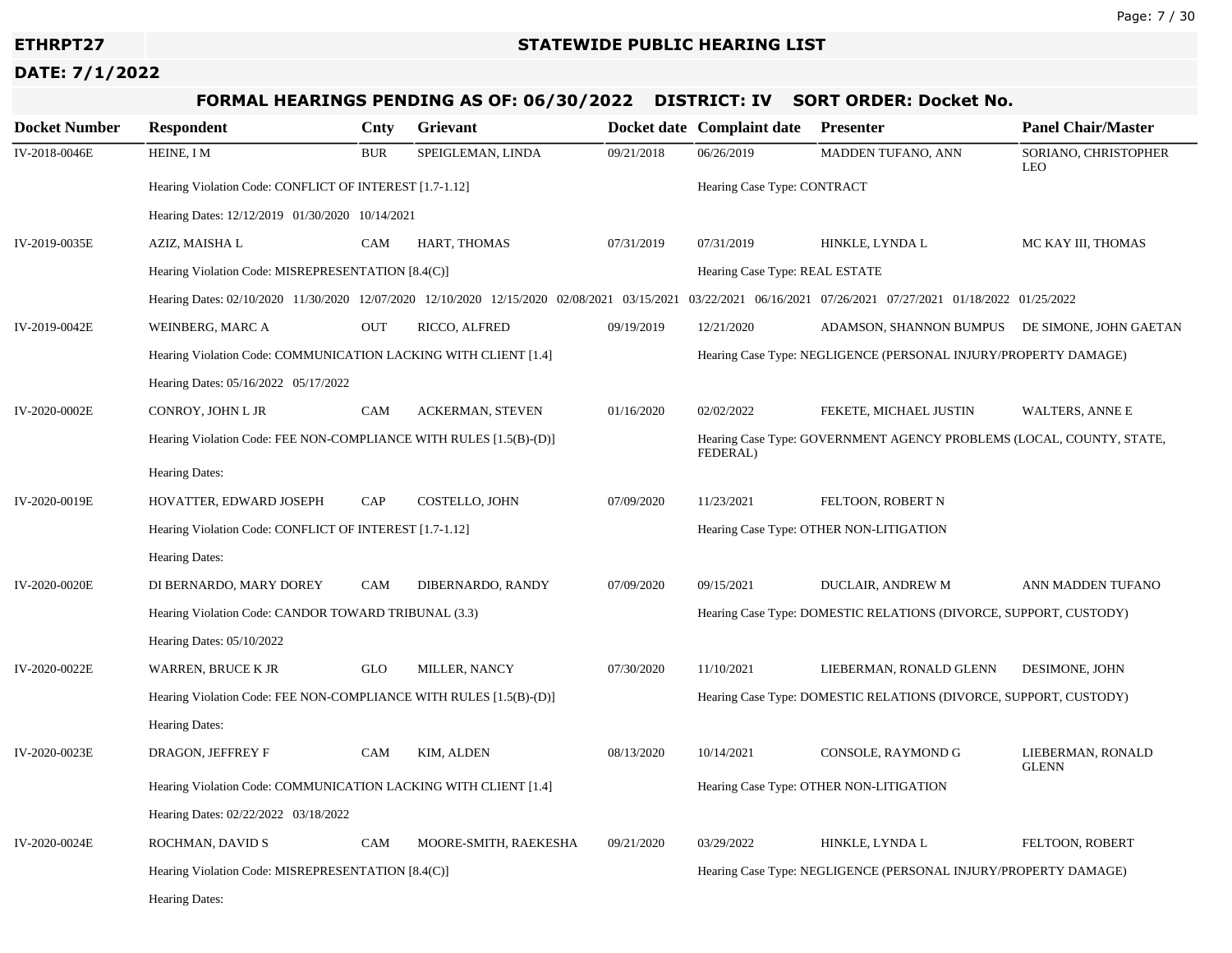IV-2021-0019E GIGLIOTTI, ROSS MICHAEL CAM LAVECCHIA, BRIANNA 08/26/2021 05/19/2022 GULBRANSON, MARK ALAN JR SWANSON, CAROL E

Hearing Violation Code: MONEY - RECORD KEEPING [1.15(D)] Hearing Case Type: DOMESTIC RELATIONS (DIVORCE, SUPPORT, CUSTODY)

Hearing Dates: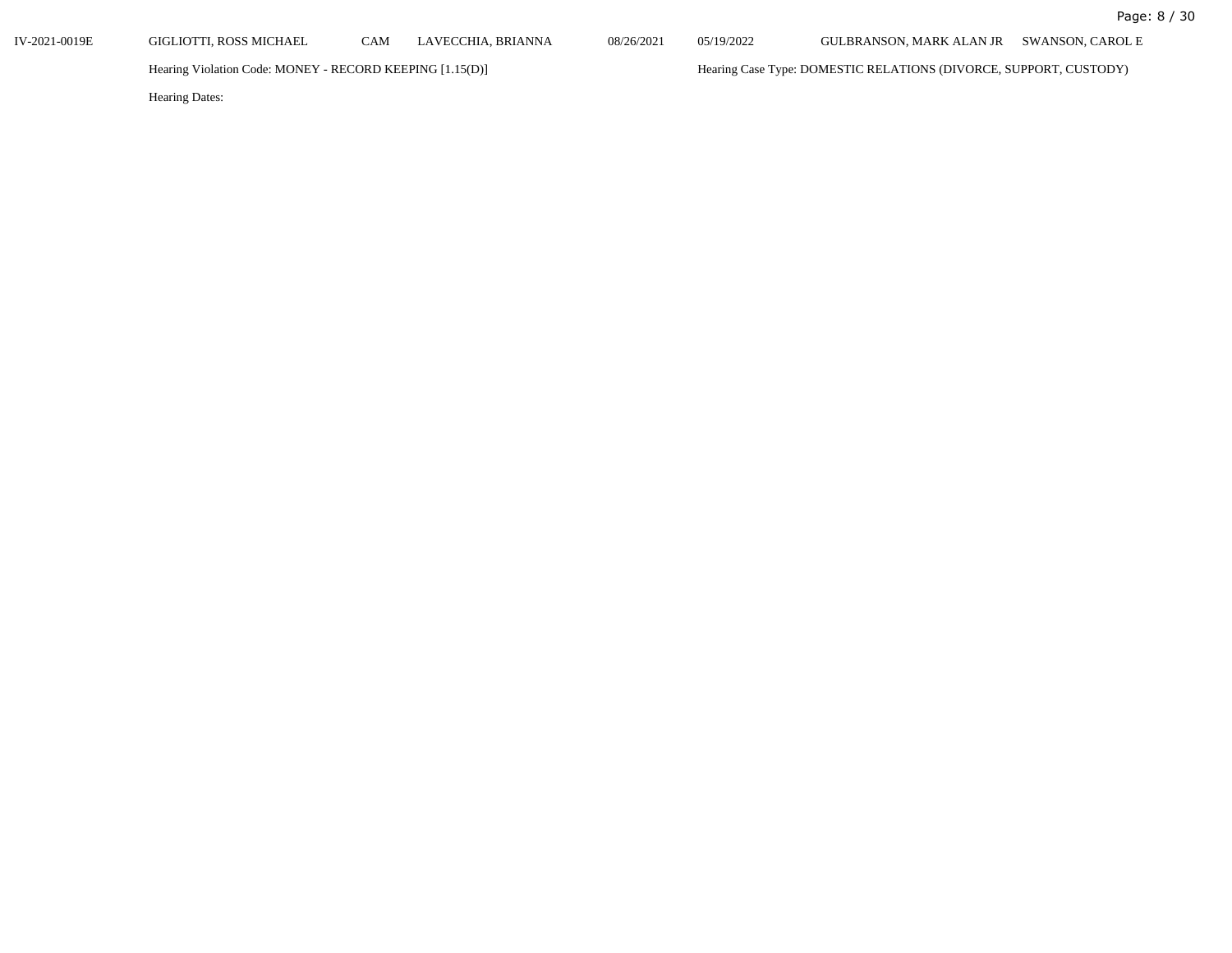# **FORMAL HEARINGS PENDING AS OF: 06/30/2022 DISTRICT: VA SORT ORDER: Docket No.**

| <b>Docket Number</b> | <b>Respondent</b>                                                     | Cnty       | Grievant                       |                                         | Docket date Complaint date                           | <b>Presenter</b>                                     | <b>Panel Chair/Master</b> |  |
|----------------------|-----------------------------------------------------------------------|------------|--------------------------------|-----------------------------------------|------------------------------------------------------|------------------------------------------------------|---------------------------|--|
| VA-2017-0020E        | LEVASSEUR, AUDWIN FREDERICK MON                                       |            | <b>GAILES, CONSTANCE MARIE</b> | 06/19/2017                              | 02/27/2018                                           | HAMMONDS, LUCAS F                                    | BARNEY, DALE EDWARD       |  |
|                      | Hearing Violation Code: NEGLECT/COMPETENCE/DILIGENCE [1.1-1.3]        |            |                                |                                         | Hearing Case Type: FEDERAL REMEDIES/CIVIL RIGHTS     |                                                      |                           |  |
|                      | Hearing Dates: 08/14/2019                                             |            |                                |                                         |                                                      |                                                      |                           |  |
| VA-2018-0900E        | DOYLE, JOHN THOMAS                                                    | ESS        | 15-013-357                     | 08/08/2018                              | 08/08/2018                                           | FIGLAND, AMANDA WYETH                                |                           |  |
|                      | Hearing Violation Code: DECEIT [8.4(C)]                               |            |                                | Hearing Case Type: OTHER NON-LITIGATION |                                                      |                                                      |                           |  |
|                      | Hearing Dates: 07/14/2021 07/14/2021 07/15/2021                       |            |                                |                                         |                                                      |                                                      |                           |  |
| VA-2018-0901E        | DOYLE, JOHN THOMAS                                                    | <b>ESS</b> | <b>ATTORNEY ETHICS</b>         | 08/08/2018                              | 08/08/2018                                           | FIGLAND, AMANDA WYETH                                |                           |  |
|                      | Hearing Violation Code: DECEIT [8.4(C)]                               |            |                                |                                         |                                                      | Hearing Case Type: OTHER NON-LITIGATION              |                           |  |
|                      | Hearing Dates: 07/14/2021 07/14/2021 07/15/2021                       |            |                                |                                         |                                                      |                                                      |                           |  |
| VA-2022-0002E        | LANCELLOTTI, ALBERT L                                                 | <b>ESS</b> | LEWIS, RICKY                   | 03/24/2022                              | 03/24/2022                                           | <b>GARDE, JOHN CHARLES</b>                           |                           |  |
|                      | Hearing Violation Code: COMMUNICATION LACKING WITH CLIENT [1.4]       |            |                                |                                         |                                                      | Hearing Case Type: BANKRUPTCY/INSOLVENCY/FORECLOSURE |                           |  |
|                      | Hearing Dates:                                                        |            |                                |                                         |                                                      |                                                      |                           |  |
| VA-2022-0003E        | LANCELLOTTI, ALBERT L                                                 | <b>ESS</b> | COLELLA, JAMES                 | 03/24/2022                              | 03/24/2022                                           | <b>GARDE, JOHN CHARLES</b>                           |                           |  |
|                      | Hearing Violation Code: COMMUNICATION LACKING WITH CLIENT [1.4]       |            |                                |                                         |                                                      | Hearing Case Type: BANKRUPTCY/INSOLVENCY/FORECLOSURE |                           |  |
|                      | Hearing Dates:                                                        |            |                                |                                         |                                                      |                                                      |                           |  |
| VA-2022-0004E        | LANCELLOTTI, ALBERT L                                                 | <b>ESS</b> | LACHISH, MELISSA C             | 03/24/2022                              | 03/24/2022                                           | <b>GARDE, JOHN CHARLES</b>                           |                           |  |
|                      | Hearing Violation Code: WITHDRAWING/TERMINATING REPRESENTATION [1.16] |            |                                |                                         | Hearing Case Type: BANKRUPTCY/INSOLVENCY/FORECLOSURE |                                                      |                           |  |
|                      | Hearing Dates:                                                        |            |                                |                                         |                                                      |                                                      |                           |  |
| VA-2022-0005E        | LANCELLOTTI, ALBERT L                                                 | <b>ESS</b> | RAMOS, MIGUEL                  | 03/24/2022                              | 03/24/2022                                           | <b>GARDE, JOHN CHARLES</b>                           |                           |  |
|                      | Hearing Violation Code: COMMUNICATION LACKING WITH CLIENT [1.4]       |            |                                |                                         | Hearing Case Type: BANKRUPTCY/INSOLVENCY/FORECLOSURE |                                                      |                           |  |
|                      | <b>Hearing Dates:</b>                                                 |            |                                |                                         |                                                      |                                                      |                           |  |
| VA-2022-0006E        | LANCELLOTTI, ALBERT L                                                 | <b>ESS</b> | PHILLIPS, QUIANA               | 03/24/2022                              | 03/24/2022                                           | <b>GARDE, JOHN CHARLES</b>                           |                           |  |
|                      | Hearing Violation Code: COMMUNICATION LACKING WITH CLIENT [1.4]       |            |                                |                                         |                                                      | Hearing Case Type: BANKRUPTCY/INSOLVENCY/FORECLOSURE |                           |  |
|                      | <b>Hearing Dates:</b>                                                 |            |                                |                                         |                                                      |                                                      |                           |  |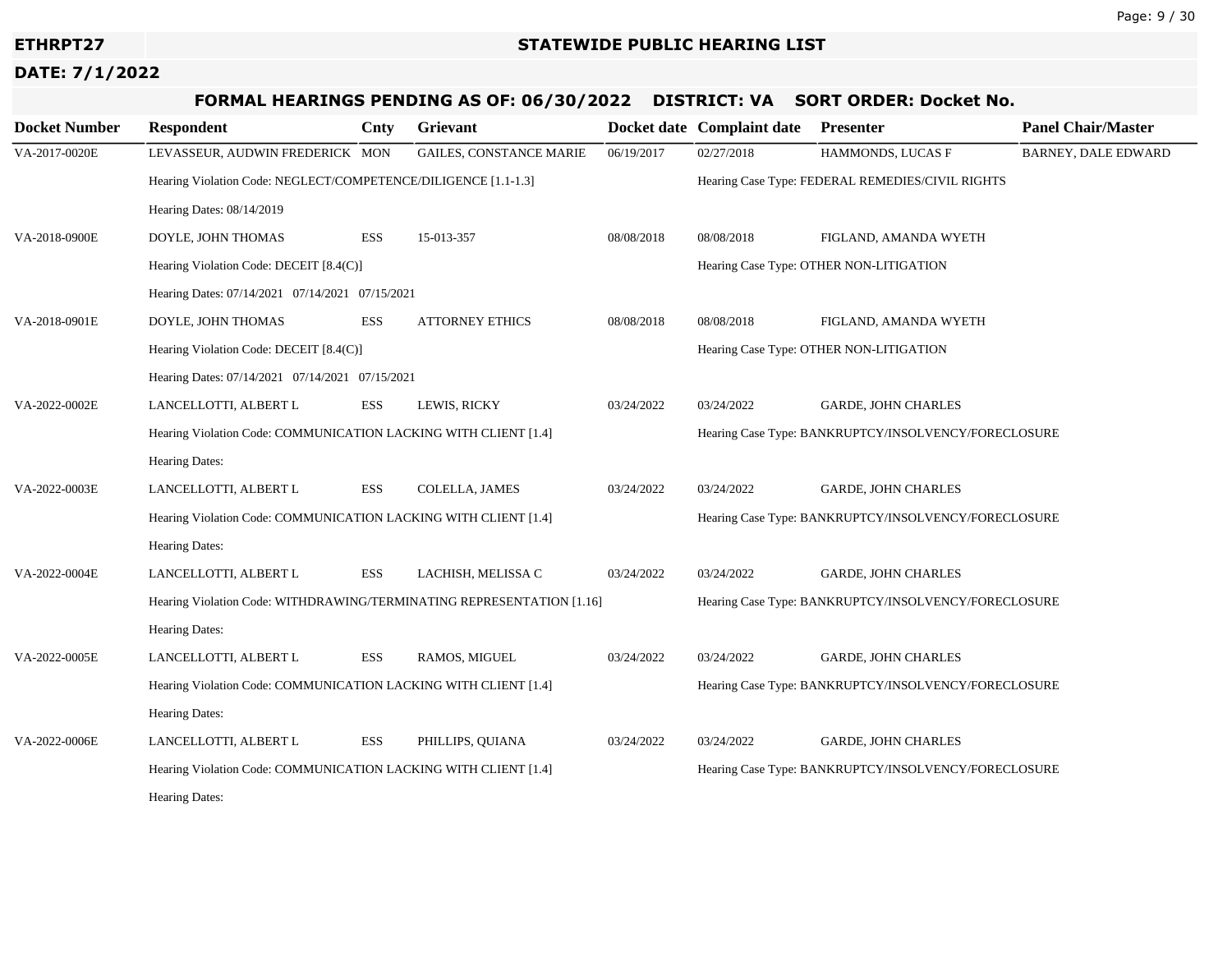# **FORMAL HEARINGS PENDING AS OF: 06/30/2022 DISTRICT: VB SORT ORDER: Docket No.**

| <b>Docket Number</b> | <b>Respondent</b>                                                | Cnty       | Grievant               |            | Docket date Complaint date                                      | <b>Presenter</b>                                                | <b>Panel Chair/Master</b> |  |
|----------------------|------------------------------------------------------------------|------------|------------------------|------------|-----------------------------------------------------------------|-----------------------------------------------------------------|---------------------------|--|
| VB-2021-0900E        | <b>ASHLEY, THOMAS R</b>                                          | ESS        | <b>ATTORNEY ETHICS</b> | 03/03/2021 | 03/03/2021                                                      | <b>GOODWIN, CHRISTOPHER W</b>                                   | LUCKENBACH, DENISE M      |  |
|                      | Hearing Violation Code: SUPERVISORY RESPONSIBILITIES [5.1 - 5.3] |            |                        |            |                                                                 | Hearing Case Type: NEGLIGENCE (PERSONAL INJURY/PROPERTY DAMAGE) |                           |  |
|                      | Hearing Dates:                                                   |            |                        |            |                                                                 |                                                                 |                           |  |
| VB-2021-0901E        | <b>ASHLEY, THOMAS R</b>                                          | ESS        | <b>ATTORNEY ETHICS</b> | 03/03/2021 | 03/03/2021                                                      | GOODWIN, CHRISTOPHER W                                          | LUCKENBACH, DENISE M      |  |
|                      | Hearing Violation Code: FEE OVERREACHING [1.5(A)]                |            |                        |            | Hearing Case Type: CRIMINAL, QUASI-CRIMINAL AND MUNICIPAL COURT |                                                                 |                           |  |
|                      | <b>Hearing Dates:</b>                                            |            |                        |            |                                                                 |                                                                 |                           |  |
| VB-2021-0902E        | <b>GONZALEZ, NELSON</b>                                          | <b>MOR</b> | <b>ATTORNEY ETHICS</b> | 03/04/2021 | 03/04/2021                                                      | FELSENSTEIN, DARRELL<br><b>MAYNARD</b>                          | <b>HALPIN, JASON R</b>    |  |
|                      | Hearing Violation Code: CANDOR TOWARD TRIBUNAL (3.3)             |            |                        |            | Hearing Case Type: OTHER NON-LITIGATION                         |                                                                 |                           |  |
|                      | <b>Hearing Dates:</b>                                            |            |                        |            |                                                                 |                                                                 |                           |  |
| VB-2021-0903E        | DE PIERRO, GIOVANNI                                              | ESS        | TOTARO, ANGELO         | 07/30/2021 | 07/30/2021                                                      | FIGLAND, AMANDA WYETH                                           | <b>BALK, LOUIS D</b>      |  |
|                      | Hearing Violation Code: CONFLICT OF INTEREST [1.7-1.12]          |            |                        |            | Hearing Case Type: OTHER NON-LITIGATION                         |                                                                 |                           |  |
|                      | Hearing Dates: 07/19/2022 07/20/2022                             |            |                        |            |                                                                 |                                                                 |                           |  |
| VB-2021-0904E        | OLIVE, LAURENCE H                                                | ESS        | 19-142-102             | 12/28/2021 | 12/28/2021                                                      | MARTINEZ, LAUREN                                                | VINICK, PHILIP B          |  |
|                      | Hearing Violation Code: NEGLECT/COMPETENCE/DILIGENCE [1.1-1.3]   |            |                        |            | Hearing Case Type: OTHER NON-LITIGATION                         |                                                                 |                           |  |
|                      | Hearing Dates:                                                   |            |                        |            |                                                                 |                                                                 |                           |  |
| VB-2021-0905E        | OLIVE, LAURENCE H                                                | ESS        | MILLER, WILHELMINA     | 12/28/2021 | 12/28/2021                                                      | MORIARTY, RYAN J                                                | VINICK, PHILIP B          |  |
|                      | Hearing Violation Code: NEGLECT/COMPETENCE/DILIGENCE [1.1-1.3]   |            |                        |            | Hearing Case Type: NEGLIGENCE (PERSONAL INJURY/PROPERTY DAMAGE) |                                                                 |                           |  |
|                      | <b>Hearing Dates:</b>                                            |            |                        |            |                                                                 |                                                                 |                           |  |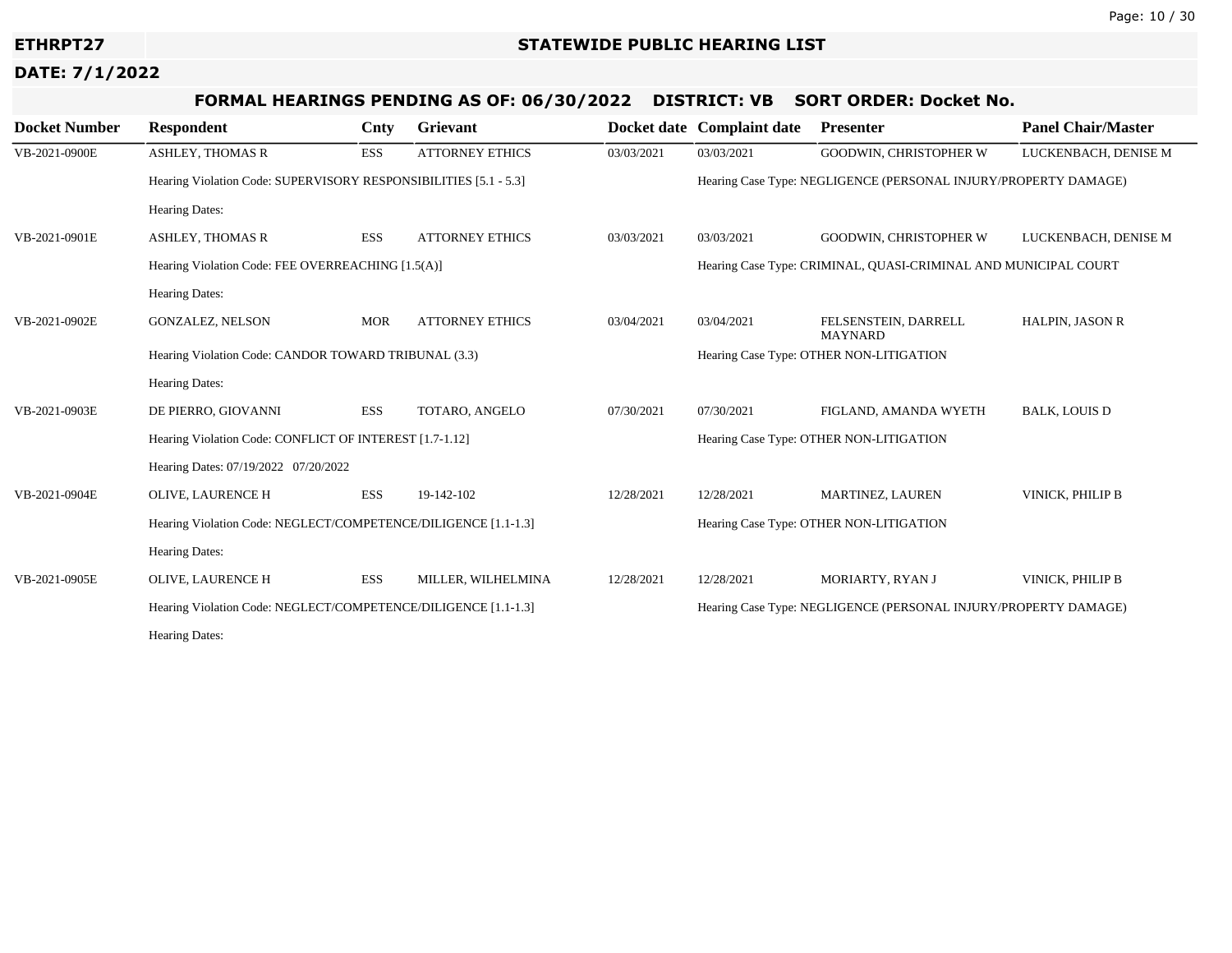# **FORMAL HEARINGS PENDING AS OF: 06/30/2022 DISTRICT: VC SORT ORDER: Docket No.**

| <b>Docket Number</b> | <b>Respondent</b>                                                     | Cnty       | Grievant               |            | Docket date Complaint date                                      | <b>Presenter</b>                  | <b>Panel Chair/Master</b>                |  |
|----------------------|-----------------------------------------------------------------------|------------|------------------------|------------|-----------------------------------------------------------------|-----------------------------------|------------------------------------------|--|
| VC-2017-0016E        | ATKINS, JAY R                                                         | <b>BER</b> | NEWMAN, MARK TILDEN    | 04/27/2017 | 06/21/2018                                                      | GAUDIOSO, PETER ANTHONY           | <b>ASTER, FRANCINE M</b>                 |  |
|                      | Hearing Violation Code: CONFLICT OF INTEREST [1.7-1.12]               |            |                        |            | Hearing Case Type: CRIMINAL, QUASI-CRIMINAL AND MUNICIPAL COURT |                                   |                                          |  |
|                      | Hearing Dates: 05/10/2021 05/11/2021 05/14/2021 11/03/2021 11/04/2021 |            |                        |            |                                                                 |                                   |                                          |  |
| VC-2020-0009E        | ABRAMS, KAREN ELLEN                                                   | <b>ESS</b> | PECKERMAN, DAVID       | 08/21/2020 | 03/23/2022                                                      | HEINZELMANN, MARK S               | <b>GAUDIOSO, PETER</b><br><b>ANTHONY</b> |  |
|                      | Hearing Violation Code: CONFLICT OF INTEREST [1.7-1.12]               |            |                        |            | Hearing Case Type: REAL ESTATE                                  |                                   |                                          |  |
|                      | <b>Hearing Dates:</b>                                                 |            |                        |            |                                                                 |                                   |                                          |  |
| VC-2021-0903E        | <b>FALONI, DAVID A JR</b>                                             | <b>ESS</b> | <b>ATTORNEY ETHICS</b> | 06/30/2021 | 06/30/2021                                                      | KIM, HOECHIN                      | ROTHSCHILD, JAMES S JR                   |  |
|                      | Hearing Violation Code: CONFLICT OF INTEREST [1.7-1.12]               |            |                        |            |                                                                 | Hearing Case Type: ESTATE/PROBATE |                                          |  |
|                      | Hearing Dates: 10/17/2022 10/18/2022 10/19/2022                       |            |                        |            |                                                                 |                                   |                                          |  |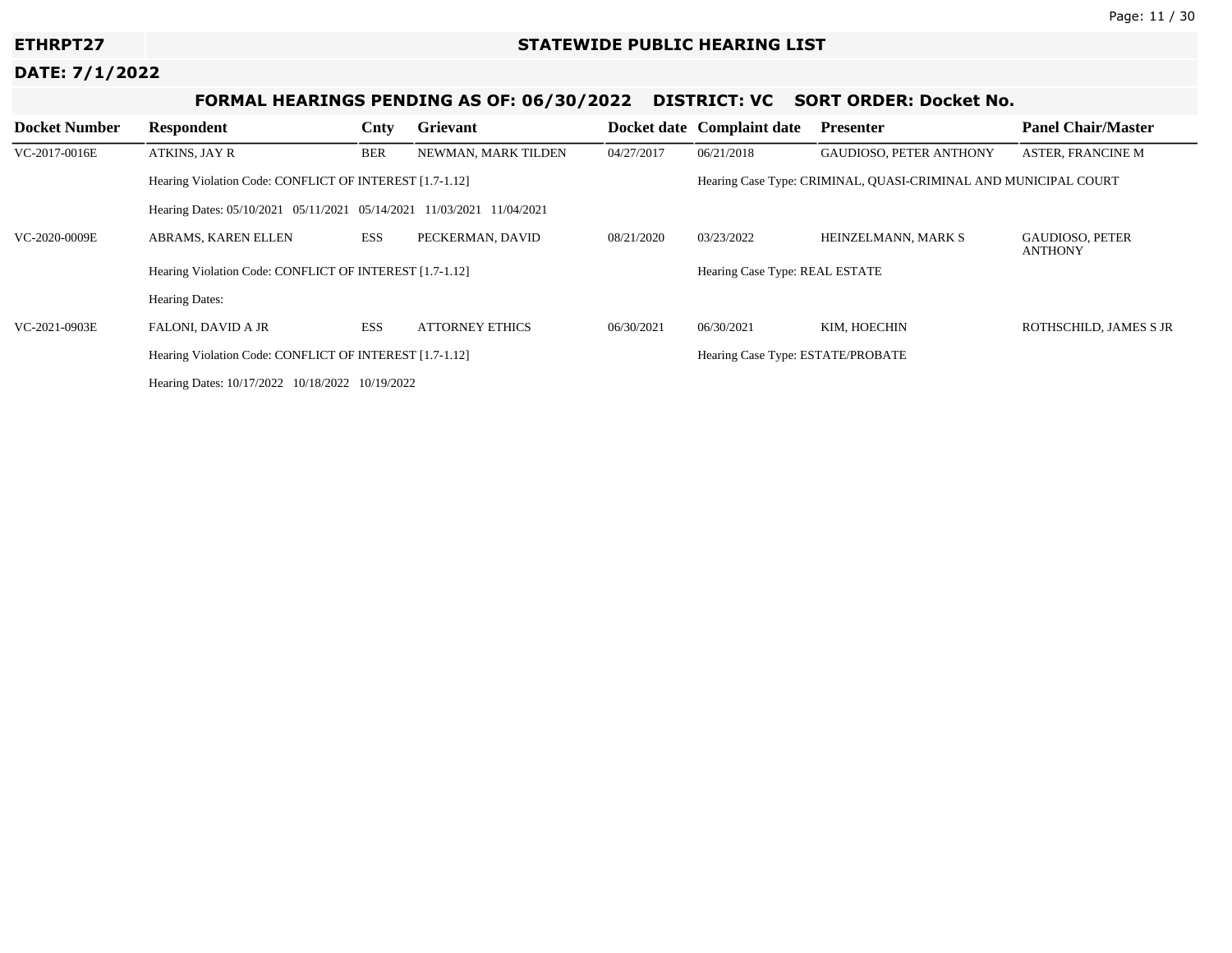# **FORMAL HEARINGS PENDING AS OF: 06/30/2022 DISTRICT: VI SORT ORDER: Docket No.**

| <b>Docket Number</b> | <b>Respondent</b>                                                     | Cnty       | Grievant                       |            | Docket date Complaint date                                      | <b>Presenter</b>                                                | <b>Panel Chair/Master</b>           |  |
|----------------------|-----------------------------------------------------------------------|------------|--------------------------------|------------|-----------------------------------------------------------------|-----------------------------------------------------------------|-------------------------------------|--|
| VI-2018-0010E        | ISA, ULYSSES                                                          | <b>HUD</b> | GUARDADO, JEFFERSON<br>#314380 | 03/22/2018 | 08/19/2019                                                      | RADER, BRIAN M                                                  | GAFFNEY, RYAN J                     |  |
|                      | Hearing Violation Code: DISCIPLINARY CASE-NON-COOPERATION DEC[8.1(B)] |            |                                |            |                                                                 | Hearing Case Type: CRIMINAL, QUASI-CRIMINAL AND MUNICIPAL COURT |                                     |  |
|                      | <b>Hearing Dates:</b>                                                 |            |                                |            |                                                                 |                                                                 |                                     |  |
| VI-2018-0012E        | LISA, JAMES R                                                         | <b>HUD</b> | FIELDS-BAXTER, PATRICIA        | 03/26/2018 | 05/15/2019                                                      | PURVIN, KEVIN JOSEPH                                            | MOREIRA, MONIQUE<br><b>DANIELLE</b> |  |
|                      | Hearing Violation Code: ADMINISTRATION OF JUSTICE [8.4(D)]            |            |                                |            |                                                                 | Hearing Case Type: CRIMINAL, QUASI-CRIMINAL AND MUNICIPAL COURT |                                     |  |
|                      | Hearing Dates: 01/05/2022 01/14/2022                                  |            |                                |            |                                                                 |                                                                 |                                     |  |
| VI-2018-0015E        | LISA, JAMES R                                                         | <b>HUD</b> | EDWARDS, PHILLIP               | 05/07/2018 | 05/15/2019                                                      | PURVIN, KEVIN JOSEPH                                            | MOREIRA, MONIQUE<br><b>DANIELLE</b> |  |
|                      | Hearing Violation Code: ADMINISTRATION OF JUSTICE [8.4(D)]            |            |                                |            | Hearing Case Type: CRIMINAL, QUASI-CRIMINAL AND MUNICIPAL COURT |                                                                 |                                     |  |
|                      | Hearing Dates: 01/05/2022 01/14/2022                                  |            |                                |            |                                                                 |                                                                 |                                     |  |
| VI-2019-0009E        | ARTUSA, SANTO V JR                                                    | <b>HUD</b> | DANIELS, ANDREW                | 03/31/2019 | 01/24/2020                                                      | FOGARTY, RICHARD W                                              | MONGIELLO, RACHEL ANN               |  |
|                      | Hearing Violation Code: NEGLECT/COMPETENCE/DILIGENCE [1.1-1.3]        |            |                                |            |                                                                 | Hearing Case Type: OTHER NON-LITIGATION                         |                                     |  |
|                      | Hearing Dates: 01/27/2022                                             |            |                                |            |                                                                 |                                                                 |                                     |  |
| VI-2019-0014E        | CHIN, DAVID K                                                         | <b>HUD</b> | YOUNG, ALLAN                   | 05/30/2019 | 08/25/2020                                                      | THAPAR, SARABRAJ S                                              | LOMURRO, STEPHANIE L                |  |
|                      | Hearing Violation Code: ABANDONMENT [1.1(A)]                          |            |                                |            | Hearing Case Type: NEGLIGENCE (PERSONAL INJURY/PROPERTY DAMAGE) |                                                                 |                                     |  |
|                      | Hearing Dates: 05/23/2022                                             |            |                                |            |                                                                 |                                                                 |                                     |  |
| VI-2019-0018E        | WITTENBERG, MICHAEL S                                                 | <b>HUD</b> | <b>MUSTAFA, ANA MERCEDES</b>   | 09/12/2019 | 12/16/2021                                                      |                                                                 |                                     |  |
|                      | Hearing Violation Code: COMMUNICATION LACKING WITH CLIENT [1.4]       |            |                                |            |                                                                 | Hearing Case Type: NEGLIGENCE (PERSONAL INJURY/PROPERTY DAMAGE) |                                     |  |
|                      | Hearing Dates:                                                        |            |                                |            |                                                                 |                                                                 |                                     |  |
| VI-2020-0011E        | WITTENBERG, MICHAEL S                                                 | <b>HUD</b> | CAPERS, DAQUAN                 | 12/08/2020 | 12/08/2020                                                      | COGLIANESE, ALEXANDRA M                                         | <b>SCOTT, CHEYNE R</b>              |  |
|                      | Hearing Violation Code: COMMUNICATION LACKING WITH CLIENT [1.4]       |            |                                |            |                                                                 | Hearing Case Type: NEGLIGENCE (PERSONAL INJURY/PROPERTY DAMAGE) |                                     |  |
|                      | Hearing Dates: 05/09/2022                                             |            |                                |            |                                                                 |                                                                 |                                     |  |
| VI-2020-0012E        | WITTENBERG, MICHAEL S                                                 | HUD        | BLAND, CYNTHIA P.              | 12/11/2020 | 12/14/2020                                                      | COGLIANESE, ALEXANDRA M                                         | <b>SCOTT, CHEYNE R</b>              |  |
|                      | Hearing Violation Code: ABANDONMENT [1.1(A)]                          |            |                                |            |                                                                 | Hearing Case Type: NEGLIGENCE (PERSONAL INJURY/PROPERTY DAMAGE) |                                     |  |
|                      | Hearing Dates: 05/09/2022                                             |            |                                |            |                                                                 |                                                                 |                                     |  |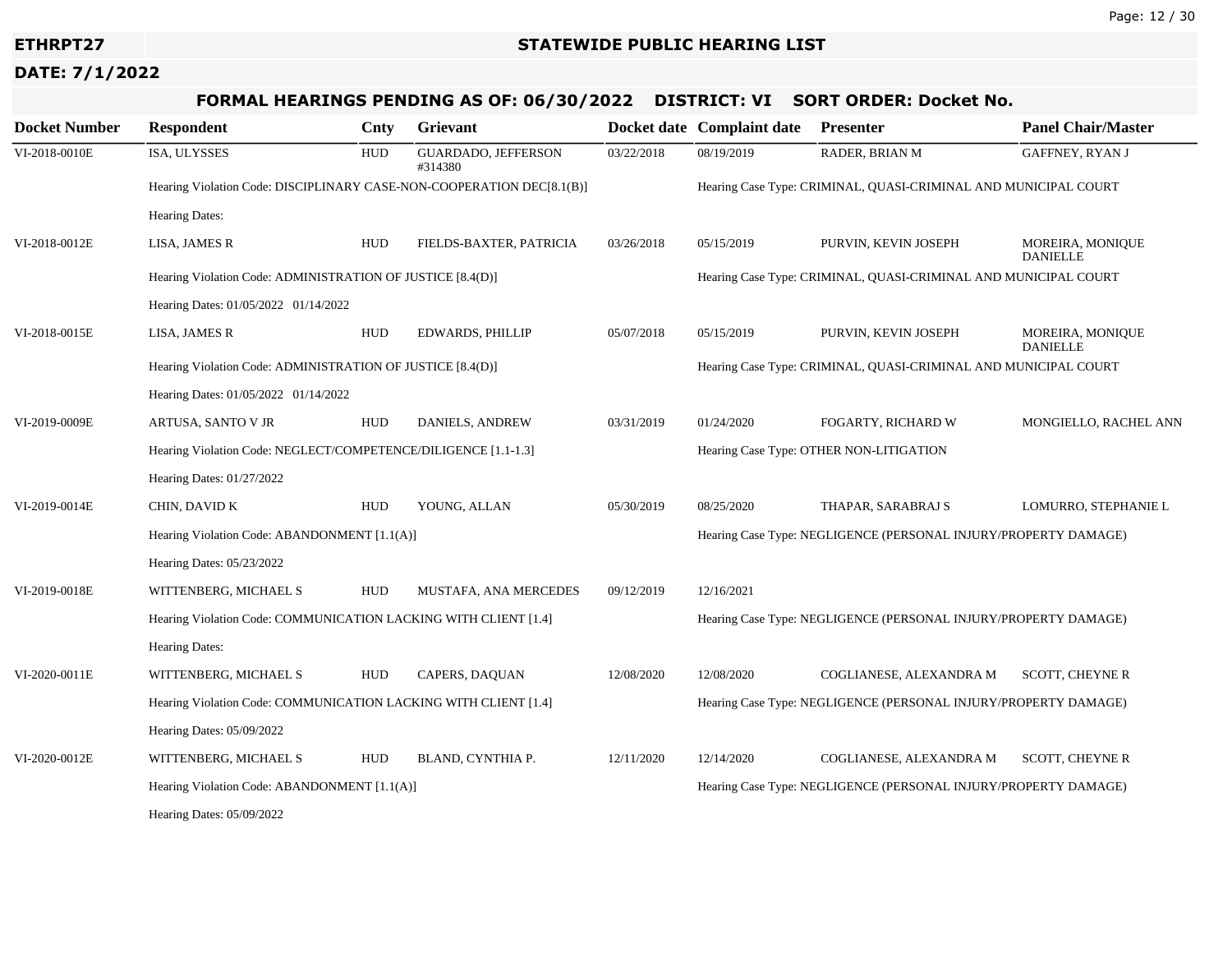# **FORMAL HEARINGS PENDING AS OF: 06/30/2022 DISTRICT: VII SORT ORDER: Docket No.**

| <b>Docket Number</b> | Respondent                                                        | Cnty       | Grievant                                | <b>Docket date</b>                  | <b>Complaint date</b>                                             | <b>Presenter</b>           | <b>Panel Chair/Master</b> |  |
|----------------------|-------------------------------------------------------------------|------------|-----------------------------------------|-------------------------------------|-------------------------------------------------------------------|----------------------------|---------------------------|--|
| VII-2019-0004E       | DIXON, DANIEL M                                                   | OUT        | COFFEY, MICHELE                         | 03/27/2019                          | 09/15/2020                                                        | MIDURA, CHRISTOPHER PAUL   | DUFF, BRIAN JAMES         |  |
|                      | Hearing Violation Code: MISREPRESENTATION [8.4(C)]                |            |                                         |                                     | Hearing Case Type: TAX                                            |                            |                           |  |
|                      | Hearing Dates:                                                    |            |                                         |                                     |                                                                   |                            |                           |  |
| VII-2021-0013E       | GAYLORD, SAMUEL MICHAEL                                           | MER        | MAFFEI, LEONA                           | 04/19/2021                          | 04/19/2022                                                        | <b>FAULKNER, REBECCA R</b> |                           |  |
|                      | Hearing Violation Code: COMMUNICATION LACKING WITH CLIENT [1.4]   |            |                                         | Hearing Case Type: OTHER LITIGATION |                                                                   |                            |                           |  |
|                      | <b>Hearing Dates:</b>                                             |            |                                         |                                     |                                                                   |                            |                           |  |
| VII-2021-0902E       | TUNG, KEVIN KERVENG                                               | OUT        | <b>ATTORNEY ETHICS</b>                  | 09/13/2021                          | 09/13/2021                                                        | ISEMAN, JENNIFER L         | STIO, ANGELO ANTHONY III  |  |
|                      | Hearing Violation Code: CONFLICT OF INTEREST [1.7-1.12]           |            |                                         |                                     | Hearing Case Type: DOMESTIC RELATIONS (DIVORCE, SUPPORT, CUSTODY) |                            |                           |  |
|                      | <b>Hearing Dates:</b>                                             |            |                                         |                                     |                                                                   |                            |                           |  |
| VII-2021-0903E       | RAJAN, PAUL R                                                     | <b>MID</b> | <b>ATTORNEY ETHICS</b>                  | 10/15/2021                          | 10/15/2021                                                        | BURDEN, COLLEEN LILLIAN    | PATTANITE, MICHAEL A JR   |  |
|                      | Hearing Violation Code: MONEY - NEGLIGENT MISAPPROPRIATION [1.15] |            | Hearing Case Type: OTHER NON-LITIGATION |                                     |                                                                   |                            |                           |  |
|                      | <b>Hearing Dates:</b>                                             |            |                                         |                                     |                                                                   |                            |                           |  |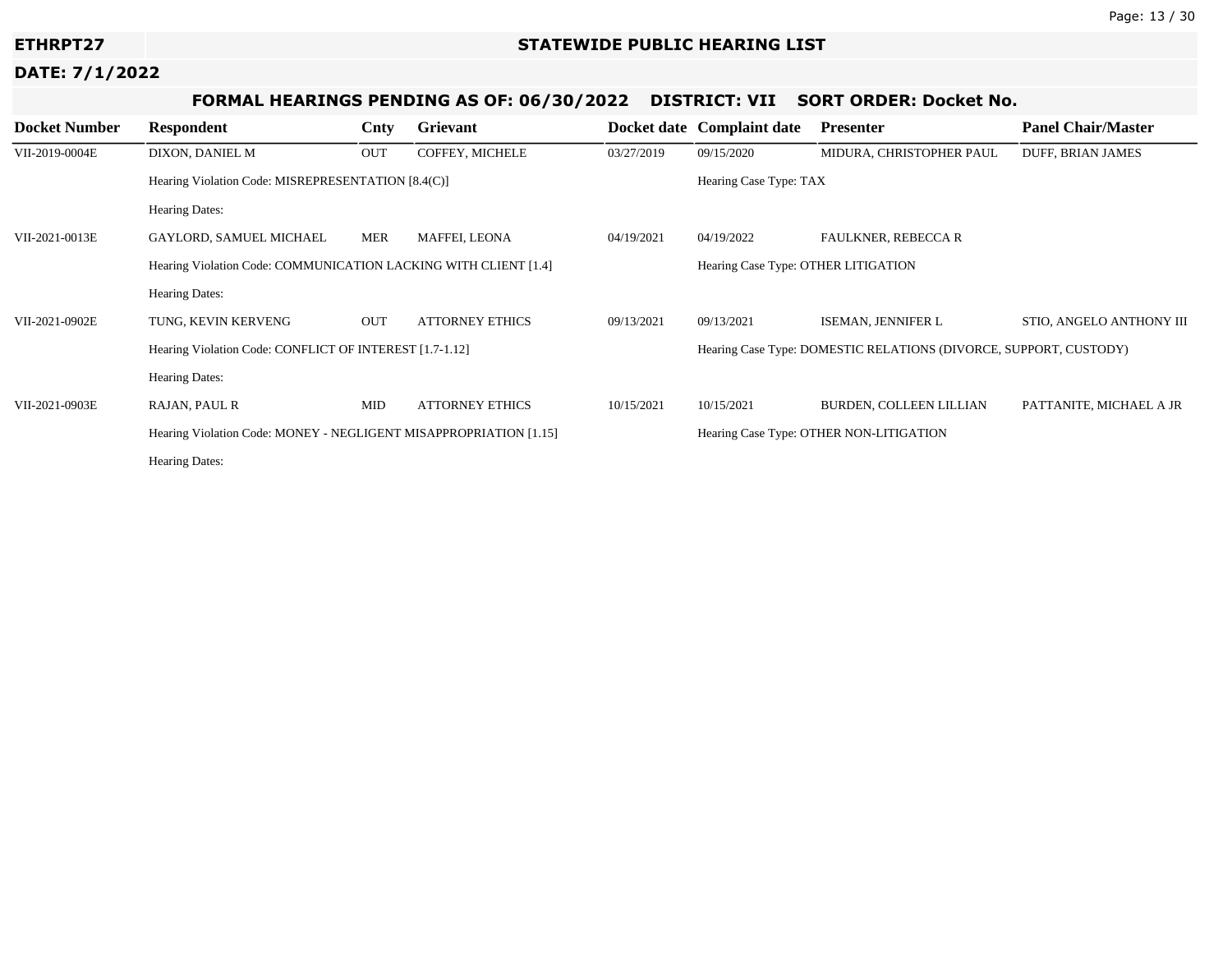# **FORMAL HEARINGS PENDING AS OF: 06/30/2022 DISTRICT: VIII SORT ORDER: Docket No.**

| <b>Docket Number</b> | <b>Respondent</b>                                               | Cnty       | Grievant                             |                                | Docket date Complaint date                                           | <b>Presenter</b>                        | <b>Panel Chair/Master</b> |  |
|----------------------|-----------------------------------------------------------------|------------|--------------------------------------|--------------------------------|----------------------------------------------------------------------|-----------------------------------------|---------------------------|--|
| VIII-2019-0018E      | CRUTCHLOW, WILLIAM O                                            | <b>MID</b> | METTA, ALFRED                        | 07/17/2019                     | 04/17/2020                                                           | <b>GREENFIELD, DAVID B</b>              | TESTINO, EDWARD N         |  |
|                      | Hearing Violation Code: NEGLECT/COMPETENCE/DILIGENCE [1.1-1.3]  |            |                                      |                                | Hearing Case Type: NEGLIGENCE (PERSONAL INJURY/PROPERTY DAMAGE)      |                                         |                           |  |
|                      | Hearing Dates: 03/30/2022 05/24/2022                            |            |                                      |                                |                                                                      |                                         |                           |  |
| VIII-2019-0036E      | RICIGLIANO, JOSEPH JR                                           | <b>MID</b> | ALBERTY, LAURIE ELIZABETH 12/30/2019 |                                | 01/31/2022                                                           | HAYTHORN, ERROLL J                      | HSIEH, IRENE              |  |
|                      | Hearing Violation Code: COMMUNICATION LACKING WITH CLIENT [1.4] |            |                                      | FEDERAL)                       | Hearing Case Type: GOVERNMENT AGENCY PROBLEMS (LOCAL, COUNTY, STATE, |                                         |                           |  |
|                      | Hearing Dates:                                                  |            |                                      |                                |                                                                      |                                         |                           |  |
| VIII-2020-0007E      | <b>SURI, VIVEK S</b>                                            | <b>OUT</b> | SHARMA, RENU                         | 03/03/2020                     | 08/06/2020                                                           | PATEL, RAHOOL                           | ROSAS, MICHAEL ROBERT     |  |
|                      | Hearing Violation Code: COMMUNICATION LACKING WITH CLIENT [1.4] |            |                                      |                                | Hearing Case Type: OTHER LITIGATION                                  |                                         |                           |  |
|                      | Hearing Dates:                                                  |            |                                      |                                |                                                                      |                                         |                           |  |
| VIII-2020-0026E      | WILLS, ROBERT A                                                 | <b>MID</b> | WILSON, JOHN & PATRICIA              | 09/18/2020                     | 05/12/2021                                                           | TESTINO, EDWARD N                       | DUFF, HOWARD              |  |
|                      | Hearing Violation Code: COMMUNICATION LACKING WITH CLIENT [1.4] |            |                                      | Hearing Case Type: REAL ESTATE |                                                                      |                                         |                           |  |
|                      | Hearing Dates: 05/04/2022                                       |            |                                      |                                |                                                                      |                                         |                           |  |
| VIII-2020-0027E      | MULREY, LEIGH-ANNE                                              | ESS        | <b>SEYS, XAVIER</b>                  | 09/22/2020                     | 03/29/2021                                                           | RICKARDS, JORDAN B                      | DUFF, HOWARD              |  |
|                      | Hearing Violation Code: ABANDONMENT [1.1(A)]                    |            |                                      |                                | Hearing Case Type: DOMESTIC RELATIONS (DIVORCE, SUPPORT, CUSTODY)    |                                         |                           |  |
|                      | Hearing Dates: 08/23/2022                                       |            |                                      |                                |                                                                      |                                         |                           |  |
| VIII-2020-0038E      | ALLEN, JOHN CHARLES                                             | <b>MID</b> | CRAIG, KAREN                         | 12/04/2020                     | 03/18/2022                                                           | KOCH, LESLIE A                          |                           |  |
|                      | Hearing Violation Code: NEGLECT/COMPETENCE/DILIGENCE [1.1-1.3]  |            |                                      |                                | Hearing Case Type: OTHER LITIGATION                                  |                                         |                           |  |
|                      | Hearing Dates:                                                  |            |                                      |                                |                                                                      |                                         |                           |  |
| VIII-2020-0900E      | ROBBINS, SPENCER B                                              | <b>MID</b> | <b>ATTORNEY ETHICS</b>               | 06/19/2020                     | 06/19/2020                                                           | ISEMAN, JENNIFER L                      | RICKARDS, JORDAN B        |  |
|                      | Hearing Violation Code: MONEY - RECORD KEEPING [1.15(D)]        |            |                                      |                                |                                                                      | Hearing Case Type: OTHER NON-LITIGATION |                           |  |
|                      | Hearing Dates:                                                  |            |                                      |                                |                                                                      |                                         |                           |  |
| VIII-2021-0005E      | ALLEN, JOHN CHARLES                                             | <b>MID</b> | AFYOUNI, ABDUL SADDIK                | 01/19/2021                     | 01/31/2022                                                           | RAULS, RUTH A                           |                           |  |
|                      | Hearing Violation Code: NEGLECT/COMPETENCE/DILIGENCE [1.1-1.3]  |            |                                      |                                |                                                                      | Hearing Case Type: OTHER NON-LITIGATION |                           |  |
|                      | Hearing Dates:                                                  |            |                                      |                                |                                                                      |                                         |                           |  |
| VIII-2021-0006E      | ALLEN, JOHN CHARLES                                             | <b>MID</b> | FLADGER, GREGORY C                   | 01/20/2021                     | 03/17/2022                                                           | PATEL, RAHOOL                           |                           |  |
|                      | Hearing Violation Code: NEGLECT/COMPETENCE/DILIGENCE [1.1-1.3]  |            |                                      |                                | Hearing Case Type: LANDLORD/TENANT                                   |                                         |                           |  |
|                      | Hearing Dates:                                                  |            |                                      |                                |                                                                      |                                         |                           |  |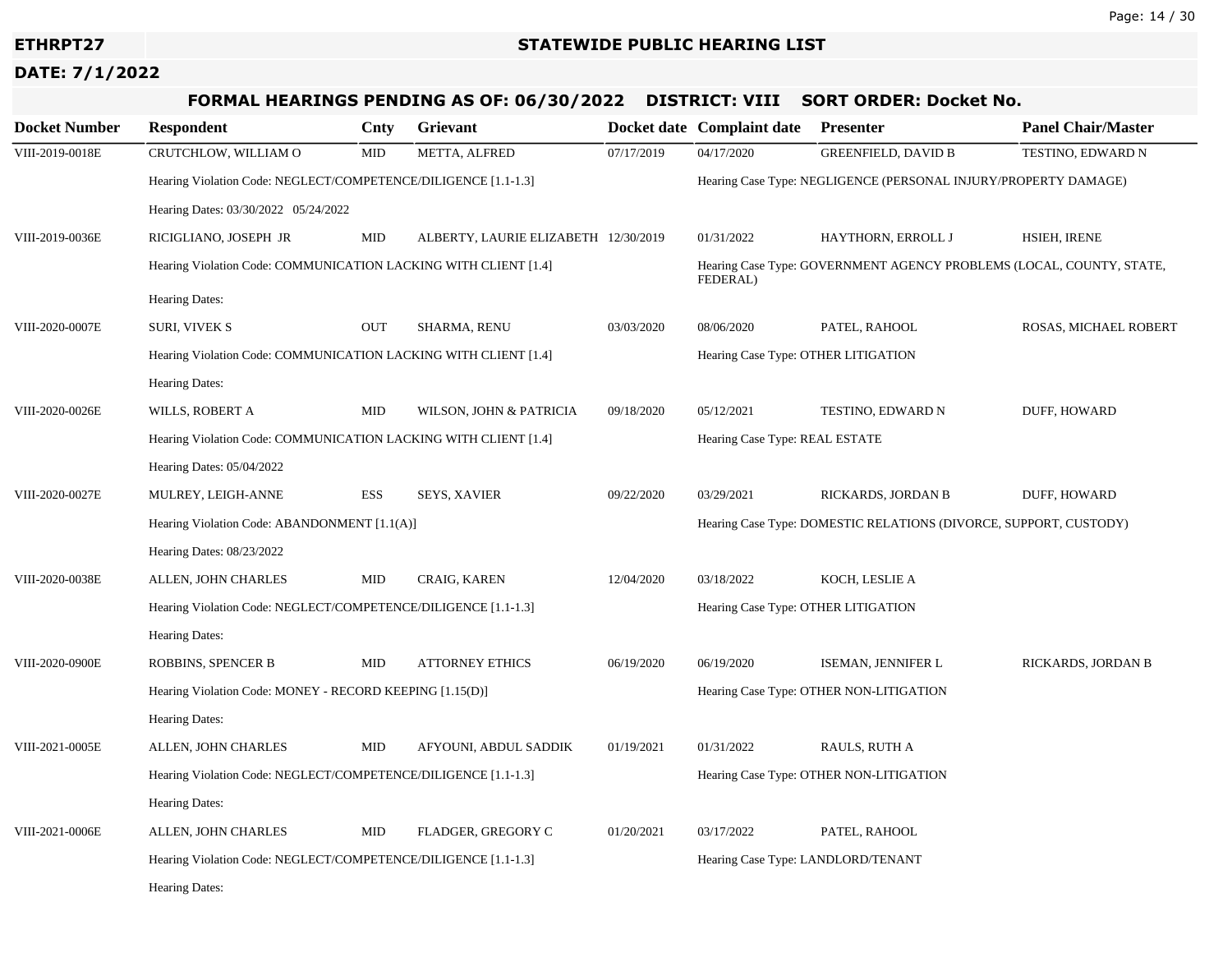| VIII-2021-0009E | <b>GALLENO, EDGARDO F</b>                                             | MID | HIDALGO, ANA ESABEL    | 02/16/2021 | 03/14/2022                          | <b>RISA KLEINER</b>                                             | <b>GREENFIELD, DAVID B</b> |
|-----------------|-----------------------------------------------------------------------|-----|------------------------|------------|-------------------------------------|-----------------------------------------------------------------|----------------------------|
|                 | Hearing Violation Code: COMMUNICATION LACKING WITH CLIENT [1.4]       |     |                        |            |                                     | Hearing Case Type: OTHER NON-LITIGATION                         |                            |
|                 | <b>Hearing Dates:</b>                                                 |     |                        |            |                                     |                                                                 |                            |
| VIII-2021-0010E | ARZADI, KARIM K                                                       | MID | WEST, JIMMY            | 03/03/2021 | 10/22/2021                          | RICKARDS, JORDAN B                                              | <b>GREENFIELD, DAVID B</b> |
|                 | Hearing Violation Code: WITHDRAWING/TERMINATING REPRESENTATION [1.16] |     |                        |            |                                     | Hearing Case Type: NEGLIGENCE (PERSONAL INJURY/PROPERTY DAMAGE) |                            |
|                 | Hearing Dates: 09/22/2022                                             |     |                        |            |                                     |                                                                 |                            |
| VIII-2021-0012E | RICIGLIANO, JOSEPH JR                                                 | MID | <b>BUSH, BILLIE T.</b> | 04/22/2021 | 01/31/2022                          | <b>GREENFIELD, DAVID B</b>                                      | PATEL, RAHOOL              |
|                 | Hearing Violation Code: NEGLECT/COMPETENCE/DILIGENCE [1.1-1.3]        |     |                        |            |                                     | Hearing Case Type: NEGLIGENCE (PERSONAL INJURY/PROPERTY DAMAGE) |                            |
|                 | <b>Hearing Dates:</b>                                                 |     |                        |            |                                     |                                                                 |                            |
| VIII-2021-0900E | ALLEN, JOHN CHARLES                                                   | MID | <b>ATTORNEY ETHICS</b> | 06/04/2021 | 06/04/2021                          | MORIARTY, RYAN J                                                | HAYTHORN, ERROLL J         |
|                 | Hearing Violation Code: DISHONESTY [8.4(C)]                           |     |                        |            | Hearing Case Type: OTHER LITIGATION |                                                                 |                            |
|                 | <b>Hearing Dates:</b>                                                 |     |                        |            |                                     |                                                                 |                            |

Page: 15 / 30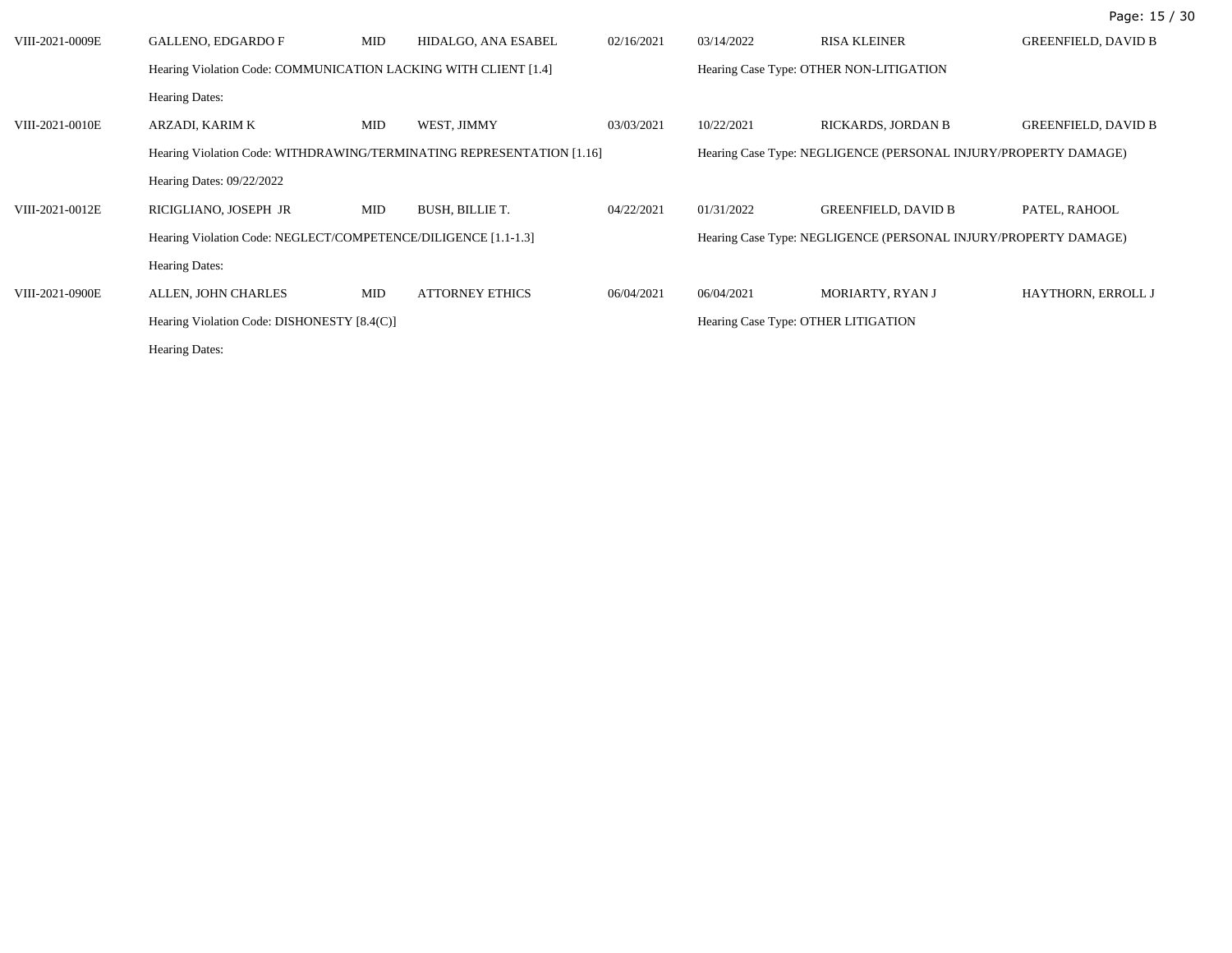# **FORMAL HEARINGS PENDING AS OF: 06/30/2022 DISTRICT: IX SORT ORDER: Docket No.**

| <b>Docket Number</b> | <b>Respondent</b>                                               | Cnty       | Grievant                   |            | Docket date Complaint date              | <b>Presenter</b>  | <b>Panel Chair/Master</b> |  |
|----------------------|-----------------------------------------------------------------|------------|----------------------------|------------|-----------------------------------------|-------------------|---------------------------|--|
| IX-2019-0018E        | MC KENNA, EDWARD J JR                                           | <b>MON</b> | <b>GAVIN, KYONG SOPHIA</b> | 10/23/2019 | 12/30/2020                              | CHABAREK, BRIAN J | <b>JAMES, G AARON</b>     |  |
|                      | Hearing Violation Code: COMMUNICATION LACKING WITH CLIENT [1.4] |            |                            |            | Hearing Case Type: REAL ESTATE          |                   |                           |  |
|                      | Hearing Dates: 11/22/2021 11/29/2021                            |            |                            |            |                                         |                   |                           |  |
| IX-2019-0024E        | JACKSON, DESHA LANG                                             | <b>MON</b> | LLOYD, THOMASINA L.        | 12/13/2019 | 07/13/2021                              | JOHN R. TATULLI   | CELLI, MICHAEL GERARD JR  |  |
|                      | Hearing Violation Code: COMMUNICATION LACKING WITH CLIENT [1.4] |            |                            |            | Hearing Case Type: OTHER LITIGATION     |                   |                           |  |
|                      | Hearing Dates: $07/14/2022$                                     |            |                            |            |                                         |                   |                           |  |
| IX-2019-0906E        | WEINER, EVAN D                                                  | <b>OUT</b> | ATTORNEY ETHICS            | 09/26/2019 | 09/26/2019                              | KIM. HOECHIN      | <b>JAMES, G AARON</b>     |  |
|                      | Hearing Violation Code: MONEY - RECORD KEEPING [1.15(D)]        |            |                            |            | Hearing Case Type: OTHER NON-LITIGATION |                   |                           |  |
|                      | Hearing Dates: 01/12/2021                                       |            |                            |            |                                         |                   |                           |  |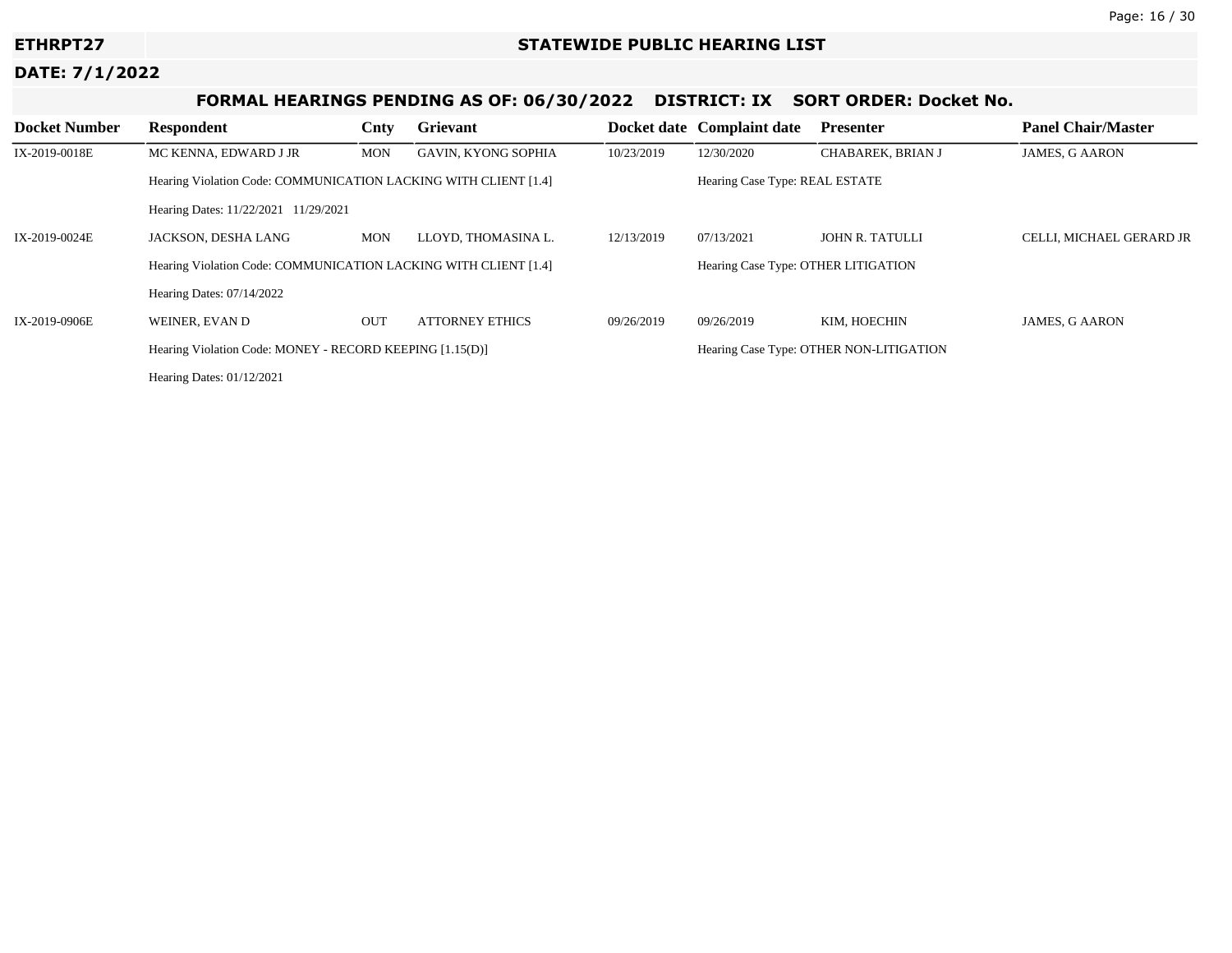# **FORMAL HEARINGS PENDING AS OF: 06/30/2022 DISTRICT: XA SORT ORDER: Docket No.**

| <b>Docket Number</b> | <b>Respondent</b>                                                 | Cnty       | <b>Grievant</b>        |            | Docket date Complaint date          | <b>Presenter</b>                                     | <b>Panel Chair/Master</b> |  |
|----------------------|-------------------------------------------------------------------|------------|------------------------|------------|-------------------------------------|------------------------------------------------------|---------------------------|--|
| XA-2017-0020E        | PRALGEVER, ALAN S                                                 | ESS        | ALTSCHULER, STEVEN C.  | 10/09/2017 | 02/25/2019                          | PIOREK, JOANNA                                       |                           |  |
|                      | Hearing Violation Code: CONFLICT OF INTEREST [1.7-1.12]           |            |                        |            | Hearing Case Type: REAL ESTATE      |                                                      |                           |  |
|                      | Hearing Dates:                                                    |            |                        |            |                                     |                                                      |                           |  |
| XA-2020-0900E        | RAKOFSKY, JOSEPH                                                  | <b>ESS</b> | WEBER, NIGEL           | 07/14/2020 | 07/14/2020                          | FELSENSTEIN, DARRELL<br><b>MAYNARD</b>               | <b>MARINO, PAUL R</b>     |  |
|                      | Hearing Violation Code: DECEIT [8.4(C)]                           |            |                        |            |                                     | Hearing Case Type: BANKRUPTCY/INSOLVENCY/FORECLOSURE |                           |  |
|                      | Hearing Dates: 06/27/2022 06/28/2022                              |            |                        |            |                                     |                                                      |                           |  |
| XA-2020-0901E        | RAKOFSKY, JOSEPH                                                  | ESS        | DUFFY, OTIS            | 07/14/2020 | 07/14/2020                          | FELSENSTEIN, DARRELL<br><b>MAYNARD</b>               | <b>MARINO, PAUL R</b>     |  |
|                      | Hearing Violation Code: DECEIT [8.4(C)]                           |            |                        |            |                                     | Hearing Case Type: SMALL CLAIMS COURT                |                           |  |
|                      | Hearing Dates: 06/27/2022 06/28/2022                              |            |                        |            |                                     |                                                      |                           |  |
| XA-2020-0905E        | MUNDAY, WILLIAM P                                                 | <b>MOR</b> | <b>ATTORNEY ETHICS</b> | 10/26/2020 | 10/26/2020                          | FIGLAND, AMANDA WYETH                                | RICH, RISA D              |  |
|                      | Hearing Violation Code: DISHONESTY [8.4(C)]                       |            |                        |            | Hearing Case Type: OTHER LITIGATION |                                                      |                           |  |
|                      | Hearing Dates: 09/14/2021 09/15/2021                              |            |                        |            |                                     |                                                      |                           |  |
| XA-2021-0006E        | RICHARDS, DONALD A                                                | <b>MOR</b> | TAUKUS, DONALD A       | 02/19/2021 | 10/19/2021                          | VALENZIANO, ANTHONY<br><b>CARMINE</b>                | PLATKIN, LAWRENCE P       |  |
|                      | Hearing Violation Code: COMMUNICATION LACKING WITH CLIENT [1.4]   |            |                        |            | Hearing Case Type: ESTATE/PROBATE   |                                                      |                           |  |
|                      | <b>Hearing Dates:</b>                                             |            |                        |            |                                     |                                                      |                           |  |
| XA-2021-0901E        | LENNEY, THOMAS MICHAEL                                            | <b>MOR</b> | 19-169-370             | 06/30/2021 | 06/30/2021                          | WEEKS, RACHAEL LEAH                                  | KEOSKEY, ALEX JOHN        |  |
|                      | Hearing Violation Code: MONEY - NEGLIGENT MISAPPROPRIATION [1.15] |            |                        |            |                                     | Hearing Case Type: OTHER NON-LITIGATION              |                           |  |
|                      | Hearing Dates: 03/17/2022 03/18/2022                              |            |                        |            |                                     |                                                      |                           |  |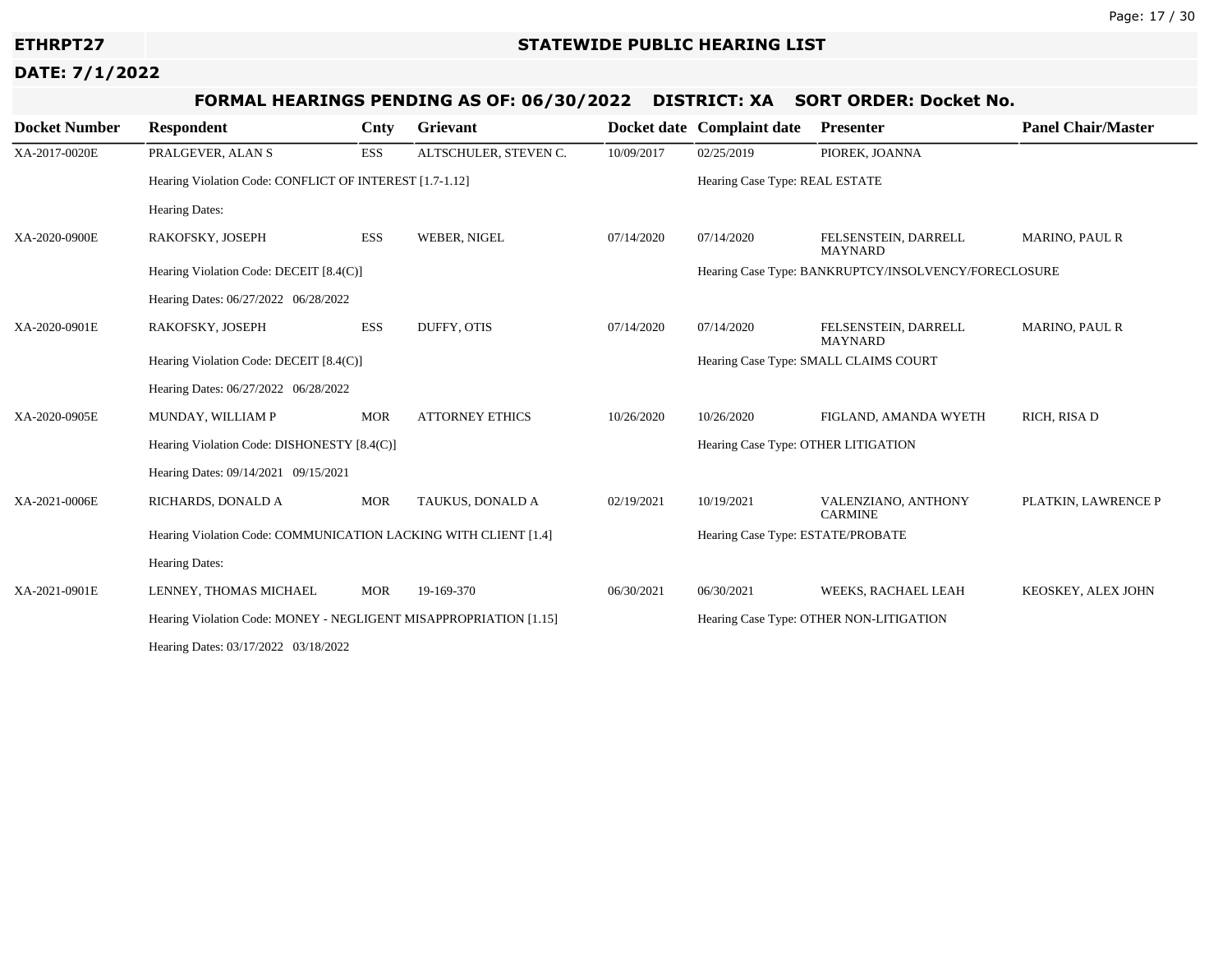# **FORMAL HEARINGS PENDING AS OF: 06/30/2022 DISTRICT: XB SORT ORDER: Docket No.**

| <b>Docket Number</b> | Respondent                                                        | Cnty       | Grievant               |            | Docket date Complaint date                                      | <b>Presenter</b>         | <b>Panel Chair/Master</b> |  |
|----------------------|-------------------------------------------------------------------|------------|------------------------|------------|-----------------------------------------------------------------|--------------------------|---------------------------|--|
| XB-2019-0012E        | MAC NAUGHTON, WILLIAM J                                           | <b>SUS</b> | HARMELECH, SHAI        | 10/17/2019 | 11/08/2021                                                      | MAGALHAES, JOAO FERREIRA | KAPLAN, JORDAN BRYANT     |  |
|                      | Hearing Violation Code: CONFLICT OF INTEREST [1.7-1.12]           |            |                        |            | Hearing Case Type: OTHER LITIGATION                             |                          |                           |  |
|                      | <b>Hearing Dates:</b>                                             |            |                        |            |                                                                 |                          |                           |  |
| XB-2021-0901E        | HANIFAN, MICHAEL JOHN SR                                          | <b>SUS</b> | <b>ATTORNEY ETHICS</b> | 01/11/2021 | 01/11/2021                                                      | ISEMAN, JENNIFER L       | FELDMAN, HARRIS SCOTT     |  |
|                      | Hearing Violation Code: CONFLICT OF INTEREST [1.7-1.12]           |            |                        |            | Hearing Case Type: CRIMINAL, QUASI-CRIMINAL AND MUNICIPAL COURT |                          |                           |  |
|                      | <b>Hearing Dates:</b>                                             |            |                        |            |                                                                 |                          |                           |  |
| XB-2022-0900E        | <b>GRAY, DAVID E</b>                                              | <b>MOR</b> | <b>ATTORNEY ETHICS</b> | 06/13/2022 | 06/13/2022                                                      | SMITH, CORSICA D         |                           |  |
|                      | Hearing Violation Code: MONEY - NEGLIGENT MISAPPROPRIATION [1.15] |            |                        |            | Hearing Case Type: REAL ESTATE                                  |                          |                           |  |
|                      | <b>Hearing Dates:</b>                                             |            |                        |            |                                                                 |                          |                           |  |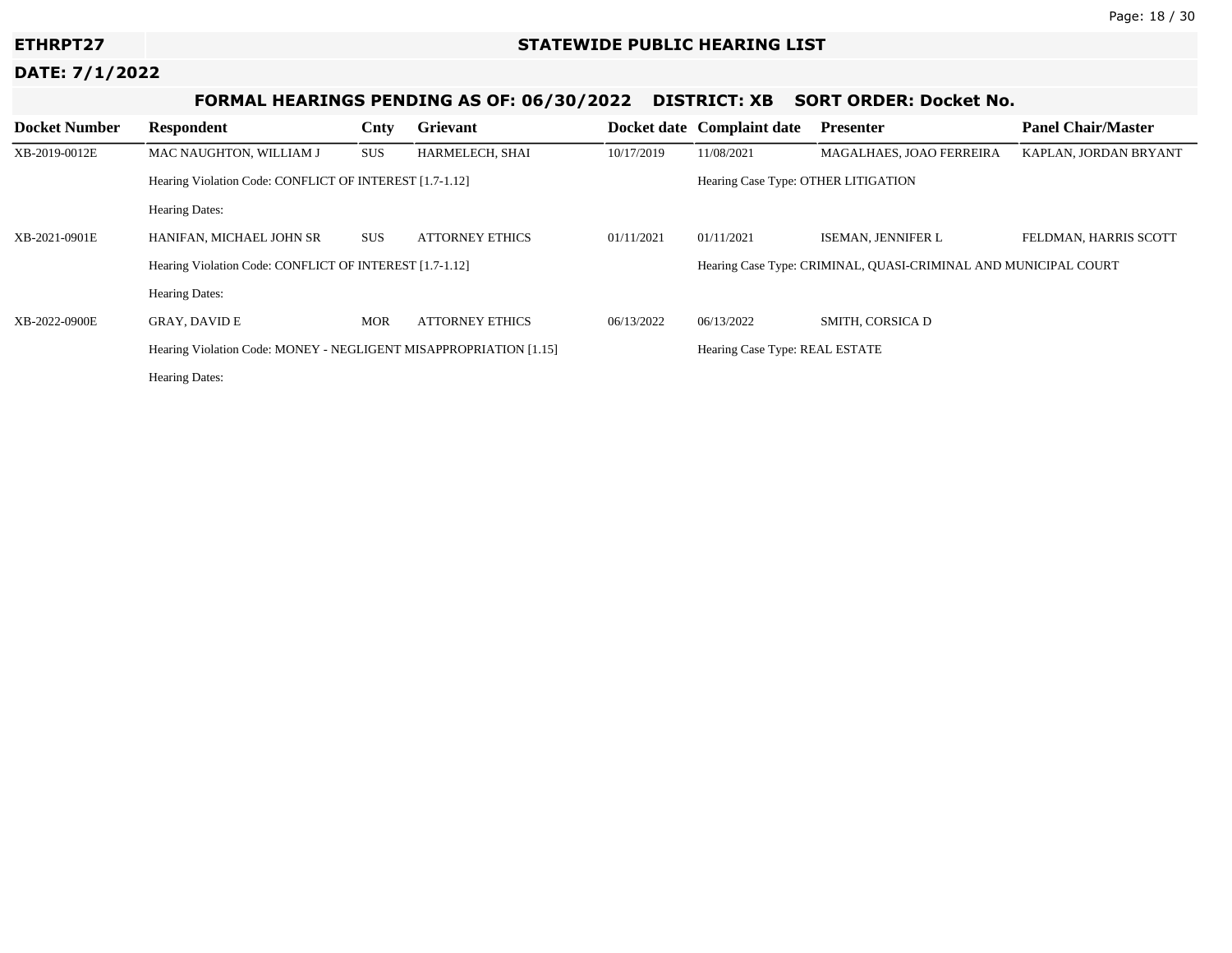# **FORMAL HEARINGS PENDING AS OF: 06/30/2022 DISTRICT: XI SORT ORDER: Docket No.**

| <b>Docket Number</b> | <b>Respondent</b>                                                 | Cnty | Grievant               |            | Docket date Complaint date                                      | <b>Presenter</b>                                     | <b>Panel Chair/Master</b>  |  |
|----------------------|-------------------------------------------------------------------|------|------------------------|------------|-----------------------------------------------------------------|------------------------------------------------------|----------------------------|--|
| XI-2018-0017E        | SCHLACHTER, DAVID M                                               | PAS  | HERNANDEZ, JOSEPH      | 11/16/2018 | 05/29/2019                                                      | PERSONETTE, JANE M                                   | DAMICO, MICHAEL EDWARD     |  |
|                      | Hearing Violation Code: NEGLECT/COMPETENCE/DILIGENCE [1.1-1.3]    |      |                        |            | Hearing Case Type: LABOR                                        |                                                      |                            |  |
|                      | Hearing Dates: 06/15/2022                                         |      |                        |            |                                                                 |                                                      |                            |  |
| XI-2020-0016E        | KASSEM, NABIL NADIM                                               | PAS  | SAYKALI, SALEM         | 12/03/2020 | 12/03/2020                                                      | RICARDO, CHRISTINE M                                 | PAPA, ROBERT CLEMENT JR    |  |
|                      | Hearing Violation Code: NEGLECT/COMPETENCE/DILIGENCE [1.1-1.3]    |      |                        |            | Hearing Case Type: CRIMINAL, QUASI-CRIMINAL AND MUNICIPAL COURT |                                                      |                            |  |
|                      | Hearing Dates: 09/13/2021 09/14/2021 04/18/2022 04/21/2022        |      |                        |            |                                                                 |                                                      |                            |  |
| XI-2021-0001E        | DESHMUKH, AMIT                                                    | PAS  | SHULIM, DAVID          | 02/17/2021 | 12/17/2021                                                      | <b>CHAMPION, SUSAN E</b>                             | <b>MONTERO, FRANKLIN S</b> |  |
|                      | Hearing Violation Code: FRIVOLOUS CLAIMS [3.1]                    |      |                        |            |                                                                 | Hearing Case Type: BANKRUPTCY/INSOLVENCY/FORECLOSURE |                            |  |
|                      | Hearing Dates: 05/09/2022                                         |      |                        |            |                                                                 |                                                      |                            |  |
| XI-2021-0901E        | <b>SCHEFERS, STEVEN H</b>                                         | PAS  | COLGAN, PATRICK        | 10/15/2021 | 10/15/2021                                                      | BURDEN, COLLEEN LILLIAN                              | TUOHEY-KAY, MEAGHAN E      |  |
|                      | Hearing Violation Code: CONFLICT OF INTEREST [1.7-1.12]           |      |                        |            | Hearing Case Type: OTHER NON-LITIGATION                         |                                                      |                            |  |
|                      | Hearing Dates: 09/15/2022                                         |      |                        |            |                                                                 |                                                      |                            |  |
| XI-2022-0900E        | <b>SMITS, ANNMARIE P</b>                                          | PAS  | <b>ATTORNEY ETHICS</b> | 04/12/2022 | 04/12/2022                                                      | MCNAMARA, TIMOTHY J                                  | THATCHER, ALISA H          |  |
|                      | Hearing Violation Code: MONEY - NEGLIGENT MISAPPROPRIATION [1.15] |      |                        |            |                                                                 | Hearing Case Type: OTHER NON-LITIGATION              |                            |  |
|                      | <b>Hearing Dates:</b>                                             |      |                        |            |                                                                 |                                                      |                            |  |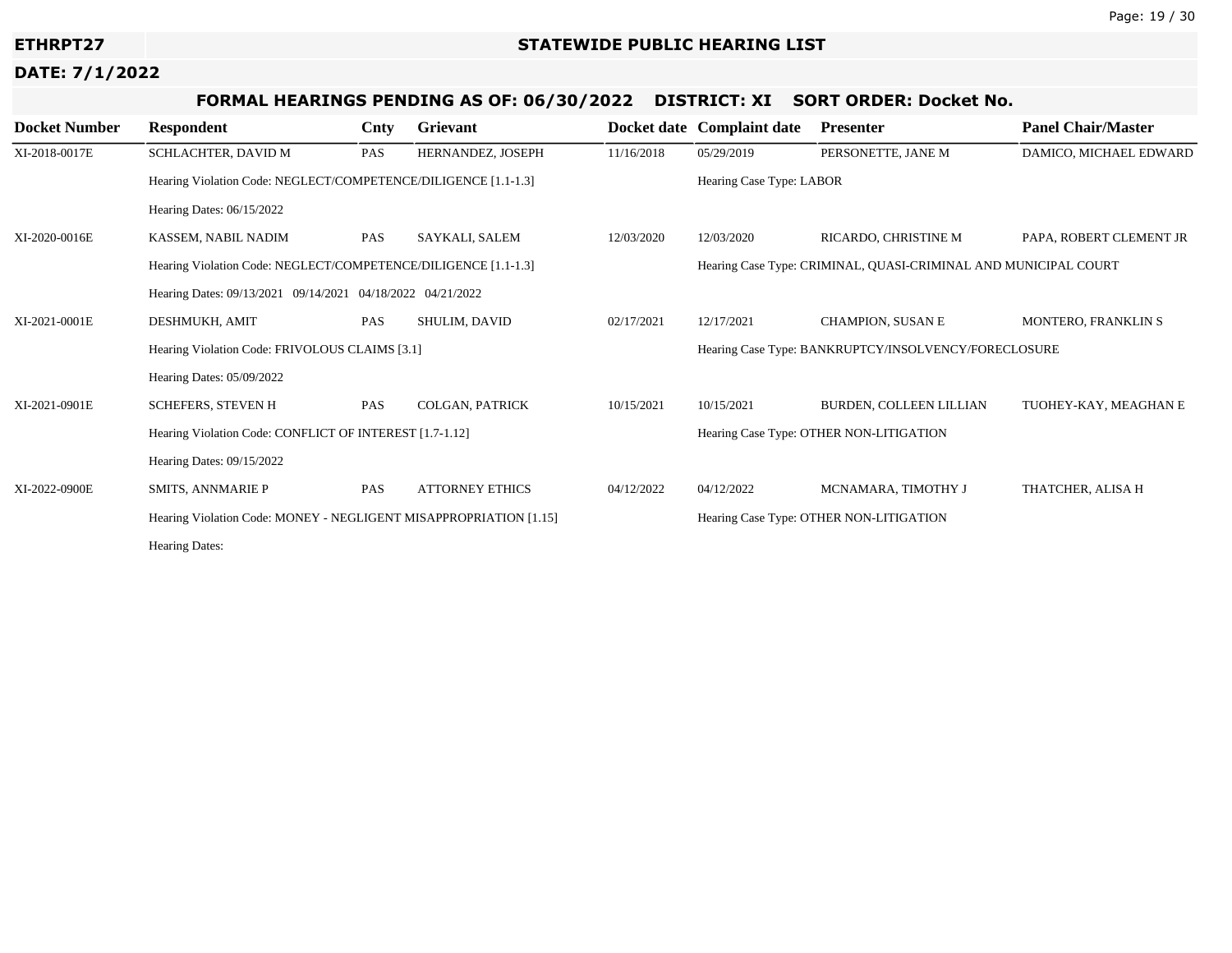# **FORMAL HEARINGS PENDING AS OF: 06/30/2022 DISTRICT: XII SORT ORDER: Docket No.**

| <b>Docket Number</b> | <b>Respondent</b>                                                 | Cnty       | <b>Grievant</b>              |            | Docket date Complaint date                                      | <b>Presenter</b>                                                | <b>Panel Chair/Master</b> |  |
|----------------------|-------------------------------------------------------------------|------------|------------------------------|------------|-----------------------------------------------------------------|-----------------------------------------------------------------|---------------------------|--|
| XII-2020-0022E       | MURRAY-NOLAN, GWYNETH K                                           | <b>MOR</b> | HODKINSON, HARRY             | 08/27/2020 | 03/10/2022                                                      | HOLTZ, JONATHAN P                                               | PEER, CARL                |  |
|                      | Hearing Violation Code: CONFLICT OF INTEREST [1.7-1.12]           |            |                              |            | Hearing Case Type: CORPORATE/PARTNERSHIP LAW                    |                                                                 |                           |  |
|                      | Hearing Dates:                                                    |            |                              |            |                                                                 |                                                                 |                           |  |
| XII-2021-0010E       | OWENS, DEAN FII                                                   | OUT        | DAVIS, MARKESHA D.           | 06/07/2021 | 03/14/2022                                                      | <b>BOTOS, RICHARD JOHN</b>                                      | LOGAN, ROBERT J           |  |
|                      | Hearing Violation Code: COMMUNICATION LACKING WITH CLIENT [1.4]   |            |                              |            |                                                                 | Hearing Case Type: NEGLIGENCE (PERSONAL INJURY/PROPERTY DAMAGE) |                           |  |
|                      | <b>Hearing Dates:</b>                                             |            |                              |            |                                                                 |                                                                 |                           |  |
| XII-2021-0902E       | MIRANDA, BRIAN M                                                  | <b>UNI</b> | <b>GARNECKI, CHRISTOPHER</b> | 03/03/2021 | 03/03/2021                                                      | <b>GOODWIN, CHRISTOPHER W</b>                                   | LAVIGNE, LAWRENCE N       |  |
|                      | Hearing Violation Code: MONEY - NEGLIGENT MISAPPROPRIATION [1.15] |            |                              |            | Hearing Case Type: REAL ESTATE                                  |                                                                 |                           |  |
|                      | Hearing Dates: 01/19/2022                                         |            |                              |            |                                                                 |                                                                 |                           |  |
| XII-2021-0905E       | ANTON, DOUGLAS CLAY                                               | <b>BER</b> | <b>MOSES, PETER</b>          | 12/28/2021 | 12/28/2021                                                      | MORIARTY, RYAN J                                                | NORIEGA, MICHAEL          |  |
|                      | Hearing Violation Code: DECEIT [8.4(C)]                           |            |                              |            | Hearing Case Type: NEGLIGENCE (PERSONAL INJURY/PROPERTY DAMAGE) |                                                                 |                           |  |
|                      | Hearing Dates:                                                    |            |                              |            |                                                                 |                                                                 |                           |  |
| XII-2021-0906E       | ANTON, DOUGLAS CLAY                                               | <b>BER</b> | <b>ATTORNEY ETHCS</b>        | 12/28/2021 | 12/28/2021                                                      | MORIARTY, RYAN J                                                | NORIEGA, MICHAEL          |  |
|                      | Hearing Violation Code: DECEIT [8.4(C)]                           |            |                              |            | Hearing Case Type: REAL ESTATE                                  |                                                                 |                           |  |
|                      | <b>Hearing Dates:</b>                                             |            |                              |            |                                                                 |                                                                 |                           |  |
| XII-2021-0907E       | ANTON, DOUGLAS CLAY                                               | <b>BER</b> | <b>ATTORNEY ETHICS</b>       | 12/28/2021 | 12/28/2021                                                      | MORIARTY, RYAN J                                                | NORIEGA, MICHAEL          |  |
|                      | Hearing Violation Code: DECEIT [8.4(C)]                           |            |                              |            |                                                                 | Hearing Case Type: OTHER NON-LITIGATION                         |                           |  |
|                      | Hearing Dates:                                                    |            |                              |            |                                                                 |                                                                 |                           |  |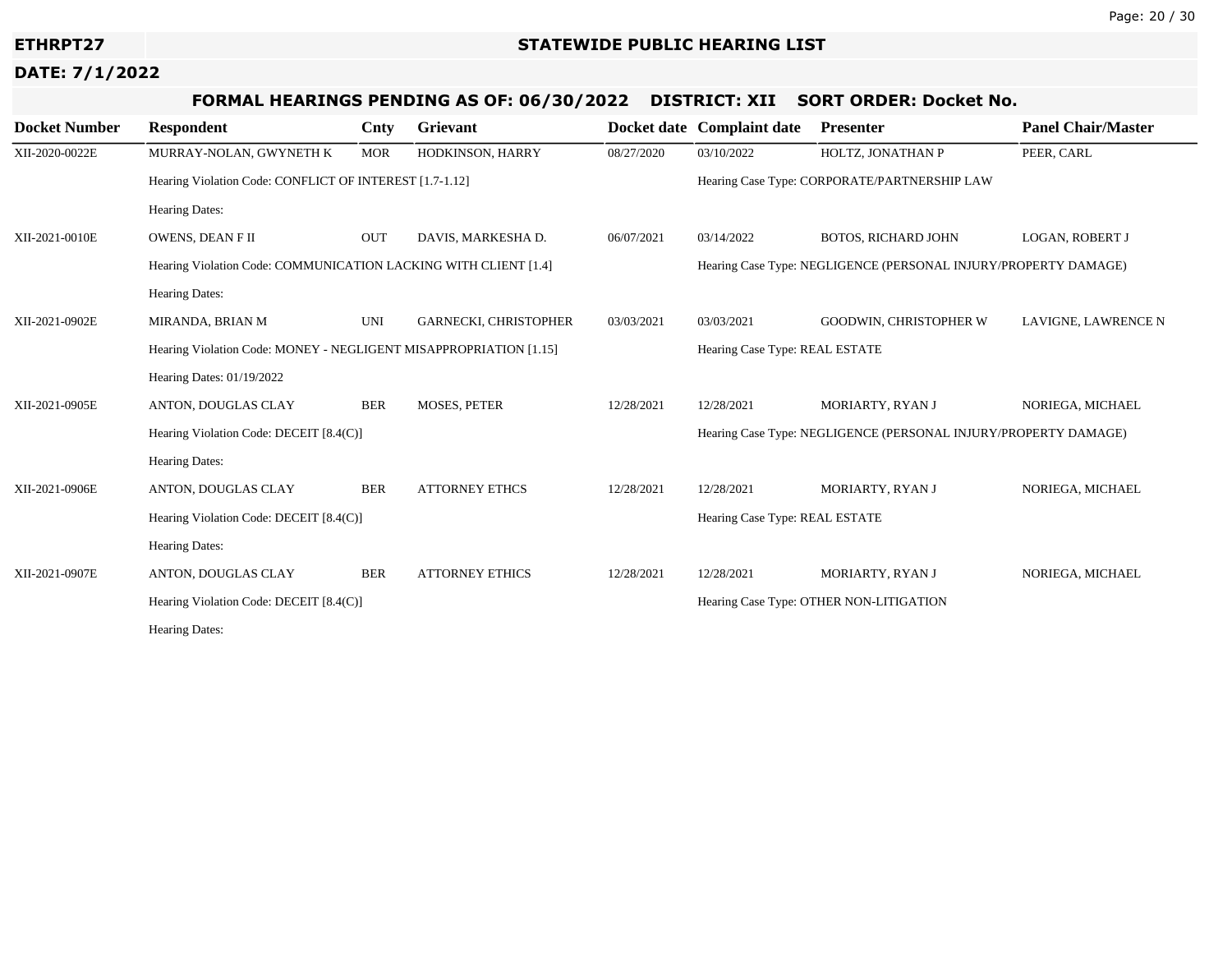# **FORMAL HEARINGS PENDING AS OF: 06/30/2022 DISTRICT: XIII SORT ORDER: Docket No.**

| <b>Docket Number</b> | <b>Respondent</b>                                                 | Cnty       | Grievant                 |            | Docket date Complaint date          | <b>Presenter</b>                                                | <b>Panel Chair/Master</b> |  |
|----------------------|-------------------------------------------------------------------|------------|--------------------------|------------|-------------------------------------|-----------------------------------------------------------------|---------------------------|--|
| XIII-2020-0015E      | HEIMERL, WOLFGANG                                                 | SOM        | ROSSI, LORI              | 10/07/2020 | 09/29/2021                          | FERRARO, CARRIE                                                 | ZIMMERMAN, TARYN RAE      |  |
|                      | Hearing Violation Code: CONFLICT OF INTEREST [1.7-1.12]           |            |                          |            | Hearing Case Type: OTHER LITIGATION |                                                                 |                           |  |
|                      | Hearing Dates: 06/22/2022 06/23/2022                              |            |                          |            |                                     |                                                                 |                           |  |
| XIII-2021-0901E      | BRESSLER, DAVID STUART                                            | SOM        | <b>ATTORNEY ETHICS</b>   | 03/03/2021 | 03/03/2021                          | WEEKS, RACHAEL LEAH                                             | RIZZO, PAUL R             |  |
|                      | Hearing Violation Code: MONEY - NEGLIGENT MISAPPROPRIATION [1.15] |            |                          |            |                                     | Hearing Case Type: OTHER NON-LITIGATION                         |                           |  |
|                      | Hearing Dates: 12/15/2021                                         |            |                          |            |                                     |                                                                 |                           |  |
| XIII-2021-0902E      | FALKEN, DENA JEAN                                                 |            | DOLASIA, DEVENDRA        | 10/05/2021 | 10/05/2021                          | BURDEN, COLLEEN LILLIAN                                         | FLANAGAN, ELIZABETH C     |  |
|                      | Hearing Violation Code: MONEY - KNOWING MISAPPROPRIATION [1.15]   |            |                          |            |                                     | Hearing Case Type: OTHER NON-LITIGATION                         |                           |  |
|                      | <b>Hearing Dates:</b>                                             |            |                          |            |                                     |                                                                 |                           |  |
| XIII-2021-0903E      | CONCIATORI, PAUL ANTHONY                                          | <b>BER</b> | <b>BOSWELL, ALICE M.</b> | 10/21/2021 | 10/21/2021                          | <b>MORIARTY</b>                                                 | <b>WESTLAKE, ROSALIND</b> |  |
|                      | Hearing Violation Code: CONFLICT OF INTEREST [1.7-1.12]           |            |                          |            | Hearing Case Type: REAL ESTATE      |                                                                 |                           |  |
|                      | <b>Hearing Dates:</b>                                             |            |                          |            |                                     |                                                                 |                           |  |
| XIII-2021-0904E      | PRICE, GAIL L                                                     | <b>BER</b> | <b>BOSWELL, ALICE M.</b> | 10/21/2021 | 10/21/2021                          | MORIARTY, RYAN J                                                | WESTLAKE, ROSALIND        |  |
|                      | Hearing Violation Code: CONFLICT OF INTEREST [1.7-1.12]           |            |                          |            | Hearing Case Type: REAL ESTATE      |                                                                 |                           |  |
|                      | Hearing Dates:                                                    |            |                          |            |                                     |                                                                 |                           |  |
| XIII-2022-0900E      | NEVINS, ARTHUR G JR                                               | <b>HUN</b> | BRUEN-REID, CHARLOTTE    | 03/29/2022 | 03/29/2022                          | FIGLAND, AMANDA W                                               | EISENHUT, ADAM M          |  |
|                      | Hearing Violation Code: MONEY - OTHER [1.15]                      |            |                          |            |                                     | Hearing Case Type: NEGLIGENCE (PERSONAL INJURY/PROPERTY DAMAGE) |                           |  |
|                      | <b>Hearing Dates:</b>                                             |            |                          |            |                                     |                                                                 |                           |  |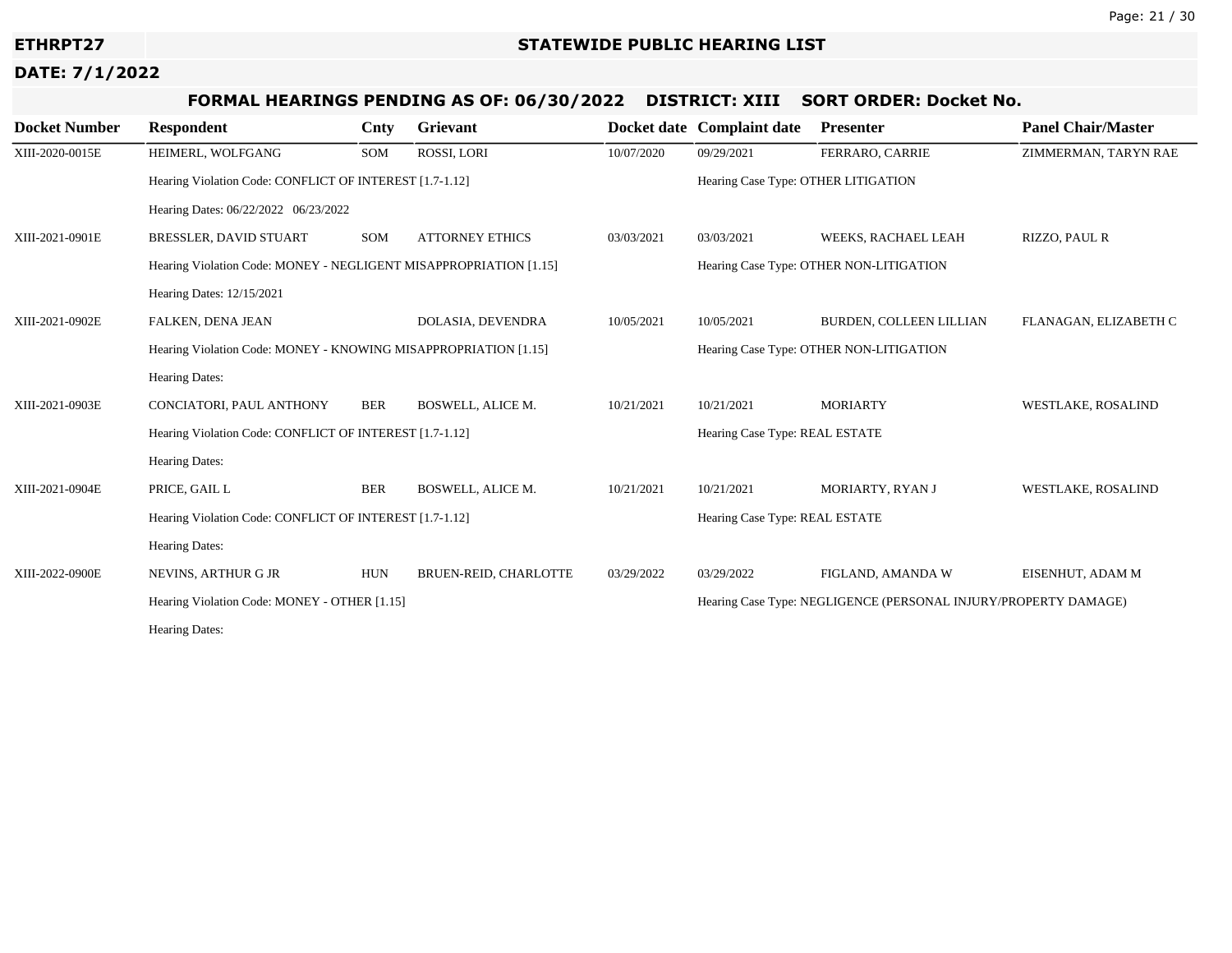# **FORMAL HEARINGS PENDING AS OF: 06/30/2022 DISTRICT: XIV SORT ORDER: Docket No.**

| <b>Docket Number</b> | <b>Respondent</b>                                                                                                                                                                                                                                                                                    | Cnty       | Grievant                |                                     | Docket date Complaint date                           | <b>Presenter</b>                        | <b>Panel Chair/Master</b>          |  |
|----------------------|------------------------------------------------------------------------------------------------------------------------------------------------------------------------------------------------------------------------------------------------------------------------------------------------------|------------|-------------------------|-------------------------------------|------------------------------------------------------|-----------------------------------------|------------------------------------|--|
| XIV-2012-0004E       | COLLINS, JOHN J                                                                                                                                                                                                                                                                                      | <b>HUD</b> | <b>BRESSMAN, JEROLD</b> | 01/10/2012                          | 08/25/2014                                           | SAUNDERS, JASON DOUGLAS                 | DONAHUE, JOSEPH<br><b>REINHART</b> |  |
|                      | Hearing Violation Code: MONEY - KNOWING MISAPPROPRIATION [1.15]                                                                                                                                                                                                                                      |            |                         |                                     | Hearing Case Type: ESTATE/PROBATE                    |                                         |                                    |  |
|                      | Hearing Dates: 02/08/2017 03/10/2017 03/21/2017 03/22/2017 04/19/2017 05/01/2017 05/02/2017 05/05/2017 06/07/2017 12/19/2017 10/05/2018 01/09/2018 01/16/2018 01/16/2018<br>03/26/2018 04/18/2018 04/20/2018 05/21/2018 06/15/2018 06/20/2018 05/28/2021 06/08/2021 06/09/2021 06/10/2021 06/22/2021 |            |                         |                                     |                                                      |                                         |                                    |  |
| XIV-2012-0036E       | COLLINS, JOHN J                                                                                                                                                                                                                                                                                      | <b>HUD</b> | CRUZ, ALEISHA           | 01/24/2012                          | 08/25/2014                                           | SAUNDERS, JASON DOUGLAS                 | DONAHUE, JOSEPH<br><b>REINHART</b> |  |
|                      | Hearing Violation Code: MONEY - KNOWING MISAPPROPRIATION [1.15]                                                                                                                                                                                                                                      |            |                         | Hearing Case Type: ESTATE/PROBATE   |                                                      |                                         |                                    |  |
|                      | <b>Hearing Dates:</b>                                                                                                                                                                                                                                                                                |            |                         |                                     |                                                      |                                         |                                    |  |
| XIV-2014-0277E       | MAVROUDIS, JOHN M                                                                                                                                                                                                                                                                                    | <b>BER</b> | DU PURTON, ROBERT       | 05/29/2014                          | 07/02/2019                                           | MC NAMARA, TIMOTHY J                    | FULLILOVE, HAROLD W                |  |
|                      | Hearing Violation Code: FRAUD [8.4(C)]                                                                                                                                                                                                                                                               |            |                         |                                     |                                                      | Hearing Case Type: OTHER NON-LITIGATION |                                    |  |
|                      | Hearing Dates: 09/27/2021 09/28/2021 09/29/2021 09/30/2021 10/01/2021 10/04/2021 10/07/2021                                                                                                                                                                                                          |            |                         |                                     | 10/08/2021                                           |                                         |                                    |  |
| XIV-2014-0485E       | FALONI, DAVID A JR                                                                                                                                                                                                                                                                                   | <b>ESS</b> | <b>ATTORNEY ETHICS</b>  | 09/10/2014                          | 03/31/2021                                           | KIM, HOECHIN                            | ROTHSCHILD, JAMES S JR             |  |
|                      | Hearing Violation Code: CONFLICT OF INTEREST [1.7-1.12]                                                                                                                                                                                                                                              |            |                         | Hearing Case Type: ESTATE/PROBATE   |                                                      |                                         |                                    |  |
|                      | Hearing Dates: 10/17/2022 10/18/2022 10/19/2022                                                                                                                                                                                                                                                      |            |                         |                                     |                                                      |                                         |                                    |  |
| XIV-2015-0135E       | LEVASSEUR, AUDWIN FREDERICK MON                                                                                                                                                                                                                                                                      |            | <b>ATTORNEY ETHICS</b>  | 03/30/2015                          | 08/31/2017                                           | KIM, HOECHIN                            | VIDA, GLEN J                       |  |
|                      | Hearing Violation Code: ADMINISTRATION OF JUSTICE [8.4(D)]                                                                                                                                                                                                                                           |            |                         | Hearing Case Type: OTHER LITIGATION |                                                      |                                         |                                    |  |
|                      | Hearing Dates: 09/12/2022 09/13/2022 09/16/2022                                                                                                                                                                                                                                                      |            |                         |                                     |                                                      |                                         |                                    |  |
| XIV-2015-0262E       | ARGENTIERI, EMMANUEL JOSEPH GLO                                                                                                                                                                                                                                                                      |            | <b>ATTORNEY ETHICS</b>  | 06/01/2015                          | 11/21/2018                                           | SAUNDERS, JASON DOUGLAS                 | DU PONT, MICHAEL<br>RICHARD        |  |
|                      | Hearing Violation Code: MONEY - KNOWING MISAPPROPRIATION [1.15]                                                                                                                                                                                                                                      |            |                         |                                     | Hearing Case Type: BANKRUPTCY/INSOLVENCY/FORECLOSURE |                                         |                                    |  |
|                      | <b>Hearing Dates:</b>                                                                                                                                                                                                                                                                                |            |                         |                                     |                                                      |                                         |                                    |  |
| XIV-2015-0397E       | SANCHEZ, RODRIGO                                                                                                                                                                                                                                                                                     | UNI        | <b>ATTORNEY ETHICS</b>  | 08/31/2015                          | 10/31/2017                                           | FELSENSTEIN, DARRELL<br><b>MAYNARD</b>  | STERN, EDWIN H                     |  |
|                      | Hearing Violation Code: MONEY - KNOWING MISAPPROPRIATION [1.15]                                                                                                                                                                                                                                      |            |                         |                                     | Hearing Case Type: OTHER NON-LITIGATION              |                                         |                                    |  |
|                      | Hearing Dates: 05/31/2018 06/11/2018 11/20/2018                                                                                                                                                                                                                                                      |            |                         |                                     |                                                      |                                         |                                    |  |
| XIV-2016-0404E       | DOYLE, JOHN THOMAS                                                                                                                                                                                                                                                                                   | <b>ESS</b> | 15-013-357              | 07/06/2016                          | 08/31/2017                                           | FIGLAND, AMANDA WYETH                   | SODONO, ANTHONY III                |  |
|                      | Hearing Violation Code: DECEIT [8.4(C)]                                                                                                                                                                                                                                                              |            |                         |                                     |                                                      | Hearing Case Type: OTHER NON-LITIGATION |                                    |  |
|                      | Hearing Dates: 07/14/2021 07/14/2021 07/15/2021                                                                                                                                                                                                                                                      |            |                         |                                     |                                                      |                                         |                                    |  |
| XIV-2016-0407E       | DOYLE, JOHN THOMAS                                                                                                                                                                                                                                                                                   | <b>ESS</b> | <b>ATTORNEY ETHICS</b>  | 07/06/2016                          | 08/31/2017                                           | FIGLAND, AMANDA WYETH                   | SODONO, ANTHONY III                |  |
|                      | Hearing Violation Code: DECEIT [8.4(C)]                                                                                                                                                                                                                                                              |            |                         |                                     |                                                      | Hearing Case Type: OTHER NON-LITIGATION |                                    |  |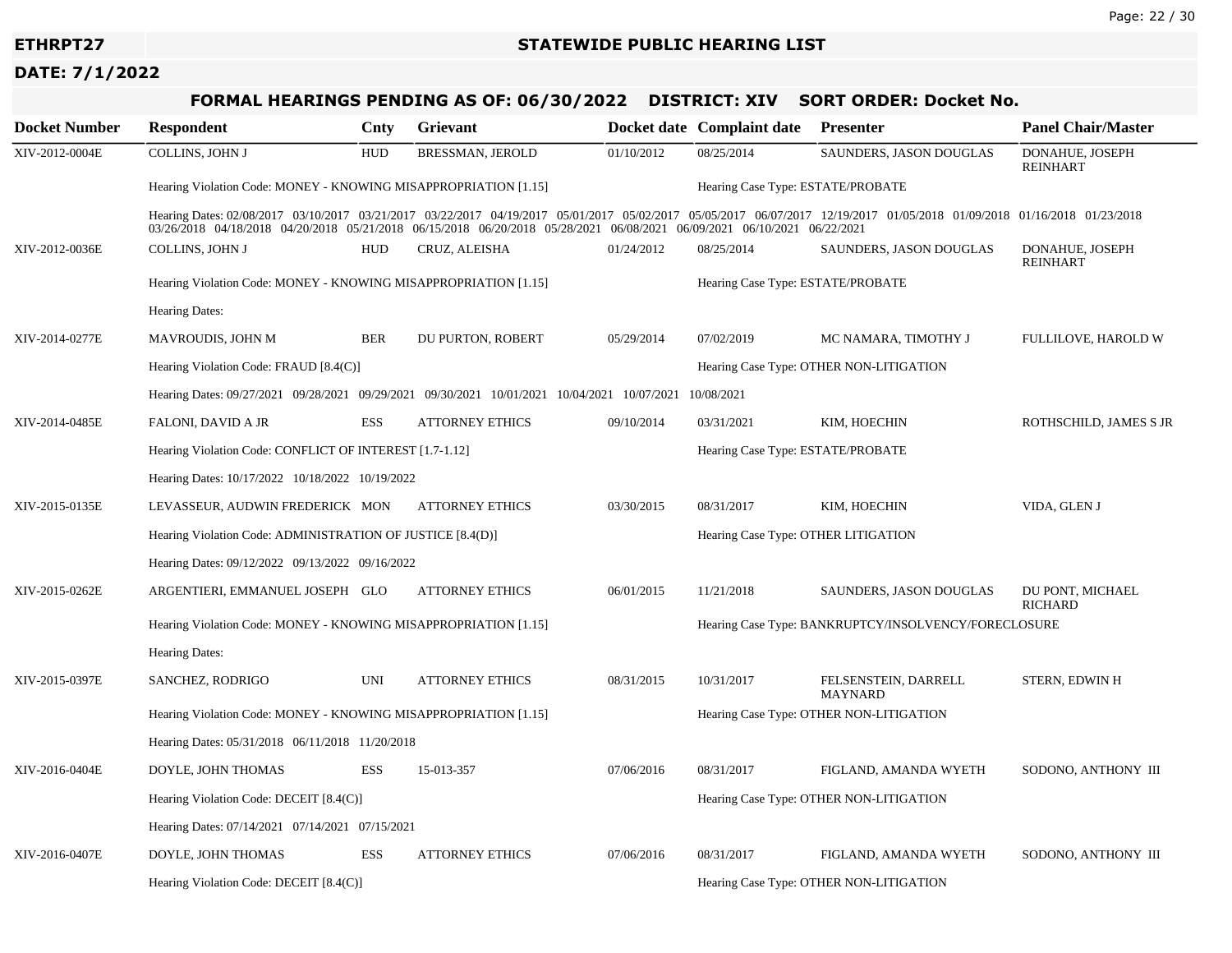|                | Hearing Dates: 07/14/2021 07/14/2021 07/15/2021                                                                                                                                                                                                                                           |                                                                   |                        |            |                                                                 |                                                                 |                                |  |  |
|----------------|-------------------------------------------------------------------------------------------------------------------------------------------------------------------------------------------------------------------------------------------------------------------------------------------|-------------------------------------------------------------------|------------------------|------------|-----------------------------------------------------------------|-----------------------------------------------------------------|--------------------------------|--|--|
| XIV-2016-0491E | TUNG, KEVIN KERVENG                                                                                                                                                                                                                                                                       | <b>OUT</b>                                                        | <b>ATTORNEY ETHICS</b> | 08/15/2016 | 08/29/2018                                                      | ISEMAN, JENNIFER L                                              | STIO, ANGELO ANTHONY III       |  |  |
|                | Hearing Violation Code: CONFLICT OF INTEREST [1.7-1.12]                                                                                                                                                                                                                                   | Hearing Case Type: DOMESTIC RELATIONS (DIVORCE, SUPPORT, CUSTODY) |                        |            |                                                                 |                                                                 |                                |  |  |
|                | Hearing Dates:                                                                                                                                                                                                                                                                            |                                                                   |                        |            |                                                                 |                                                                 |                                |  |  |
| XIV-2017-0002E | SEVERUD, STEPHEN N                                                                                                                                                                                                                                                                        | WAR                                                               | 17-002-329             | 01/03/2017 | 05/07/2019                                                      | KIM, HOECHIN                                                    | PASTOR, SHERILYN               |  |  |
|                | Hearing Violation Code: MONEY - KNOWING MISAPPROPRIATION [1.15]                                                                                                                                                                                                                           |                                                                   |                        |            | Hearing Case Type: OTHER NON-LITIGATION                         |                                                                 |                                |  |  |
|                | Hearing Dates: 08/23/2021 08/24/2021 08/25/2021 08/31/2021 09/20/2021                                                                                                                                                                                                                     |                                                                   |                        |            |                                                                 |                                                                 |                                |  |  |
| XIV-2017-0027E | LEVASSEUR, AUDWIN FREDERICK MON                                                                                                                                                                                                                                                           |                                                                   | PORETSKIN, HARVEY      | 01/18/2017 | 06/28/2018                                                      | KIM, HOECHIN                                                    | VIDA, GLEN J                   |  |  |
|                | Hearing Violation Code: MONEY - KNOWING MISAPPROPRIATION [1.15]                                                                                                                                                                                                                           |                                                                   |                        |            |                                                                 | Hearing Case Type: NEGLIGENCE (PERSONAL INJURY/PROPERTY DAMAGE) |                                |  |  |
|                | Hearing Dates: 09/12/2022 09/13/2022 09/16/2022                                                                                                                                                                                                                                           |                                                                   |                        |            |                                                                 |                                                                 |                                |  |  |
| XIV-2017-0257E | ESPINOSA, TOMAS                                                                                                                                                                                                                                                                           | <b>HUD</b>                                                        | <b>ATTORNEY ETHICS</b> | 04/28/2017 | 10/30/2018                                                      | FIGLAND, AMANDA WYETH                                           | <b>SOLOTOFF, ERIC S</b>        |  |  |
|                | Hearing Violation Code: MONEY - KNOWING MISAPPROPRIATION [1.15]                                                                                                                                                                                                                           |                                                                   |                        |            | Hearing Case Type: OTHER NON-LITIGATION                         |                                                                 |                                |  |  |
|                | Hearing Dates: 01/14/2020 01/15/2020 01/22/2020 01/23/2020 01/28/2020 01/29/2020 02/25/2020 02/26/2020 02/27/2020 02/16/2021 02/17/2021 02/18/2021 03/02/2021 03/02/2021<br>03/03/2021 03/04/2021 03/09/2021 03/10/2021 03/16/2021 03/17/2021 04/14/2021 04/15/2021 04/15/2021 04/30/2021 |                                                                   |                        |            |                                                                 |                                                                 |                                |  |  |
| XIV-2017-0302E | ESPINOSA, TOMAS                                                                                                                                                                                                                                                                           | <b>HUD</b>                                                        | ATTORNEY ETHICS,       | 05/18/2017 | 10/30/2018                                                      | FIGLAND, AMANDA WYETH                                           | SOLOTOFF, ERIC S               |  |  |
|                | Hearing Violation Code: MONEY - KNOWING MISAPPROPRIATION [1.15]                                                                                                                                                                                                                           |                                                                   |                        |            |                                                                 | Hearing Case Type: OTHER NON-LITIGATION                         |                                |  |  |
|                | Hearing Dates: 01/14/2020 01/15/2020 01/22/2020 01/23/2020 01/28/2020 01/29/2020 02/25/2020 02/26/2020 02/27/2020 02/16/2021 02/17/2021 02/18/2021 03/02/2021 03/03/2021<br>03/04/2021 03/09/2021 03/10/2021 03/16/2021 03/17/2021 04/14/2021 04/15/2021 04/15/2021 04/30/2021            |                                                                   |                        |            |                                                                 |                                                                 |                                |  |  |
| XIV-2017-0526E | BENEDETTO, CONRAD J                                                                                                                                                                                                                                                                       | <b>OUT</b>                                                        | SAUNDERS, ALTHEA       | 09/18/2017 | 04/11/2019                                                      | MORIARTY, RYAN J                                                | GATTUSO, DINA                  |  |  |
|                | Hearing Violation Code: MISREPRESENTATION [8.4(C)]                                                                                                                                                                                                                                        |                                                                   |                        |            | Hearing Case Type: NEGLIGENCE (PERSONAL INJURY/PROPERTY DAMAGE) |                                                                 |                                |  |  |
|                | Hearing Dates:                                                                                                                                                                                                                                                                            |                                                                   |                        |            |                                                                 |                                                                 |                                |  |  |
| XIV-2017-0601E | MC MAHON, JOSHUA F                                                                                                                                                                                                                                                                        | UNI                                                               | <b>ATTORNEY ETHICS</b> | 10/30/2017 | 12/10/2019                                                      | FELSENSTEIN, DARRELL<br><b>MAYNARD</b>                          | KENNY, CHARLES F               |  |  |
|                | Hearing Violation Code: OTHER                                                                                                                                                                                                                                                             |                                                                   |                        |            | Hearing Case Type: OTHER NON-LITIGATION                         |                                                                 |                                |  |  |
|                | Hearing Dates: 01/28/2021 02/26/2021 03/11/2021 03/25/2021 04/09/2021 01/07/2022 01/20/2022 02/14/2022 02/18/2022 02/22/2022 02/28/2022 03/02/2022 03/02/2022 03/03/2022                                                                                                                  |                                                                   |                        |            |                                                                 |                                                                 |                                |  |  |
| XIV-2017-0613E | <b>OURY, DENNIS J</b>                                                                                                                                                                                                                                                                     |                                                                   | FOLEY, BRIAN           | 10/30/2017 | 11/28/2018                                                      | <b>GOODWIN, CHRISTOPHER W</b>                                   | <b>GREENBERG, WILLIAM SETH</b> |  |  |
|                | Hearing Violation Code: SUSPENDED/DISBARRED ATTORNEY - PRACTICING AFTER BEING [5.5 Hearing Case Type: OTHER NON-LITIGATION<br>(A)]                                                                                                                                                        |                                                                   |                        |            |                                                                 |                                                                 |                                |  |  |
|                | Hearing Dates: 10/24/2022                                                                                                                                                                                                                                                                 |                                                                   |                        |            |                                                                 |                                                                 |                                |  |  |
| XIV-2018-0079E | TYLER, KIMBERLY S                                                                                                                                                                                                                                                                         | ESS                                                               | <b>ATTORNEY ETHICS</b> | 03/28/2018 | 09/30/2020                                                      | <b>BURDEN, COLLEEN</b>                                          | KINGMAN, MICHAEL L             |  |  |
|                | Hearing Violation Code: MISREPRESENTATION [8.4(C)]                                                                                                                                                                                                                                        |                                                                   |                        |            |                                                                 | Hearing Case Type: BANKRUPTCY/INSOLVENCY/FORECLOSURE            |                                |  |  |
|                | Hearing Dates:                                                                                                                                                                                                                                                                            |                                                                   |                        |            |                                                                 |                                                                 |                                |  |  |
| XIV-2018-0139E | WEINER, EVAN D                                                                                                                                                                                                                                                                            | OUT                                                               | <b>ATTORNEY ETHICS</b> | 02/28/2018 | 06/18/2019                                                      | KIM, HOECHIN                                                    | JAMES, G AARON                 |  |  |
|                | Hearing Violation Code: MONEY - RECORD KEEPING [1.15(D)]                                                                                                                                                                                                                                  |                                                                   |                        |            |                                                                 | Hearing Case Type: OTHER NON-LITIGATION                         |                                |  |  |
|                | Hearing Dates: 01/12/2021 01/13/2021                                                                                                                                                                                                                                                      |                                                                   |                        |            |                                                                 |                                                                 |                                |  |  |

Page: 23 / 30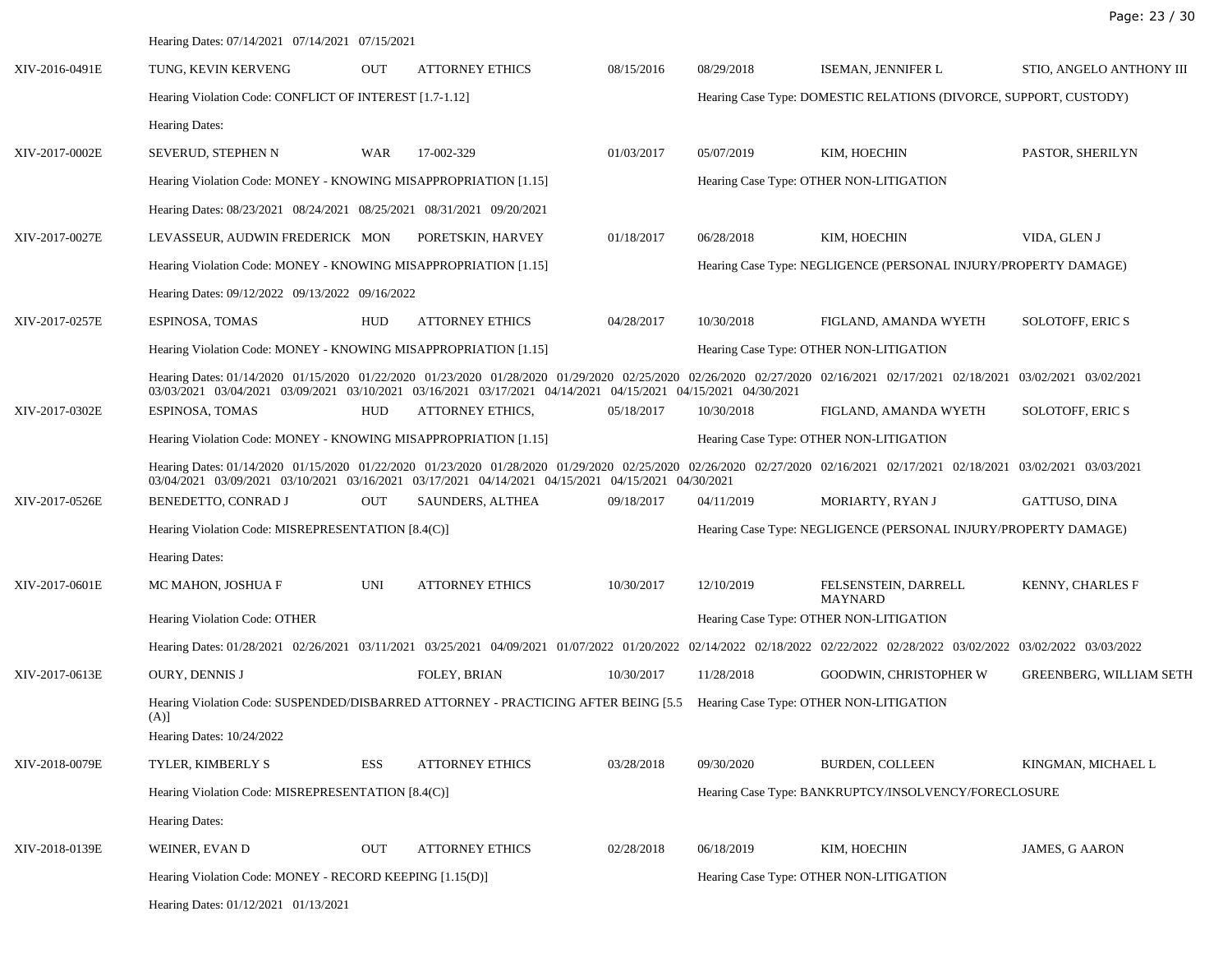XIV-2018-0205E BENEDETTO, CONRAD J OUT ATTORNEY ETHICS 04/04/2018 05/29/2020 MORIARTY, RYAN J ALBUQUERQUE, RICHARD JOHN Hearing Violation Code: FRAUD [8.4(C)] The arm of the entries of the entries of the Hearing Case Type: FEDERAL REMEDIES/CIVIL RIGHTS Hearing Dates: XIV-2018-0400E MC MAHON, JOSHUA F UNI ATTORNEY ETHICS 07/24/2018 12/10/2019 FELSENSTEIN, DARRELL MAYNARD KENNY, CHARLES F Hearing Violation Code: OTHER **Hearing Case Type: OTHER LITIGATION** Hearing Dates: 01/28/2021 02/26/2021 03/11/2021 03/25/2021 04/09/2021 01/07/2022 01/20/2022 02/14/2022 02/18/2022 02/22/2022 02/28/2022 03/02/2022 03/03/2022 03/16/2022 XIV-2018-0430E TYLER, KIMBERLY S ESS ATTORNEY ETHICS 08/07/2018 09/30/2020 BURDEN, COLLEEN LILLIAN KINGMAN, MICHAEL L Hearing Violation Code: MISREPRESENTATION [8.4(C)] Hearing Case Type: BANKRUPTCY/INSOLVENCY/FORECLOSURE Hearing Dates: XIV-2018-0444E RAKOFSKY, JOSEPH ESS WEBER, NIGEL 08/16/2018 12/19/2019 FELSENSTEIN, DARRELL MAYNARD MARINO, PAUL R Hearing Violation Code: DECEIT [8.4(C)] <br>
Hearing Case Type: BANKRUPTCY/INSOLVENCY/FORECLOSURE Hearing Dates: 06/27/2022 06/28/2022 XIV-2018-0489E GENDEL, MARCY E ESS ATTORNEY ETHICS 09/13/2018 02/28/2020 KIM, HOECHIN PAONE, JAMES A II Hearing Violation Code: CRIMINAL FINDING - FRAUD [8.4(B)] Hearing Case Type: OTHER NON-LITIGATION Hearing Dates: 12/07/2021 XIV-2018-0495E GENDEL, MARCY E ESS ATTORNEY ETHICS 09/13/2018 02/28/2020 KIM, HOECHIN PAONE, JAMES A II Hearing Violation Code: CRIMINAL FINDING - FRAUD [8.4(B)] Hearing Case Type: REAL ESTATE Hearing Dates: 12/07/2021 XIV-2018-0566E ROBBINS, SPENCER B MID ATTORNEY ETHICS 10/23/2018 02/28/2020 ISEMAN, JENNIFER L RICKARDS, JORDAN B Hearing Violation Code: DISCIPLINARY CASE-NON-COOPERATION DEC[8.1(B)] Hearing Case Type: OTHER NON-LITIGATION Hearing Dates: XIV-2018-0626E KAHN, WARREN BARRY MOR LATOUR, SHALON RAY 11/30/2018 05/01/2020 KIM, HOECHIN STERN, EDWIN H Hearing Violation Code: MONEY - KNOWING MISAPPROPRIATION [1.15] Hearing Case Type: OTHER NON-LITIGATION Hearing Dates: 04/12/2021 04/14/2021 04/16/2021 11/15/2021 11/17/2021 XIV-2018-0635E TYLER, KIMBERLY S ESS ATTORNEY ETHICS, 11/30/2018 09/30/2020 BURDEN, COLLEEN LILLIAN KINGMAN, MICHAEL L Hearing Violation Code: MISREPRESENTATION [8.4(C)] Hearing Case Type: BANKRUPTCY/INSOLVENCY/FORECLOSURE Hearing Dates: XIV-2018-0649E BENEDETTO, CONRAD J OUT WILSON, DINESHA 12/21/2018 05/29/2020 MORIARTY, RYAN J ALBUQUERQUE, RICHARD JOHN Hearing Violation Code: FRAUD [8.4(C)] The arm of the entries of the entries of the Hearing Case Type: FEDERAL REMEDIES/CIVIL RIGHTS Hearing Dates: XIV-2018-0652E ALVAREZ, ESTHER MARIA UNI ATTORNEY ETHICS 12/21/2018 02/27/2020 MC NAMARA, TIMOTHY J VIDA, GLEN J

Page: 24 / 30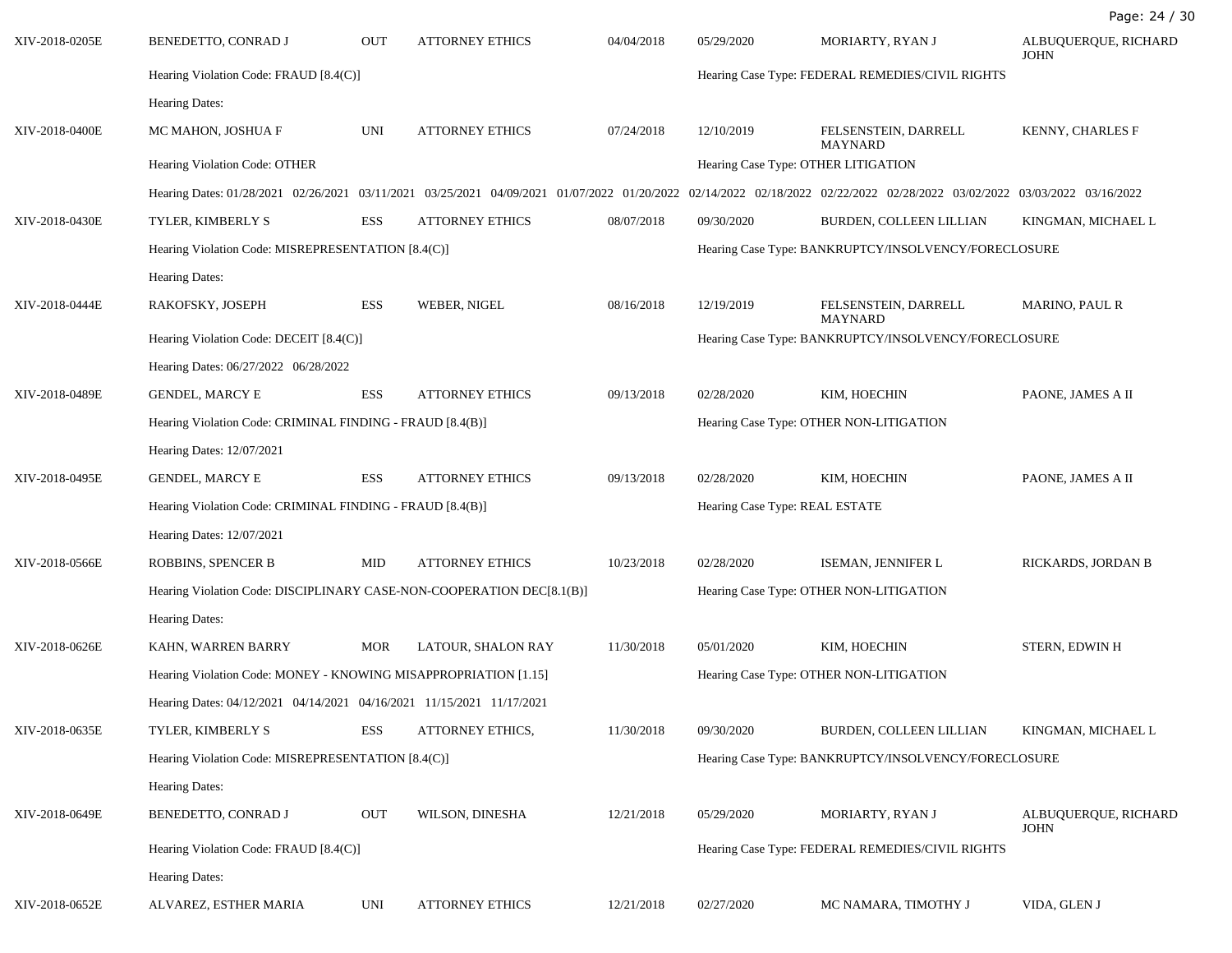|                |                                                                                                                                                      |            |                        |                                         |                                                  |                                                                   | Page: 25 / 30                       |
|----------------|------------------------------------------------------------------------------------------------------------------------------------------------------|------------|------------------------|-----------------------------------------|--------------------------------------------------|-------------------------------------------------------------------|-------------------------------------|
|                | Hearing Violation Code: MONEY - KNOWING MISAPPROPRIATION [1.15]                                                                                      |            |                        |                                         | Hearing Case Type: OTHER NON-LITIGATION          |                                                                   |                                     |
|                | Hearing Dates: 12/08/2021 12/08/2021 12/09/2021 12/09/2021 12/10/2021 12/10/2021 12/13/2021                                                          |            |                        |                                         | 12/14/2021 12/16/2021                            |                                                                   |                                     |
| XIV-2019-0045E | KALIKO, SCOTT H                                                                                                                                      | <b>BER</b> | MINUSKIN, STEVEN       | 01/30/2019                              | 10/14/2020                                       | BURDEN, COLLEEN LILLIAN                                           | FAZIO, CATALDO F                    |
|                | Hearing Violation Code: MONEY - KNOWING MISAPPROPRIATION [1.15]                                                                                      |            |                        |                                         | Hearing Case Type: PATENT/TRADEMARK/COPYRIGHT    |                                                                   |                                     |
|                | Hearing Dates: 07/25/2022                                                                                                                            |            |                        |                                         |                                                  |                                                                   |                                     |
| XIV-2019-0059E | BENEDETTO, CONRAD J                                                                                                                                  | <b>OUT</b> | LAND, GLORIA           | 01/31/2019                              | 05/29/2020                                       | MORIARTY, RYAN J                                                  | ALBUQUERQUE, RICHARD<br><b>JOHN</b> |
|                | Hearing Violation Code: FRAUD [8.4(C)]                                                                                                               |            |                        |                                         | Hearing Case Type: FEDERAL REMEDIES/CIVIL RIGHTS |                                                                   |                                     |
|                | Hearing Dates:                                                                                                                                       |            |                        |                                         |                                                  |                                                                   |                                     |
| XIV-2019-0071E | MUNDAY, WILLIAM P                                                                                                                                    | <b>MOR</b> | <b>ATTORNEY ETHICS</b> | 01/31/2019                              | 08/24/2020                                       | FIGLAND, AMANDA WYETH                                             | RICH, RISA D                        |
|                | Hearing Violation Code: DISHONESTY [8.4(C)]                                                                                                          |            |                        | Hearing Case Type: OTHER LITIGATION     |                                                  |                                                                   |                                     |
|                | Hearing Dates: 09/14/2021 09/15/2021                                                                                                                 |            |                        |                                         |                                                  |                                                                   |                                     |
| XIV-2019-0105E | DE PIERRO, GIOVANNI                                                                                                                                  | <b>ESS</b> | TOTARO, ANGELO         | 02/27/2019                              | 02/24/2021                                       | FIGLAND, AMANDA WYETH                                             | <b>BALK, LOUIS D</b>                |
|                | Hearing Violation Code: CONFLICT OF INTEREST [1.7-1.12]                                                                                              |            |                        | Hearing Case Type: OTHER NON-LITIGATION |                                                  |                                                                   |                                     |
|                | Hearing Dates: 07/19/2022 07/20/2022                                                                                                                 |            |                        |                                         |                                                  |                                                                   |                                     |
| XIV-2019-0135E | HANIFAN, MICHAEL JOHN SR                                                                                                                             | <b>SUS</b> | <b>ATTORNEY ETHICS</b> | 03/13/2019                              | 10/26/2020                                       | ISEMAN, JENNIFER L                                                | FELDMAN, HARRIS SCOTT               |
|                | Hearing Violation Code: CONFLICT OF INTEREST [1.7-1.12]                                                                                              |            |                        |                                         |                                                  | Hearing Case Type: CRIMINAL, QUASI-CRIMINAL AND MUNICIPAL COURT   |                                     |
|                | <b>Hearing Dates:</b>                                                                                                                                |            |                        |                                         |                                                  |                                                                   |                                     |
| XIV-2019-0138E | ALLEN, JOHN CHARLES                                                                                                                                  | MID        | <b>ATTORNEY ETHICS</b> | 03/13/2019                              | 05/29/2020                                       | MORIARTY, RYAN J                                                  | HAYTHORN, ERROLL J                  |
|                | Hearing Violation Code: DISHONESTY [8.4(C)]                                                                                                          |            |                        | Hearing Case Type: OTHER LITIGATION     |                                                  |                                                                   |                                     |
|                | Hearing Dates:                                                                                                                                       |            |                        |                                         |                                                  |                                                                   |                                     |
| XIV-2019-0176E | WARREN, BRUCE K JR                                                                                                                                   | <b>GLO</b> | AGBONLAHOR, EDOMWONYI  | 03/29/2019                              | 06/23/2021                                       | KIM, HOECHIN                                                      | <b>GRUNDLOCK, ROBERT LOYD</b><br>JR |
|                | Hearing Violation Code: MISREPRESENTATION [8.4(C)]                                                                                                   |            |                        |                                         | Hearing Case Type: OTHER LITIGATION              |                                                                   |                                     |
|                | Hearing Dates: 08/01/2022 08/02/2022 08/03/2022                                                                                                      |            |                        |                                         |                                                  |                                                                   |                                     |
| XIV-2019-0179E | FALKEN, DENA JEAN                                                                                                                                    |            | DOLASIA, DEVENDRA      | 03/29/2019                              | 10/28/2020                                       | <b>BURDEN, COLLEEN LILLIAN</b>                                    | FLANAGAN, ELIZABETH C               |
|                | Hearing Violation Code: MISREPRESENTATION [8.4(C)]                                                                                                   |            |                        |                                         |                                                  | Hearing Case Type: OTHER NON-LITIGATION                           |                                     |
|                | <b>Hearing Dates:</b>                                                                                                                                |            |                        |                                         |                                                  |                                                                   |                                     |
| XIV-2019-0187E | WARREN, BRUCE K JR                                                                                                                                   | <b>GLO</b> | DEFRANCISCO, GINA      | 03/29/2019                              | 06/23/2021                                       | KIM, HOECHIN                                                      |                                     |
|                | Hearing Violation Code: FALSE STATEMENTS OF MATERIAL FACT TO DISCIPLINARY<br>AUTHORITIES [8.1(a)]<br>Hearing Dates: 08/01/2022 08/02/2022 08/03/2022 |            |                        |                                         |                                                  | Hearing Case Type: DOMESTIC RELATIONS (DIVORCE, SUPPORT, CUSTODY) |                                     |
| XIV-2019-0188E | BRANIGAN, SEAN LAWRENCE                                                                                                                              | ESS        | <b>ATTORNEY ETHICS</b> | 03/29/2019                              | 10/30/2020                                       | ISEMAN, JENNIFER L                                                | APELL, JEFFREY SAMUEL               |
|                | Hearing Violation Code: ADVERTISING/SOLICITATION [7.1-7.5]                                                                                           |            |                        |                                         |                                                  | Hearing Case Type: CRIMINAL, QUASI-CRIMINAL AND MUNICIPAL COURT   |                                     |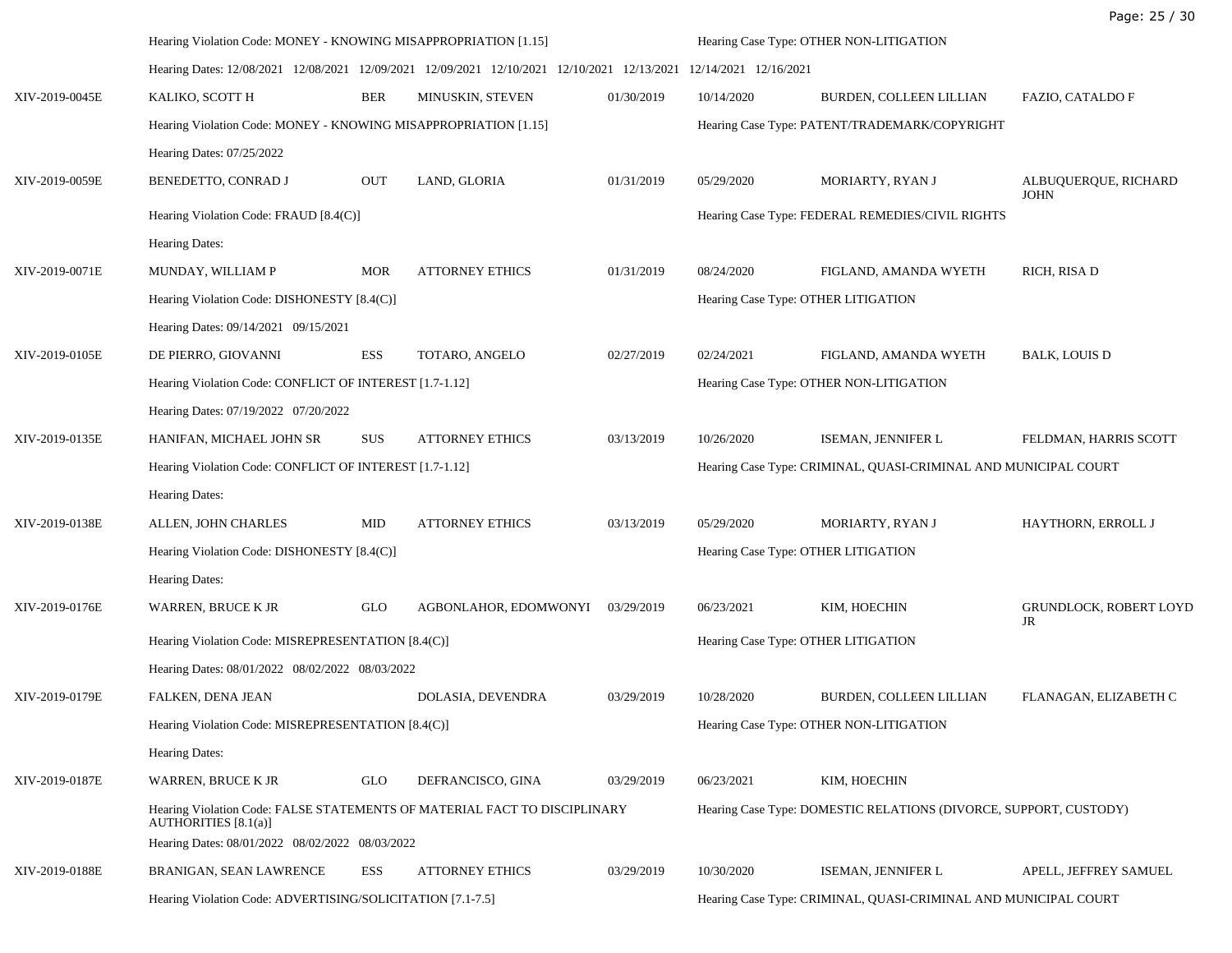Hearing Dates:

| XIV-2019-0189E | FRITZ, CHRISTOPHER RAYMOND                                             | PAS        | <b>ATTORNEY ETHICS</b>                              | 03/29/2019 | 10/30/2020                                                      | ISEMAN, JENNIFER L                                              | APELL, JEFFREY SAMUEL     |
|----------------|------------------------------------------------------------------------|------------|-----------------------------------------------------|------------|-----------------------------------------------------------------|-----------------------------------------------------------------|---------------------------|
|                | Hearing Violation Code: ADVERTISING/SOLICITATION [7.1-7.5]             |            |                                                     |            |                                                                 | Hearing Case Type: CRIMINAL, QUASI-CRIMINAL AND MUNICIPAL COURT |                           |
|                | Hearing Dates:                                                         |            |                                                     |            |                                                                 |                                                                 |                           |
| XIV-2019-0211E | LUCOSKY, JOSEPH M JR                                                   | MID        | <b>ATTORNEY ETHICS</b>                              | 04/17/2019 | 03/31/2022                                                      | FIGLAND, AMANDA WYETH                                           |                           |
|                | Hearing Violation Code: CONFLICT OF INTEREST [1.7-1.12]                |            |                                                     |            |                                                                 | Hearing Case Type: OTHER NON-LITIGATION                         |                           |
|                | <b>Hearing Dates:</b>                                                  |            |                                                     |            |                                                                 |                                                                 |                           |
| XIV-2019-0230E | <b>ASHLEY, THOMAS R</b>                                                | ESS        | <b>ATTORNEY ETHICS</b>                              | 04/30/2019 | 01/25/2021                                                      | <b>GOODWIN, CHRISTOPHER W</b>                                   | LUCKENBACH, DENISE M      |
|                | Hearing Violation Code: SUPERVISORY RESPONSIBILITIES [5.1 - 5.3]       |            |                                                     |            |                                                                 | Hearing Case Type: NEGLIGENCE (PERSONAL INJURY/PROPERTY DAMAGE) |                           |
|                | Hearing Dates:                                                         |            |                                                     |            |                                                                 |                                                                 |                           |
| XIV-2019-0232E | SCHLENDORF, DAVID THOMAS                                               | OCE        | DELMUNDO, ABELARDO                                  | 04/30/2019 | 08/25/2020                                                      | FELSENSTEIN, DARRELL<br><b>MAYNARD</b>                          | RUTH, JOSEPH E            |
|                | Hearing Violation Code: MONEY - KNOWING MISAPPROPRIATION [1.15]        |            |                                                     |            | Hearing Case Type: CRIMINAL, QUASI-CRIMINAL AND MUNICIPAL COURT |                                                                 |                           |
|                | Hearing Dates: 10/17/2022 10/18/2022                                   |            |                                                     |            |                                                                 |                                                                 |                           |
| XIV-2019-0242E | RAKOFSKY, JOSEPH                                                       | ESS        | DUFFY, OTIS                                         | 05/16/2019 | 03/31/2020                                                      | FELSENSTEIN, DARRELL<br><b>MAYNARD</b>                          | <b>MARINO, PAUL R</b>     |
|                | Hearing Violation Code: DECEIT [8.4(C)]                                |            |                                                     |            |                                                                 | Hearing Case Type: SMALL CLAIMS COURT                           |                           |
|                | Hearing Dates: 06/27/2022 06/28/2022                                   |            |                                                     |            |                                                                 |                                                                 |                           |
| XIV-2019-0248E | <b>ASHLEY, THOMAS R</b>                                                | <b>ESS</b> | <b>ATTORNEY ETHICS</b>                              | 05/16/2019 | 01/25/2021                                                      | GOODWIN, CHRISTOPHER W                                          |                           |
|                | Hearing Violation Code: FEE OVERREACHING [1.5(A)]                      |            |                                                     |            | Hearing Case Type: NEGLIGENCE (PERSONAL INJURY/PROPERTY DAMAGE) |                                                                 |                           |
|                | Hearing Dates:                                                         |            |                                                     |            |                                                                 |                                                                 |                           |
| XIV-2019-0253E | ORLANDO, ANTHONY M                                                     | <b>HUD</b> | VILATORO, DONATO                                    | 05/16/2019 | 05/31/2022                                                      | MORIARTY, RYAN J                                                |                           |
|                | Hearing Violation Code: MONEY - OTHER [1.15]                           |            |                                                     |            | Hearing Case Type: REAL ESTATE                                  |                                                                 |                           |
|                | Hearing Dates:                                                         |            |                                                     |            |                                                                 |                                                                 |                           |
| XIV-2019-0263E | CUTOLO, HUBERT CHARLES                                                 | <b>MON</b> | <b>ATTORNEY ETHICS (UPPER</b><br>FREEHOLD TWP 2017) | 05/16/2019 | 03/21/2022                                                      | BURDEN, COLLEEN LILLIAN                                         |                           |
|                | Hearing Violation Code: CRIMINAL FINDING - DISORDERLY PERSONS [8.4(B)] |            |                                                     |            |                                                                 | Hearing Case Type: OTHER NON-LITIGATION                         |                           |
|                | Hearing Dates:                                                         |            |                                                     |            |                                                                 |                                                                 |                           |
| XIV-2019-0275E | FERGUSON, FREDERICK C                                                  | ESS        | <b>ATTORNEY ETHICS</b>                              | 05/20/2019 | 12/29/2020                                                      | KIM, HOECHIN                                                    | ST ROMAIN, CLAUDETTE L    |
|                | Hearing Violation Code: MONEY - KNOWING MISAPPROPRIATION [1.15]        |            |                                                     |            |                                                                 | Hearing Case Type: ESTATE/PROBATE                               |                           |
|                | Hearing Dates:                                                         |            |                                                     |            |                                                                 |                                                                 |                           |
| XIV-2019-0281E | TIDER, DAVID E                                                         | BER        | MARKULEC, WALTER                                    | 05/20/2019 | 10/30/2020                                                      | FIGLAND, AMANDA WYETH                                           | <b>BOWEN, EDWARD J JR</b> |
|                | Hearing Violation Code: CRIMINAL FINDING - OTHER [8.4(B)]              |            |                                                     |            |                                                                 | Hearing Case Type: OTHER NON-LITIGATION                         |                           |
|                | Hearing Dates:                                                         |            |                                                     |            |                                                                 |                                                                 |                           |
|                |                                                                        |            |                                                     |            |                                                                 |                                                                 |                           |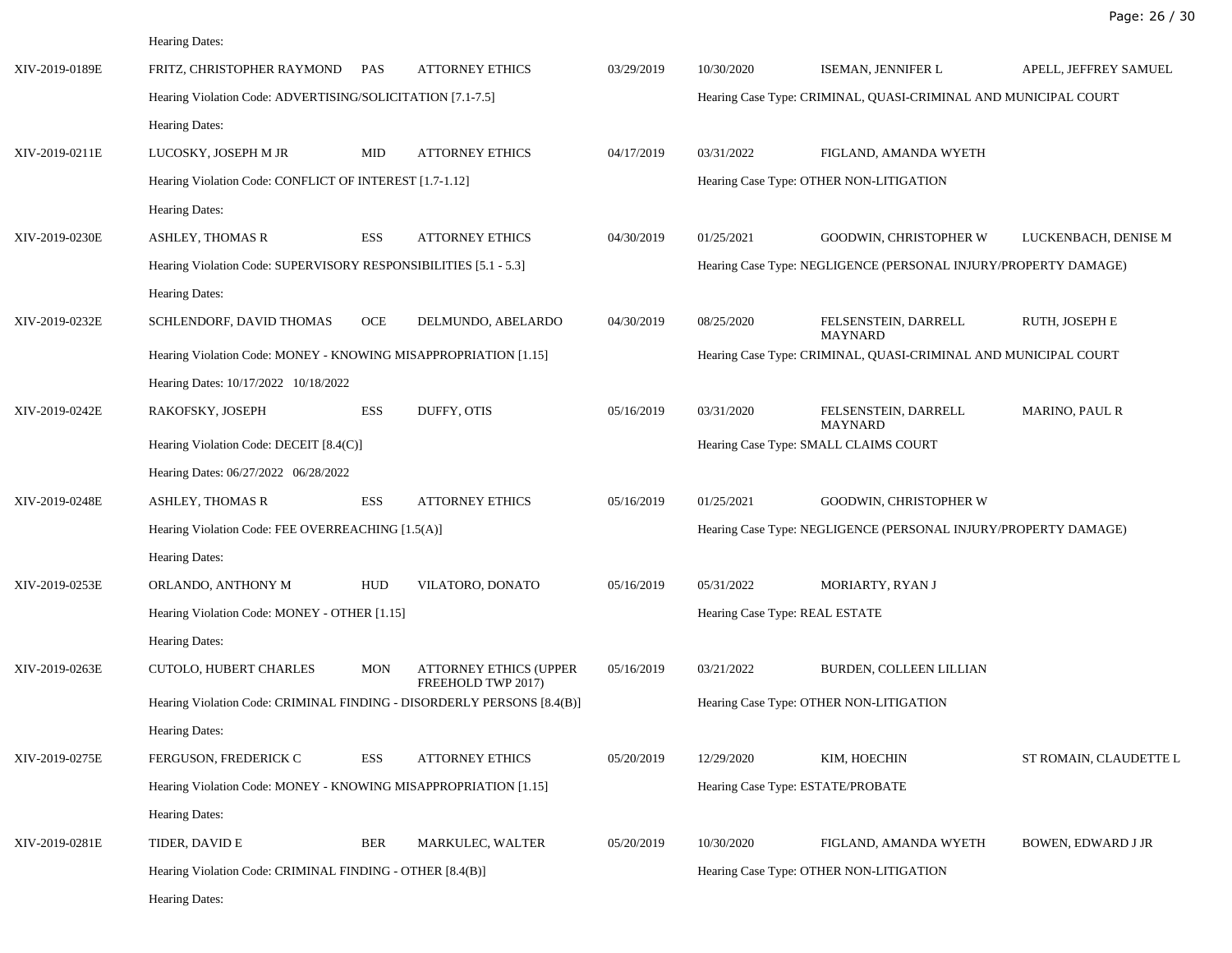| XIV-2019-0329E | TYLER, KIMBERLY S                                                 | ESS        | <b>ATTORNEY ETHICS</b>  | 06/20/2019                                                      | 09/30/2020                              | SAUNDERS, JASON                         | KINGMAN, MICHAEL L      |  |
|----------------|-------------------------------------------------------------------|------------|-------------------------|-----------------------------------------------------------------|-----------------------------------------|-----------------------------------------|-------------------------|--|
|                | Hearing Violation Code: MISREPRESENTATION [8.4(C)]                |            |                         | Hearing Case Type: BANKRUPTCY/INSOLVENCY/FORECLOSURE            |                                         |                                         |                         |  |
|                | Hearing Dates:                                                    |            |                         |                                                                 |                                         |                                         |                         |  |
| XIV-2019-0350E | BRESSLER, DAVID STUART                                            | SOM        | <b>ATTORNEY ETHICS</b>  | 06/27/2019                                                      | 12/23/2020                              | WEEKS, RACHAEL LEAH                     | RIZZO, PAUL R           |  |
|                | Hearing Violation Code: MONEY - NEGLIGENT MISAPPROPRIATION [1.15] |            |                         |                                                                 |                                         | Hearing Case Type: OTHER NON-LITIGATION |                         |  |
|                | Hearing Dates: 12/15/2021                                         |            |                         |                                                                 |                                         |                                         |                         |  |
| XIV-2019-0363E | CONCIATORI, PAUL ANTHONY                                          | <b>BER</b> | BOSWELL, ALICE M.       | 06/28/2019                                                      | 06/30/2021                              | MORIARTY, RYAN J                        | WESTLAKE, ROSALIND      |  |
|                | Hearing Violation Code: CONFLICT OF INTEREST [1.7-1.12]           |            |                         |                                                                 |                                         | Hearing Case Type: REAL ESTATE          |                         |  |
|                | Hearing Dates:                                                    |            |                         |                                                                 |                                         |                                         |                         |  |
| XIV-2019-0364E | PRICE, GAIL L                                                     | <b>BER</b> | BOSWELL, ALICE M.       | 06/28/2019                                                      | 06/30/2021                              | MORIARTY, RYAN J                        | WESTLAKE, ROSALIND      |  |
|                | Hearing Violation Code: CONFLICT OF INTEREST [1.7-1.12]           |            |                         |                                                                 | Hearing Case Type: REAL ESTATE          |                                         |                         |  |
|                | Hearing Dates:                                                    |            |                         |                                                                 |                                         |                                         |                         |  |
| XIV-2019-0380E | MC ILWAIN, TIMOTHY JOSEPH                                         | ATL        | <b>BERRY, BROOKE</b>    | 07/16/2019                                                      | 05/27/2021                              | FIGLAND, AMANDA WYETH                   | MC PHERSON, VAN LEE III |  |
|                | Hearing Violation Code: FRIVOLOUS CLAIMS [3.1]                    |            |                         |                                                                 | Hearing Case Type: OTHER NON-LITIGATION |                                         |                         |  |
|                | Hearing Dates: 02/01/2022 02/01/2022 02/03/2022                   |            |                         |                                                                 |                                         |                                         |                         |  |
| XIV-2019-0415E | MIRANDA, BRIAN M                                                  | UNI        | GARNECKI, CHRISTOPHER   | 08/08/2019                                                      | 11/24/2020                              | GOODWIN, CHRISTOPHER W                  | LAVIGNE, LAWRENCE N     |  |
|                | Hearing Violation Code: MONEY - NEGLIGENT MISAPPROPRIATION [1.15] |            |                         | Hearing Case Type: REAL ESTATE                                  |                                         |                                         |                         |  |
|                | Hearing Dates: 01/19/2022                                         |            |                         |                                                                 |                                         |                                         |                         |  |
| XIV-2019-0417E | BENEDETTO, CONRAD J                                               | <b>OUT</b> | ST. MARTINE, ROSALIE    | 08/08/2019                                                      | 01/14/2021                              | MORIARTY, RYAN J                        |                         |  |
|                | Hearing Violation Code: MISREPRESENTATION [8.4(C)]                |            |                         | Hearing Case Type: NEGLIGENCE (PERSONAL INJURY/PROPERTY DAMAGE) |                                         |                                         |                         |  |
|                | Hearing Dates:                                                    |            |                         |                                                                 |                                         |                                         |                         |  |
| XIV-2019-0461E | NEVINS, ARTHUR G JR                                               | <b>HUN</b> | BRUEN-REID, CHARLOTTE   | 08/30/2019                                                      | 11/04/2021                              | FIGLAND, AMANDA WYETH                   | EISENHUT, ADAM M        |  |
|                | Hearing Violation Code: MONEY - OTHER [1.15]                      |            |                         | Hearing Case Type: NEGLIGENCE (PERSONAL INJURY/PROPERTY DAMAGE) |                                         |                                         |                         |  |
|                | <b>Hearing Dates:</b>                                             |            |                         |                                                                 |                                         |                                         |                         |  |
| XIV-2019-0463E | OLIVE, LAURENCE H                                                 | ESS        | 19-142-102              | 09/04/2019                                                      | 09/30/2021                              | MORIARTY, RYAN J                        | VINICK, PHILIP B        |  |
|                | Hearing Violation Code: NEGLECT/COMPETENCE/DILIGENCE [1.1-1.3]    |            |                         | Hearing Case Type: OTHER NON-LITIGATION                         |                                         |                                         |                         |  |
|                | Hearing Dates:                                                    |            |                         |                                                                 |                                         |                                         |                         |  |
| XIV-2019-0556E | GRAY, DAVID E                                                     | <b>MOR</b> | <b>ATTORNEY ETHICS</b>  | 10/29/2019                                                      | 11/30/2021                              | <b>MCNAMARA</b>                         |                         |  |
|                | Hearing Violation Code: MONEY - NEGLIGENT MISAPPROPRIATION [1.15] |            |                         | Hearing Case Type: REAL ESTATE                                  |                                         |                                         |                         |  |
|                | <b>Hearing Dates:</b>                                             |            |                         |                                                                 |                                         |                                         |                         |  |
| XIV-2019-0557E | PINNOCK, JOAN OTHELIA                                             | ESS        | BREVETT, SHANALEE MARIA | 10/29/2019                                                      | 04/29/2022                              | FIGLAND, AMANDA WYETH                   |                         |  |

Page: 27 / 30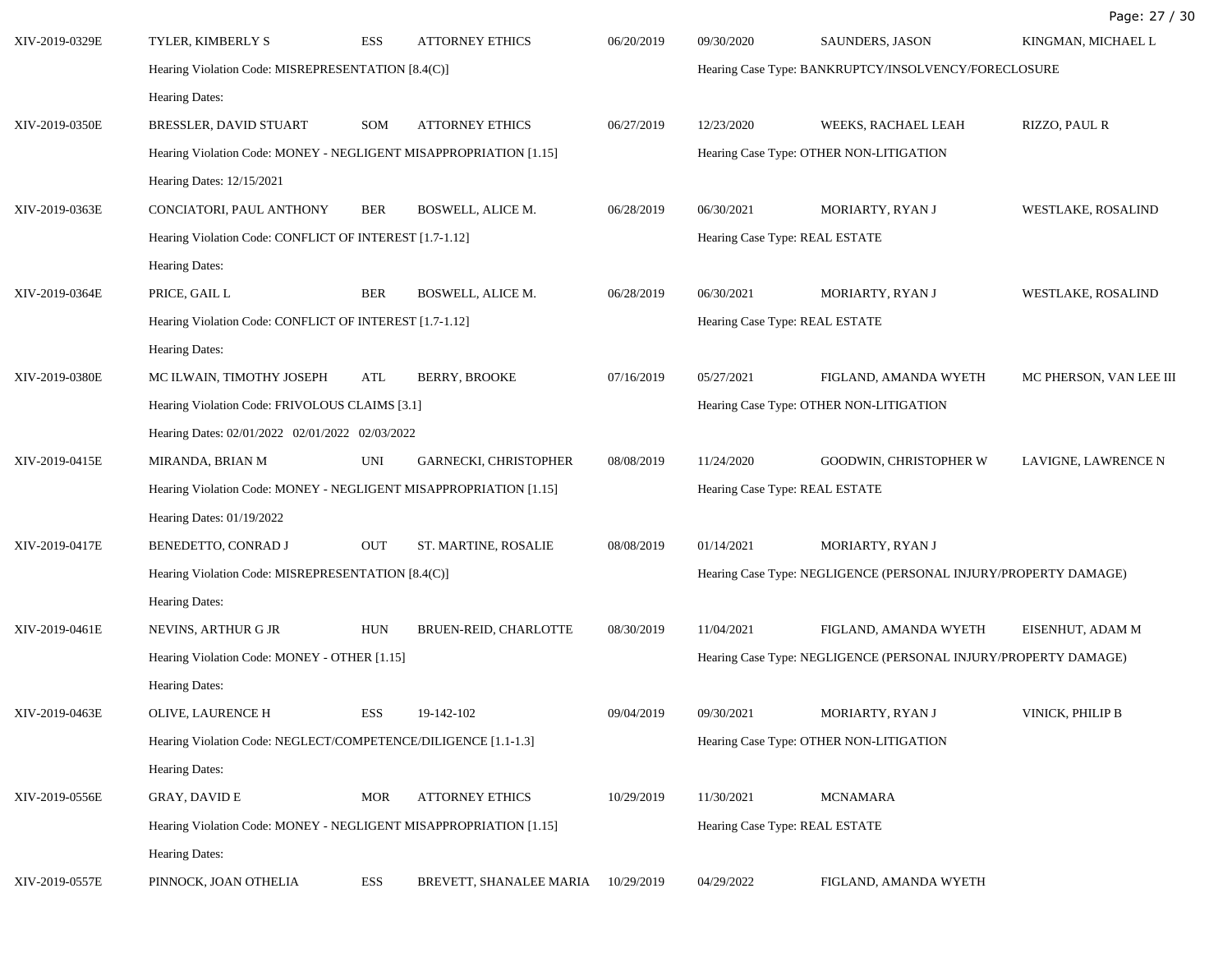|                | Hearing Violation Code: UNAUTHORIZED PRACTICE [5.5(A)]            |            |                          |                                                                 | Hearing Case Type: IMMIGRATION/NATURALIZATION                   |                                                                 |                                    |
|----------------|-------------------------------------------------------------------|------------|--------------------------|-----------------------------------------------------------------|-----------------------------------------------------------------|-----------------------------------------------------------------|------------------------------------|
|                | <b>Hearing Dates:</b>                                             |            |                          |                                                                 |                                                                 |                                                                 |                                    |
| XIV-2019-0563E | FOLTZ, DAVID BAYARD                                               | UNI        | CRISCUOLO, ROBERT M.     | 10/29/2019                                                      | 11/15/2021                                                      | <b>GOODWIN, CHRISTOPHER W</b>                                   |                                    |
|                | Hearing Violation Code: DECEIT [8.4(C)]                           |            |                          |                                                                 | Hearing Case Type: ESTATE/PROBATE                               |                                                                 |                                    |
|                | Hearing Dates:                                                    |            |                          |                                                                 |                                                                 |                                                                 |                                    |
| XIV-2019-0600E | ANTON, DOUGLAS CLAY                                               | <b>BER</b> | MOSES, PETER             | 11/20/2019                                                      | 12/22/2020                                                      | MORIARTY, RYAN J                                                | NORIEGA, MICHAEL                   |
|                | Hearing Violation Code: DECEIT [8.4(C)]                           |            |                          |                                                                 |                                                                 | Hearing Case Type: NEGLIGENCE (PERSONAL INJURY/PROPERTY DAMAGE) |                                    |
|                | Hearing Dates:                                                    |            |                          |                                                                 |                                                                 |                                                                 |                                    |
| XIV-2019-0620E | LENNEY, THOMAS MICHAEL                                            | <b>MOR</b> | 19-169-370               | 11/26/2019                                                      | 03/24/2021                                                      | WEEKS, RACHAEL LEAH                                             | KEOSKEY, ALEX JOHN                 |
|                | Hearing Violation Code: MONEY - NEGLIGENT MISAPPROPRIATION [1.15] |            |                          |                                                                 |                                                                 | Hearing Case Type: OTHER NON-LITIGATION                         |                                    |
|                | Hearing Dates: 03/17/2022 03/18/2022                              |            |                          |                                                                 |                                                                 |                                                                 |                                    |
| XIV-2019-0633E | GONZALEZ, NELSON                                                  | <b>MOR</b> | <b>ATTORNEY ETHICS</b>   | 12/11/2019                                                      | 10/28/2020                                                      | FELSENSTEIN, DARRELL<br><b>MAYNARD</b>                          | <b>HALPIN, JASON R</b>             |
|                | Hearing Violation Code: CANDOR TOWARD TRIBUNAL (3.3)              |            |                          | Hearing Case Type: OTHER NON-LITIGATION                         |                                                                 |                                                                 |                                    |
|                | Hearing Dates:                                                    |            |                          |                                                                 |                                                                 |                                                                 |                                    |
| XIV-2019-0637E | ANTON, DOUGLAS CLAY                                               | <b>BER</b> | <b>ATTORNEY ETHCS</b>    | 12/12/2019                                                      | 12/22/2020                                                      | MORIARTY, RYAN J                                                | NORIEGA, MICHAEL                   |
|                | Hearing Violation Code: DECEIT [8.4(C)]                           |            |                          |                                                                 | Hearing Case Type: NEGLIGENCE (PERSONAL INJURY/PROPERTY DAMAGE) |                                                                 |                                    |
|                | Hearing Dates:                                                    |            |                          |                                                                 |                                                                 |                                                                 |                                    |
| XIV-2020-0018E | TORONTO, PHILIP V                                                 | <b>BER</b> | 20-013-329               | 01/17/2020                                                      | 08/31/2021                                                      | KIM, HOECHIN                                                    | CARVER, ALEXANDER                  |
|                | Hearing Violation Code: MONEY - NEGLIGENT MISAPPROPRIATION [1.15] |            |                          |                                                                 | Hearing Case Type: OTHER NON-LITIGATION                         |                                                                 |                                    |
|                | Hearing Dates:                                                    |            |                          |                                                                 |                                                                 |                                                                 |                                    |
| XIV-2020-0040E | ANTON, DOUGLAS CLAY                                               | <b>BER</b> | <b>ATTORNEY ETHICS</b>   | 01/29/2020                                                      | 12/22/2020                                                      | MORIARTY, RYAN J                                                | NORIEGA, MICHAEL                   |
|                | Hearing Violation Code: DECEIT [8.4(C)]                           |            |                          |                                                                 | Hearing Case Type: NEGLIGENCE (PERSONAL INJURY/PROPERTY DAMAGE) |                                                                 |                                    |
|                | Hearing Dates:                                                    |            |                          |                                                                 |                                                                 |                                                                 |                                    |
| XIV-2020-0041E | FERGUSON, FREDERICK C                                             | ESS        | PRICE, VERNON            | 01/29/2020                                                      | 12/29/2020                                                      | KIM, HOECHIN                                                    | ST ROMAIN, CLAUDETTE L             |
|                | Hearing Violation Code: MONEY - KNOWING MISAPPROPRIATION [1.15]   |            |                          | Hearing Case Type: ESTATE/PROBATE                               |                                                                 |                                                                 |                                    |
|                | Hearing Dates: 06/28/2022                                         |            |                          |                                                                 |                                                                 |                                                                 |                                    |
| XIV-2020-0087E | JOZWIAK, STEVEN JAY                                               | <b>CAM</b> | <b>BOUCHENAFA, RAFIK</b> | 02/14/2020                                                      | 03/31/2022                                                      | BURDEN, COLLEEN LILLIAN                                         |                                    |
|                | Hearing Violation Code: MONEY - NEGLIGENT MISAPPROPRIATION [1.15] |            |                          | Hearing Case Type: REAL ESTATE                                  |                                                                 |                                                                 |                                    |
|                | <b>Hearing Dates:</b>                                             |            |                          |                                                                 |                                                                 |                                                                 |                                    |
| XIV-2020-0139E | WHEELER, AL                                                       | ATL        | <b>ATTORNEY ETHICS</b>   | 03/17/2020                                                      | 08/09/2021                                                      | BURDEN, COLLEEN LILLIAN                                         | LEVAN, MELANIE<br><b>MCLAUGHLI</b> |
|                | Hearing Violation Code: ADMINISTRATION OF JUSTICE [8.4(D)]        |            |                          | Hearing Case Type: CRIMINAL, QUASI-CRIMINAL AND MUNICIPAL COURT |                                                                 |                                                                 |                                    |

Page: 28 / 30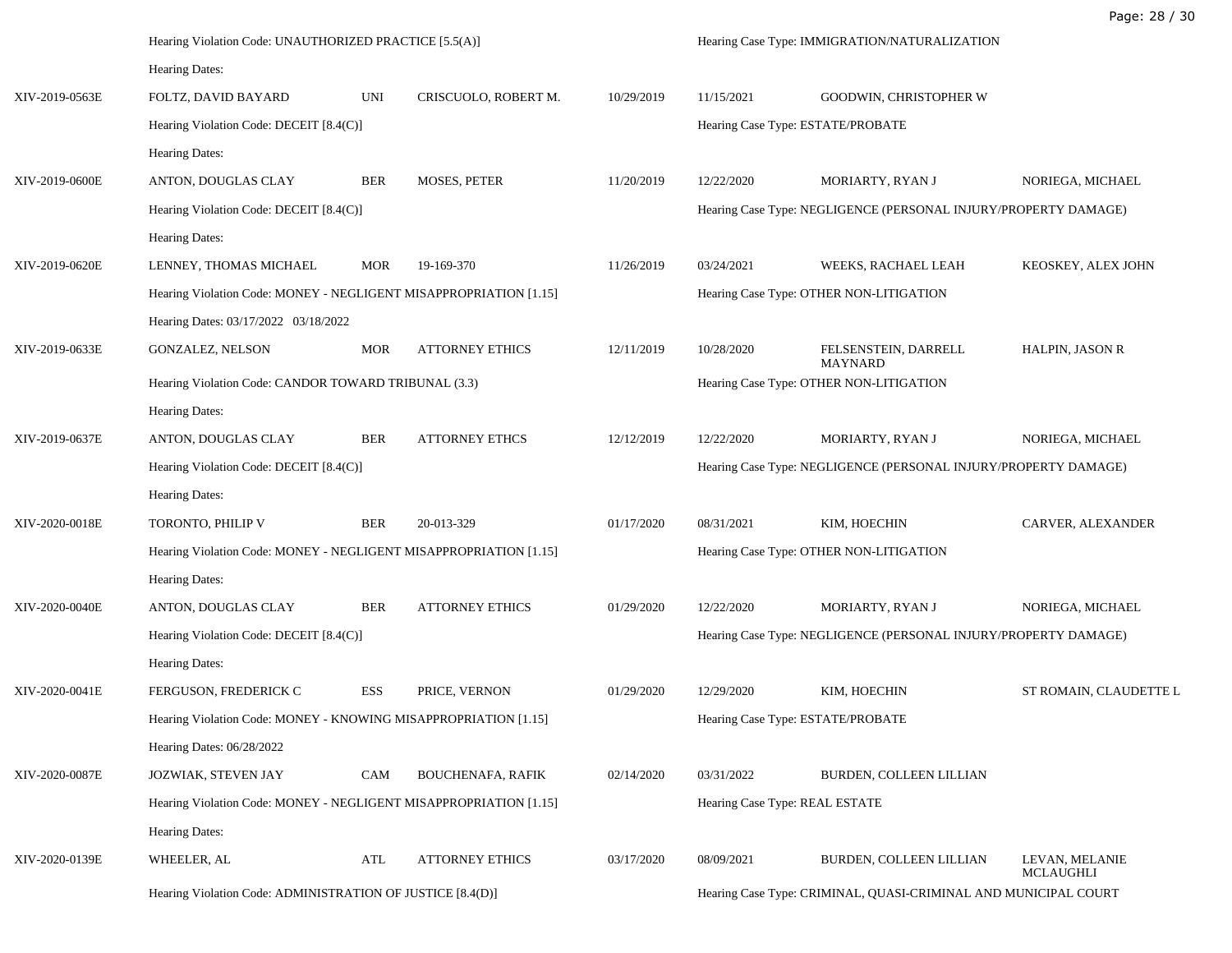| XIV-2020-0196E | <b>SCHEFERS, STEVEN H</b>                                         | <b>PAS</b> | COLGAN, PATRICK                                                       | 04/22/2020                              | 07/26/2021                              | BURDEN, COLLEEN LILLIAN                              | TUOHEY-KAY, MEAGHAN E   |  |  |
|----------------|-------------------------------------------------------------------|------------|-----------------------------------------------------------------------|-----------------------------------------|-----------------------------------------|------------------------------------------------------|-------------------------|--|--|
|                | Hearing Violation Code: CONFLICT OF INTEREST [1.7-1.12]           |            |                                                                       |                                         | Hearing Case Type: OTHER NON-LITIGATION |                                                      |                         |  |  |
|                | Hearing Dates: 06/21/2022 09/15/2022                              |            |                                                                       |                                         |                                         |                                                      |                         |  |  |
| XIV-2020-0204E | CROOK, DAVID WAYNE                                                | <b>BER</b> | <b>ATTORNEY ETHICS</b>                                                | 04/23/2020                              | 04/29/2022                              | BURDEN, COLLEEN LILLIAN                              |                         |  |  |
|                | Hearing Violation Code: ADMISSION TO BAR [8.1]                    |            |                                                                       |                                         |                                         | Hearing Case Type: OTHER NON-LITIGATION              |                         |  |  |
|                | Hearing Dates:                                                    |            |                                                                       |                                         |                                         |                                                      |                         |  |  |
| XIV-2020-0225E | RAJAN, PAUL R                                                     | MID        | <b>ATTORNEY ETHICS</b>                                                | 05/19/2020                              | 06/29/2021                              | BURDEN, COLLEEN LILLIAN                              | PATTANITE, MICHAEL A JR |  |  |
|                | Hearing Violation Code: MONEY - NEGLIGENT MISAPPROPRIATION [1.15] |            |                                                                       |                                         |                                         | Hearing Case Type: OTHER NON-LITIGATION              |                         |  |  |
|                | Hearing Dates: 05/19/2022                                         |            |                                                                       |                                         |                                         |                                                      |                         |  |  |
| XIV-2020-0226E | TYLER, KIMBERLY S                                                 | ESS        | <b>ATTORNEY ETHICS</b>                                                | 05/19/2020                              | 09/30/2020                              | BURDEN, COLLEEN LILLIAN                              | KINGMAN, MICHAEL L      |  |  |
|                | Hearing Violation Code: MISREPRESENTATION [8.4(C)]                |            |                                                                       |                                         |                                         | Hearing Case Type: BANKRUPTCY/INSOLVENCY/FORECLOSURE |                         |  |  |
|                | Hearing Dates:                                                    |            |                                                                       |                                         |                                         |                                                      |                         |  |  |
| XIV-2020-0253E | ANDERSON, RUSSELL F JR                                            | <b>BER</b> | O'CONNOR, JUSTIN                                                      | 06/09/2020                              | 03/30/2022                              | BURDEN, COLLEEN LILLIAN                              |                         |  |  |
|                | Hearing Violation Code: MISREPRESENTATION [8.4(C)]                |            |                                                                       |                                         |                                         | Hearing Case Type: ESTATE/PROBATE                    |                         |  |  |
|                | Hearing Dates:                                                    |            |                                                                       |                                         |                                         |                                                      |                         |  |  |
| XIV-2020-0275E | WEINBERG, ROBERT P                                                | HUD        | OAE                                                                   | 07/14/2020                              | 04/18/2022                              | BURDEN, COLLEEN LILLIAN                              |                         |  |  |
|                | Hearing Violation Code: SUPERVISORY RESPONSIBILITIES [5.1 - 5.3]  |            |                                                                       |                                         | Hearing Case Type: OTHER NON-LITIGATION |                                                      |                         |  |  |
|                | Hearing Dates:                                                    |            |                                                                       |                                         |                                         |                                                      |                         |  |  |
| XIV-2020-0299E | SMITS, ANNMARIE P                                                 | <b>PAS</b> | <b>ATTORNEY ETHICS</b>                                                | 08/11/2020                              | 12/28/2021                              | MC NAMARA, TIMOTHY J                                 | THATCHER, ALISA H       |  |  |
|                | Hearing Violation Code: MONEY - NEGLIGENT MISAPPROPRIATION [1.15] |            |                                                                       |                                         | Hearing Case Type: OTHER NON-LITIGATION |                                                      |                         |  |  |
|                | Hearing Dates:                                                    |            |                                                                       |                                         |                                         |                                                      |                         |  |  |
| XIV-2020-0302E | DALY, CHARLES B                                                   | <b>MON</b> | <b>ATTORNEY ETHICS</b>                                                | 08/11/2020                              | 05/27/2022                              | SMITH, CORSICA D                                     |                         |  |  |
|                | Hearing Violation Code: PERSONAL BEHAVIOR                         |            |                                                                       | Hearing Case Type: OTHER NON-LITIGATION |                                         |                                                      |                         |  |  |
|                | Hearing Dates:                                                    |            |                                                                       |                                         |                                         |                                                      |                         |  |  |
| XIV-2020-0308E | <b>GESCHWER, MARK S</b>                                           | BER        | <b>ATTORNEY ETHICS</b>                                                | 08/11/2020                              | 05/31/2022                              | BURDEN, COLLEEN LILLIAN                              |                         |  |  |
|                | Hearing Violation Code: MONEY - RECORD KEEPING [1.15(D)]          |            |                                                                       | Hearing Case Type: OTHER NON-LITIGATION |                                         |                                                      |                         |  |  |
|                | Hearing Dates:                                                    |            |                                                                       |                                         |                                         |                                                      |                         |  |  |
| XIV-2020-0380E | CHOI, JAEHO                                                       |            | 20-122-415                                                            | 09/24/2020                              | 04/20/2022                              | MORIARTY, RYAN J                                     |                         |  |  |
|                |                                                                   |            | Hearing Violation Code: DISCIPLINARY CASE-NON-COOPERATION DEC[8.1(B)] | Hearing Case Type: OTHER NON-LITIGATION |                                         |                                                      |                         |  |  |
|                | Hearing Dates:                                                    |            |                                                                       |                                         |                                         |                                                      |                         |  |  |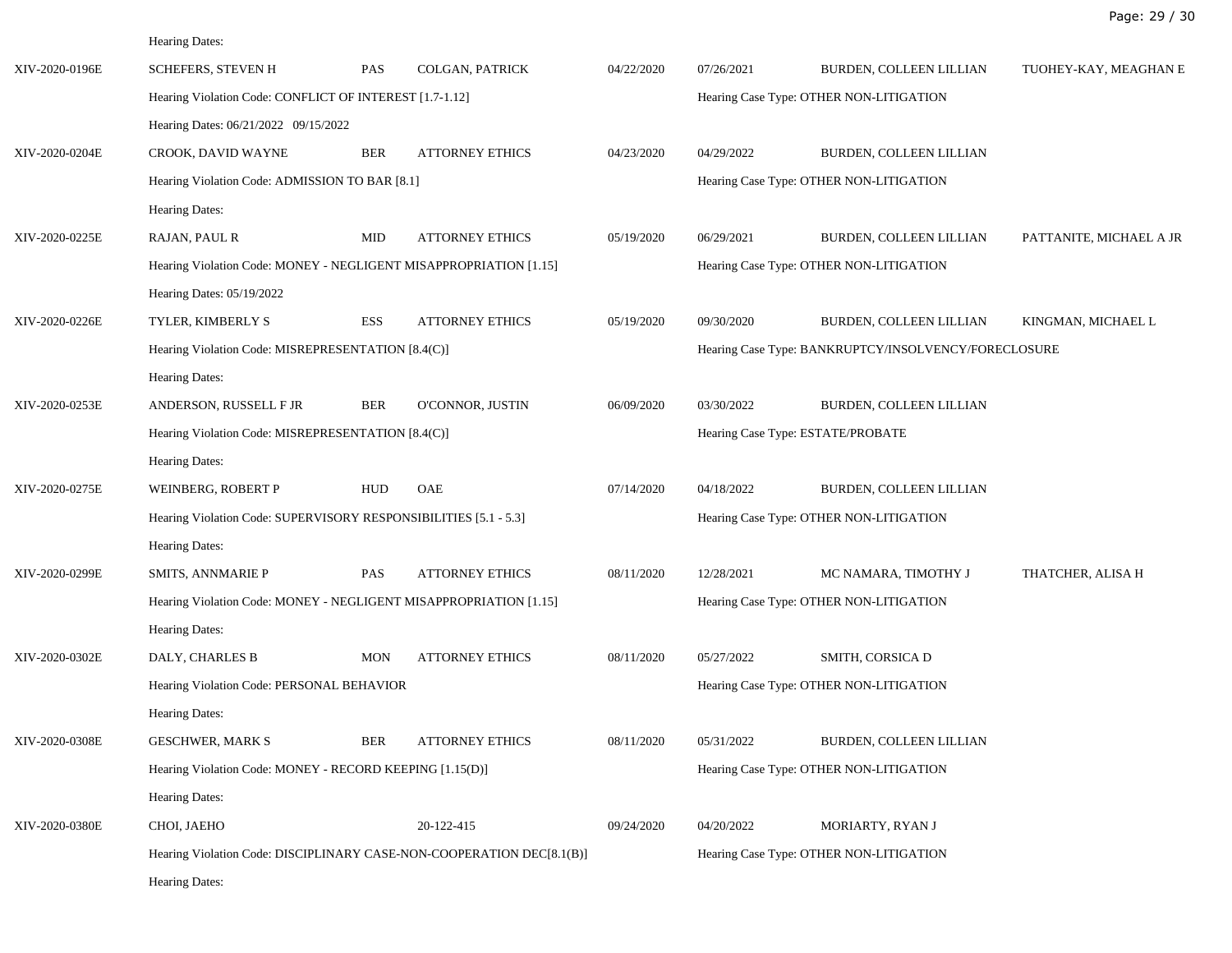| XIV-2020-0421E | PAGANO, PHILIP G                                                                                                           | OCE        | <b>ATTORNEY ETHICS</b> | 10/29/2020                                                      | 07/30/2021                              | ISEMAN, JENNIFER L                     |                         |
|----------------|----------------------------------------------------------------------------------------------------------------------------|------------|------------------------|-----------------------------------------------------------------|-----------------------------------------|----------------------------------------|-------------------------|
|                | Hearing Violation Code: ADMINISTRATION OF JUSTICE [8.4(D)]                                                                 |            |                        | Hearing Case Type: OTHER NON-LITIGATION                         |                                         |                                        |                         |
|                | Hearing Dates:                                                                                                             |            |                        |                                                                 |                                         |                                        |                         |
| XIV-2020-0456E | OLIVE, LAURENCE H                                                                                                          | ESS        | MILLER, WILHELMINA     | 11/19/2020                                                      | 09/30/2021                              | MORIARTY, RYAN J                       |                         |
|                | Hearing Violation Code: NEGLECT/COMPETENCE/DILIGENCE [1.1-1.3]                                                             |            |                        | Hearing Case Type: OTHER NON-LITIGATION                         |                                         |                                        |                         |
|                | Hearing Dates:                                                                                                             |            |                        |                                                                 |                                         |                                        |                         |
| XIV-2020-0463E | GARCIA, GILBERTO M                                                                                                         | <b>BER</b> | J. DAVID HAMMOND, ESQ. | 11/19/2020                                                      | 04/20/2022                              | MORIARTY, RYAN J                       |                         |
|                | Hearing Violation Code: FALSE STATEMENTS OF MATERIAL FACT TO DISCIPLINARY<br><b>AUTHORITIES</b> [8.1(a)]<br>Hearing Dates: |            |                        | Hearing Case Type: OTHER NON-LITIGATION                         |                                         |                                        |                         |
| XIV-2020-0473E | FRISCHBERG, DANIEL A                                                                                                       |            | <b>ATTORNEY ETHICS</b> | 11/20/2020                                                      | 05/19/2022                              | MORIARTY, RYAN J                       |                         |
|                | Hearing Violation Code: MONEY - KNOWING MISAPPROPRIATION [1.15]                                                            |            |                        |                                                                 | Hearing Case Type: OTHER NON-LITIGATION |                                        |                         |
|                | Hearing Dates:                                                                                                             |            |                        |                                                                 |                                         |                                        |                         |
| XIV-2021-0007E | TORONTO, PHILIP V                                                                                                          | BER        | 21-007-329             | 01/13/2021                                                      | 08/31/2021                              | KIM, HOECHIN                           | CARVER, ALEXANDER H III |
|                | Hearing Violation Code: MONEY - NEGLIGENT MISAPPROPRIATION [1.15]                                                          |            |                        |                                                                 | Hearing Case Type: OTHER NON-LITIGATION |                                        |                         |
|                | Hearing Dates:                                                                                                             |            |                        |                                                                 |                                         |                                        |                         |
| XIV-2021-0034E | TORONTO, PHILIP V                                                                                                          | BER        | 21-015-329             | 02/09/2021                                                      | 08/31/2021                              | KIM, HOECHIN                           | CARVER, ALEXANDER H III |
|                | Hearing Violation Code: MONEY - NEGLIGENT MISAPPROPRIATION [1.15]                                                          |            |                        | Hearing Case Type: OTHER NON-LITIGATION                         |                                         |                                        |                         |
|                | Hearing Dates:                                                                                                             |            |                        |                                                                 |                                         |                                        |                         |
| XIV-2021-0090E | ROE, KEVIN WILLIAM                                                                                                         |            | <b>ATTORNEY ETHICS</b> | 03/30/2021                                                      | 04/12/2022                              | FELSENSTEIN, DARRELL<br><b>MAYNARD</b> |                         |
|                | Hearing Violation Code: DECEIT [8.4(C)]                                                                                    |            |                        | Hearing Case Type: OTHER LITIGATION                             |                                         |                                        |                         |
|                | Hearing Dates:                                                                                                             |            |                        |                                                                 |                                         |                                        |                         |
| XIV-2021-0204E | LENTI, MARY ELIZABETH                                                                                                      | <b>BUR</b> | <b>ATTORNEY ETHICS</b> | 07/14/2021                                                      | 06/03/2022                              | FELSENSTEIN, DARRELL<br><b>MAYNARD</b> |                         |
|                | Hearing Violation Code: DISCIPLINARY CASE-NON-COOPERATION DEC[8.1(B)]                                                      |            |                        | Hearing Case Type: OTHER NON-LITIGATION                         |                                         |                                        |                         |
|                | Hearing Dates:                                                                                                             |            |                        |                                                                 |                                         |                                        |                         |
| XIV-2021-0272E | COLEMAN, KENDAL                                                                                                            | PAS        | <b>ATTORNEY ETHICS</b> | 08/31/2021                                                      | 05/25/2022                              | FELSENSTEIN, DARRELL<br>MAYNARD        |                         |
|                | Hearing Violation Code: UNAUTHORIZED PRACTICE [5.5(A)]                                                                     |            |                        | Hearing Case Type: OTHER NON-LITIGATION                         |                                         |                                        |                         |
|                | <b>Hearing Dates:</b>                                                                                                      |            |                        |                                                                 |                                         |                                        |                         |
| XIV-2021-0363E | TRAN, PHONG N                                                                                                              | CAM        | <b>ATTORNEY ETHICS</b> | 10/26/2021                                                      | 10/26/2021                              | MC NAMARA, TIMOTHY J                   |                         |
|                | Hearing Violation Code: MONEY - KNOWING MISAPPROPRIATION [1.15]                                                            |            |                        | Hearing Case Type: NEGLIGENCE (PERSONAL INJURY/PROPERTY DAMAGE) |                                         |                                        |                         |
|                | Hearing Dates:                                                                                                             |            |                        |                                                                 |                                         |                                        |                         |

Page: 30 / 30